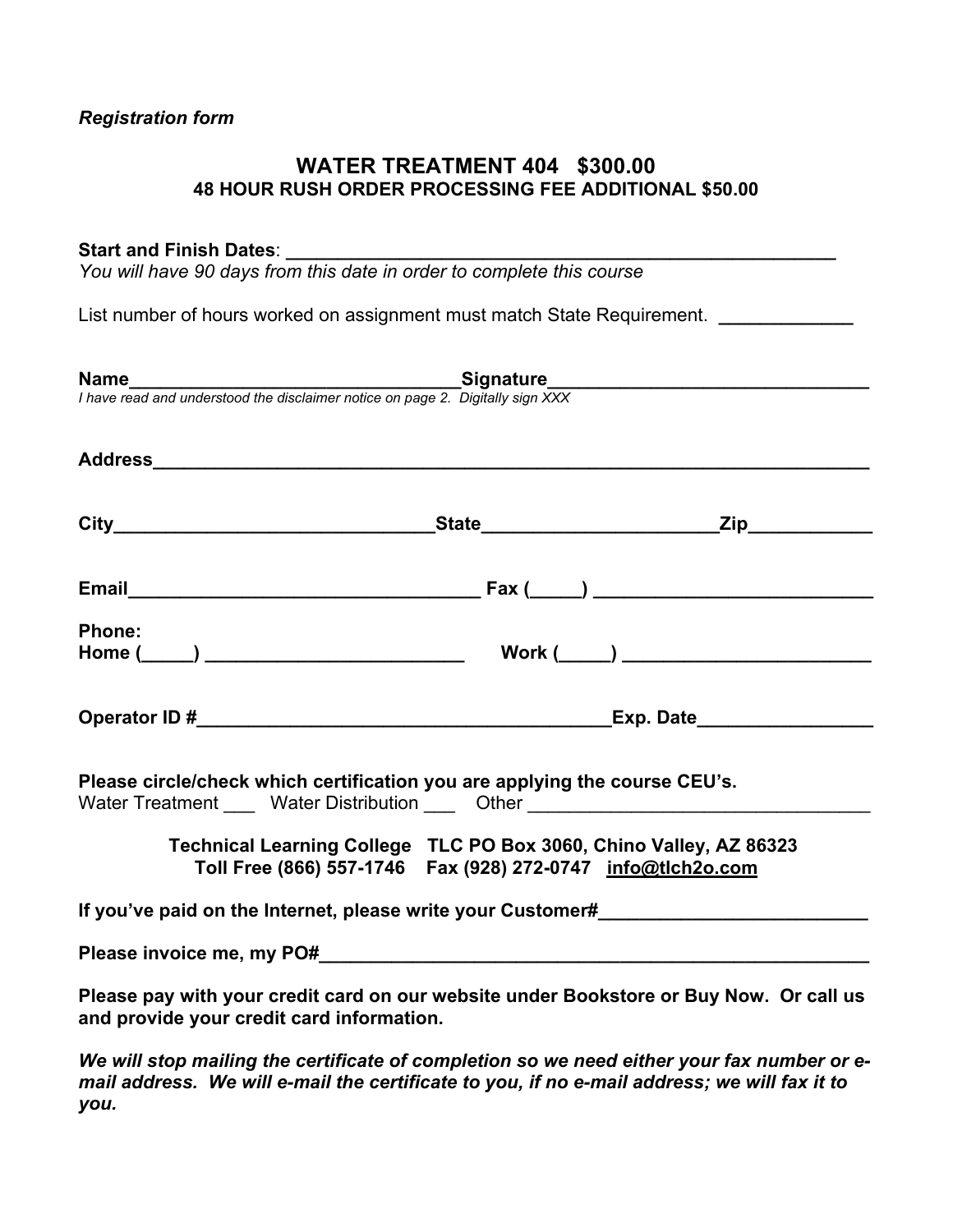### **DISCLAIMER NOTICE**

I understand that it is my responsibility to ensure that this CEU course is either approved or accepted in my State for CEU credit. I understand State laws and rules change on a frequent basis and I believe this course is currently accepted in my State for CEU or contact hour credit, if it is not, I will not hold Technical Learning College responsible. I also understand that this type of study program deals with dangerous conditions and that I will not hold Technical Learning College, Technical Learning Consultants, Inc. (TLC) liable for any errors or omissions or advice contained in this CEU education training course or for any violation or injury or neglect or damage caused by this CEU education training or course material suggestion or error. I will call or contact TLC if I need help or assistance and double-check to ensure my registration page and assignment has been received and graded.

**State Approval Listing Link**, check to see if your State accepts or has pre-approved this course. Not all States are listed. Not all courses are listed. If the course is not accepted for CEU credit, we will give you the course free if you ask your State to accept it for credit.

**Professional Engineers**; Most states will accept our courses for credit but we do not officially list the States or Agencies. Please check your State for approval.

## **State Approval Listing URL…**

*<http://www.abctlc.com/downloads/PDF/CEU%20State%20Approvals.pdf>*

*You can obtain a printed version of the course manual from TLC for an additional \$169.95 plus shipping charges.* 

### **AFFIDAVIT OF EXAM COMPLETION**

I affirm that I personally completed the entire text of the course. I also affirm that I completed the exam without assistance from any outside source. I understand that it is my responsibility to file or maintain my certificate of completion as required by the state or by the designation organization.

### **Grading Information**

In order to maintain the integrity of our courses we do not distribute test scores, percentages or questions missed. Our exams are based upon pass/fail criteria with the benchmark for successful completion set at 70%. Once you pass the exam, your record will reflect a successful completion and a certificate will be issued to you.

### **Rush Grading Service**

If you need this assignment graded and the results mailed to you within a 48-hour period, prepare to pay an additional rush service handling fee of \$50.00. This fee may not cover postage costs. If you need this service, simply write RUSH on the top of your Registration Form. We will place you in the front of the grading and processing line.

For security purposes, please fax or e-mail a copy of your driver's license and always call us to confirm we've received your assignment and to confirm your identity.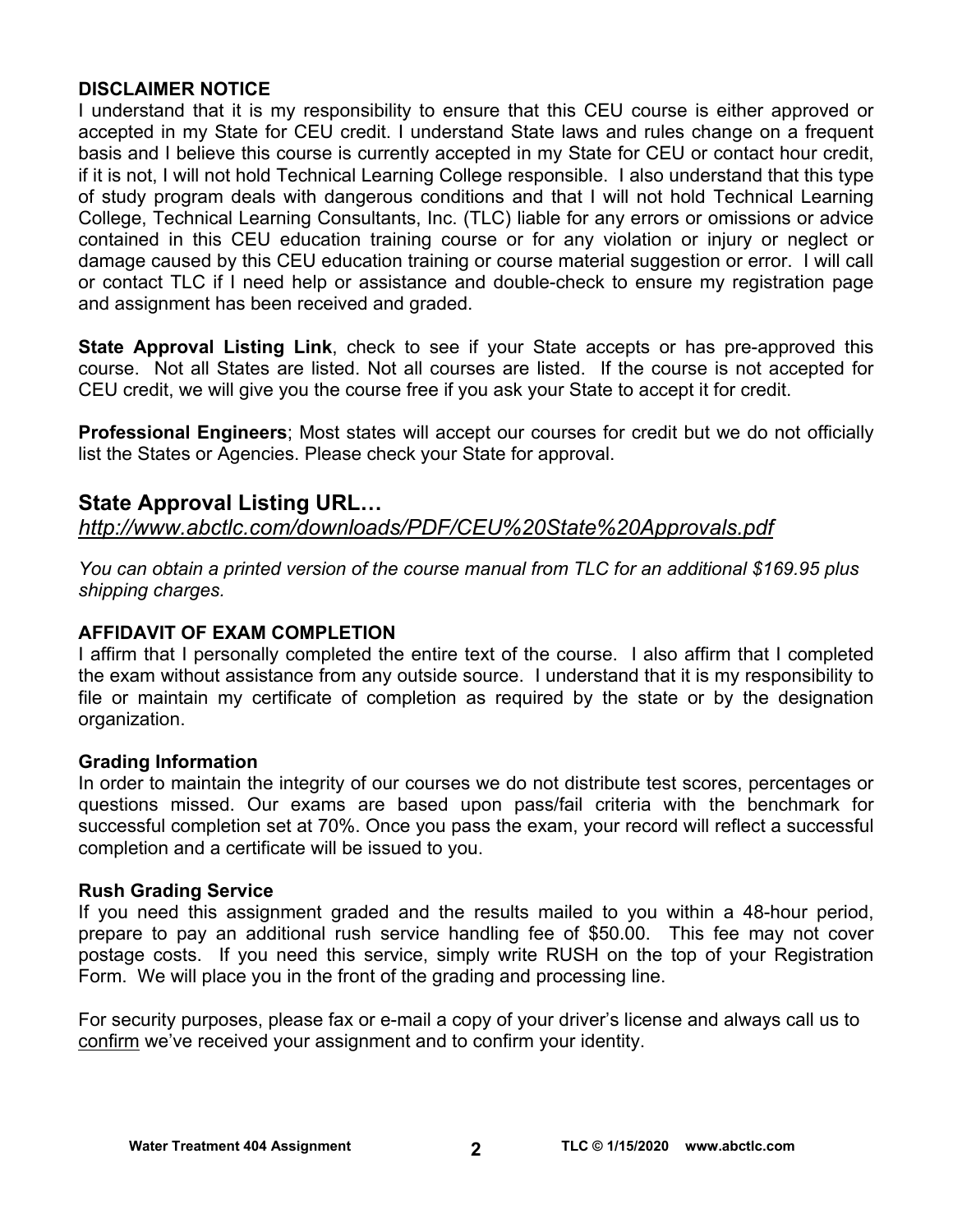## **CERTIFICATION OF COURSE PROCTOR**

Technical Learning College requires that our students who takes a correspondence or home study program course must pass a proctored course reading, quiz and final examination. The proctor must complete and provide to the school a certification form approved by the commission for each examination administered by the proctor.

**Instructions**. When a student completes the course work, fill out the blanks in this section and provide the form to the proctor with the examination.

Name of Course:  $\blacksquare$ 

Name of Licensee:  $\qquad \qquad \qquad$ 

**Instructions to Proctor**. After an examination is administered, complete and return this certification and examination to the school in a sealed exam packet or in pdf format.

I certify that:

- 1. I am a disinterested third party in the administration of this examination. I am not related by blood, marriage or any other relationship to the licensee which would influence me from properly administering the examination.
- 2. The licensee showed me positive photo identification prior to completing the examination.
- 3. The enclosed examination was administered under my supervision on . The licensee received no assistance and had no access to books, notes or reference material.
- 4. I have not permitted the examination to be compromised, copied, or recorded in any way or by any method.
- 5. Provide an estimate of the amount of time the student took to complete the assignment.

Time to complete the entire course and final exam. \_\_\_\_\_\_\_\_\_\_\_\_\_\_\_\_\_\_\_\_\_\_\_\_\_\_\_\_\_

Notation of any problem or concerns:

Name and Telephone of Proctor (please print):

Signature of Proctor

 $\overline{a}$ 

 $\overline{a}$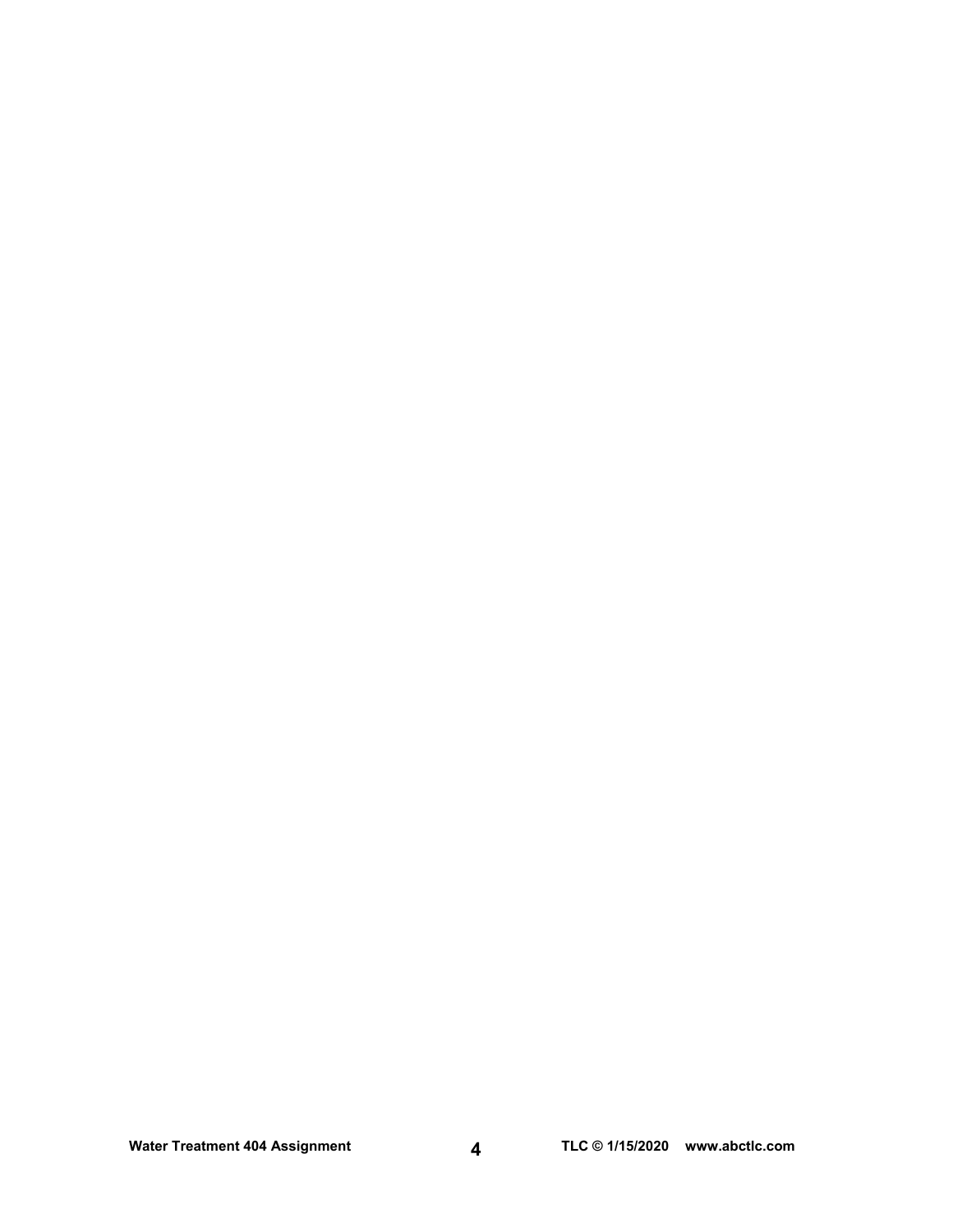## **WT 404 Answer Key**

**Name\_\_\_\_\_\_\_\_\_\_\_\_\_\_\_\_\_\_\_\_\_\_\_\_\_\_\_\_\_\_\_\_\_\_\_\_**

**Phone \_\_\_\_\_\_\_\_\_\_\_\_\_\_\_\_\_\_\_\_\_\_\_\_\_\_\_\_\_\_\_\_\_\_\_** 

**Did you check with your State agency to ensure this course is accepted for credit?** 

**You are responsible to ensure this course is accepted for credit. No refunds. Method of Course acceptance confirmation. Please fill this section** 

Website \_\_ Telephone Call \_\_ Email \_\_\_ Spoke to \_\_\_\_\_\_\_\_\_\_\_\_\_\_\_\_\_\_\_\_\_\_\_\_\_\_\_\_\_\_\_\_

Did you receive the approval number, if applicable?

What is the course approval number, if applicable? \_\_\_\_\_\_\_\_\_\_\_\_\_\_\_\_\_\_\_\_\_\_\_\_\_\_\_\_\_

*You can electronically complete this assignment in Adobe Acrobat DC.* 

Please Circle, Bold, Underline or X, one answer per question. A felt tipped pen works best.

| <b>Water Treatment 404 Assignment</b> |             | TLC © 1/15/2020 www.abctlc.com<br>5 |             |
|---------------------------------------|-------------|-------------------------------------|-------------|
| 19. A B                               | 38. A B C D | 57. A B C D                         | 76. ABCD    |
| 18. A B C D                           | 37. A B     | 56. A B                             | 75. ABCD    |
| 17. A B C D                           | 36. A B C D | 55. A B C D                         | 74. ABCD    |
| 16. A B C D                           | 35. A B C D | 54. A B C D                         | 73. ABCD    |
| 15. A B C D                           | 34. A B     | 53. A B C D                         | 72. A B C D |
| 14. A B C D                           | 33. A B     | 52. A B                             | 71. A B C D |
| 13. A B C D                           | 32. A B C D | 51. A B C D                         | 70. A B C D |
| 12. A B C D                           | 31. A B     | 50. A B C D                         | 69. A B C D |
| 11. A B                               | 30. A B C D | 49. A B C D                         | 68. A B     |
| 10. A B C D                           | 29. A B C D | 48. A B C D                         | 67. A B     |
| 9. ABCD                               | 28. A B C D | 47. A B C D                         | 66. A B     |
| 8. ABCD                               | 27. A B C D | 46. A B C D                         | 65. A B     |
| 7. ABCD                               | 26. A B C D | 45. A B C D                         | 64. AB      |
| 6. ABCD                               | 25. A B C D | 44. A B C D                         | 63. A B     |
| 5. A B C D                            | 24. A B C D | 43. A B C D                         | 62. A B C D |
| 4. ABCD                               | 23. A B C D | 42. A B C D                         | 61. A B C D |
| 3. ABCD                               | 22. A B     | 41. A B C D                         | 60. A B C D |
| 2. ABCD                               | 21. A B     | 40. A B C D                         | 59. A B C D |
| 1. ABCD                               | 20. A B     | 39. A B                             | 58. A B C D |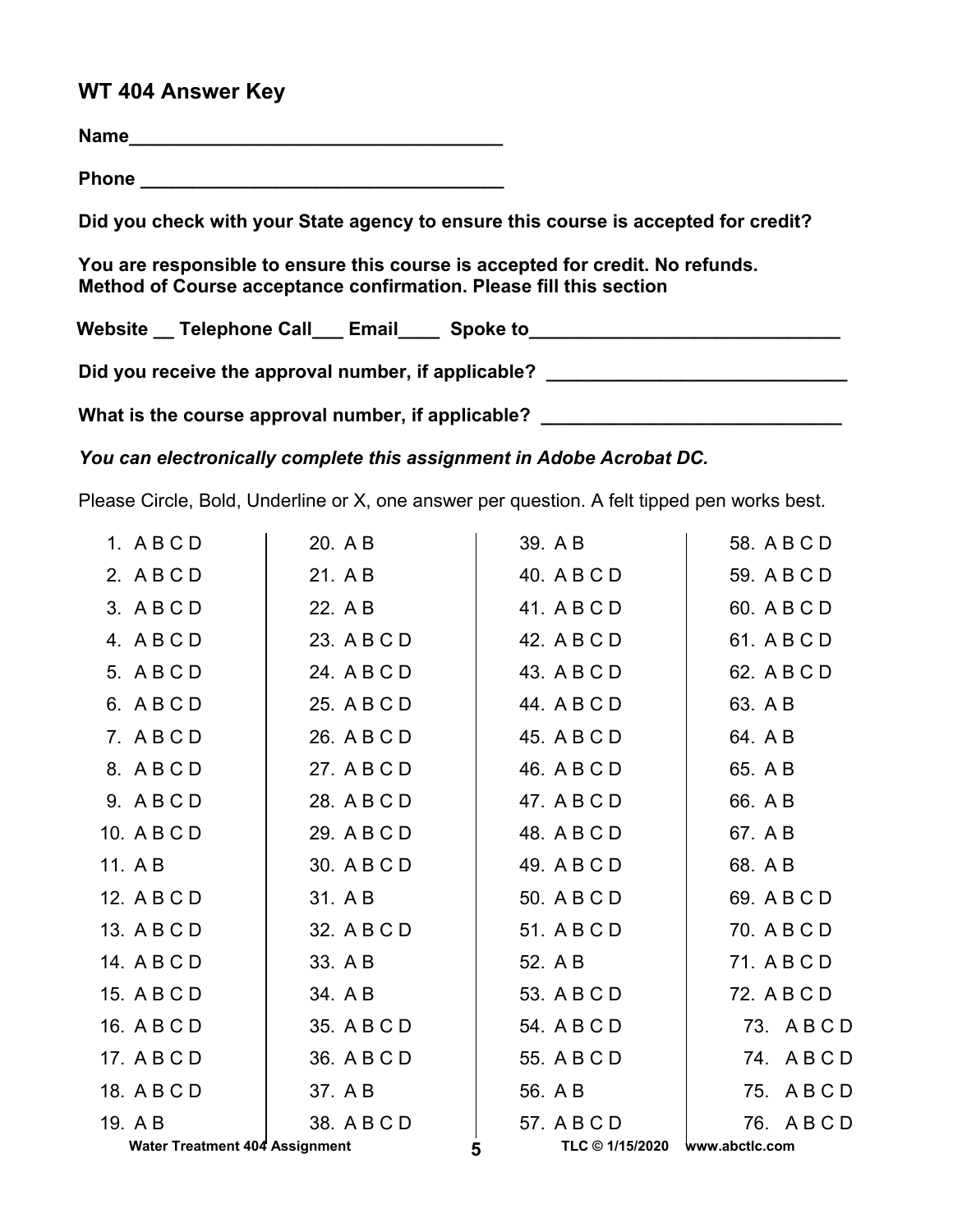|          | 77. ABCD                              |          | 110. A B C D |   | 143. A B        |                | 176. A B C D |
|----------|---------------------------------------|----------|--------------|---|-----------------|----------------|--------------|
|          | 78. ABCD                              |          | 111. ABCD    |   | 144. A B        | 177. A B       |              |
|          | 79. ABCD                              |          | 112. A B C D |   | 145. A B        |                | 178. A B C D |
|          | 80. A B C D                           |          | 113. A B C D |   | 146. A B C D    | 179. AB        |              |
|          | 81. A B C D                           |          | 114. A B C D |   | 147. A B C D    |                | 180. A B C D |
|          | 82. A B C D                           |          | 115. A B C D |   | 148. A B C D    | 181. A B       |              |
|          | 83. A B C D                           |          | 116. A B C D |   | 149. A B        | 182. A B       |              |
|          | 84. A B C D                           |          | 117. A B C D |   | 150. A B        | 183. A B       |              |
|          | 85. A B C D                           |          | 118. A B C D |   | 151. A B C D    | 184. A B       |              |
|          | 86. A B C D                           |          | 119. ABCD    |   | 152. A B C D    | 185. A B       |              |
|          | 87. A B C D                           | 120. A B |              |   | 153. A B C D    |                | 186. A B C D |
|          | 88. A B C D                           | 121. A B |              |   | 154. A B C D    |                | 187. A B C D |
|          | 89. A B C D                           | 122. A B |              |   | 155. A B        |                | 188. A B C D |
|          | 90. A B C D                           | 123. A B |              |   | 156. A B        |                | 189. A B C D |
|          | 91. A B C D                           |          | 124. A B C D |   | 157. A B C D    |                | 190. A B C D |
|          | 92. A B C D                           |          | 125. A B C D |   | 158. A B C D    |                | 191. A B C D |
|          | 93. A B C D                           |          | 126. A B C D |   | 159. ABCD       |                | 192. A B C D |
|          | 94. A B C D                           |          | 127. A B C D |   | 160. A B C D    | 193. A B       |              |
|          | 95. A B C D                           |          | 128. A B C D |   | 161. A B C D    |                | 194. A B C D |
|          | 96. A B                               |          | 129. A B C D |   | 162. A B C D    |                | 195. A B C D |
|          | 97. AB                                |          | 130. A B C D |   | 163. A B C D    |                | 196. A B C D |
|          | 98. AB                                | 131. AB  |              |   | 164. A B C D    | 197. A B       |              |
| 99. AB   |                                       | 132. A B |              |   | 165. A B C D    |                | 198. A B C D |
| 100. A B |                                       | 133. A B |              |   | 166. A B C D    | 199. AB        |              |
| 101. A B |                                       | 134. AB  |              |   | 167. A B C D    |                | 200. A B C D |
| 102. AB  |                                       | 135. A B |              |   | 168. A B        | 201. AB        |              |
| 103. AB  |                                       | 136. AB  |              |   | 169. AB         |                | 202. A B C D |
| 104. A B |                                       |          | 137. ABCD    |   | 170. A B        | 203. A B       |              |
| 105. A B |                                       | 138. A B |              |   | 171. AB         | 204. A B       |              |
|          | 106. A B C D                          |          | 139. A B C D |   | 172. A B C D    | 205. A B       |              |
|          | 107. A B C D                          | 140. A B |              |   | 173. A B C D    | 206. A B       |              |
|          | 108. A B C D                          |          | 141. ABCD    |   | 174. AB         |                | 207. A B C D |
|          | 109. A B C D                          |          | 142. A B C D |   | 175. A B C D    |                | 208. A B C D |
|          | <b>Water Treatment 404 Assignment</b> |          |              | 6 | TLC © 1/15/2020 | www.abctlc.com |              |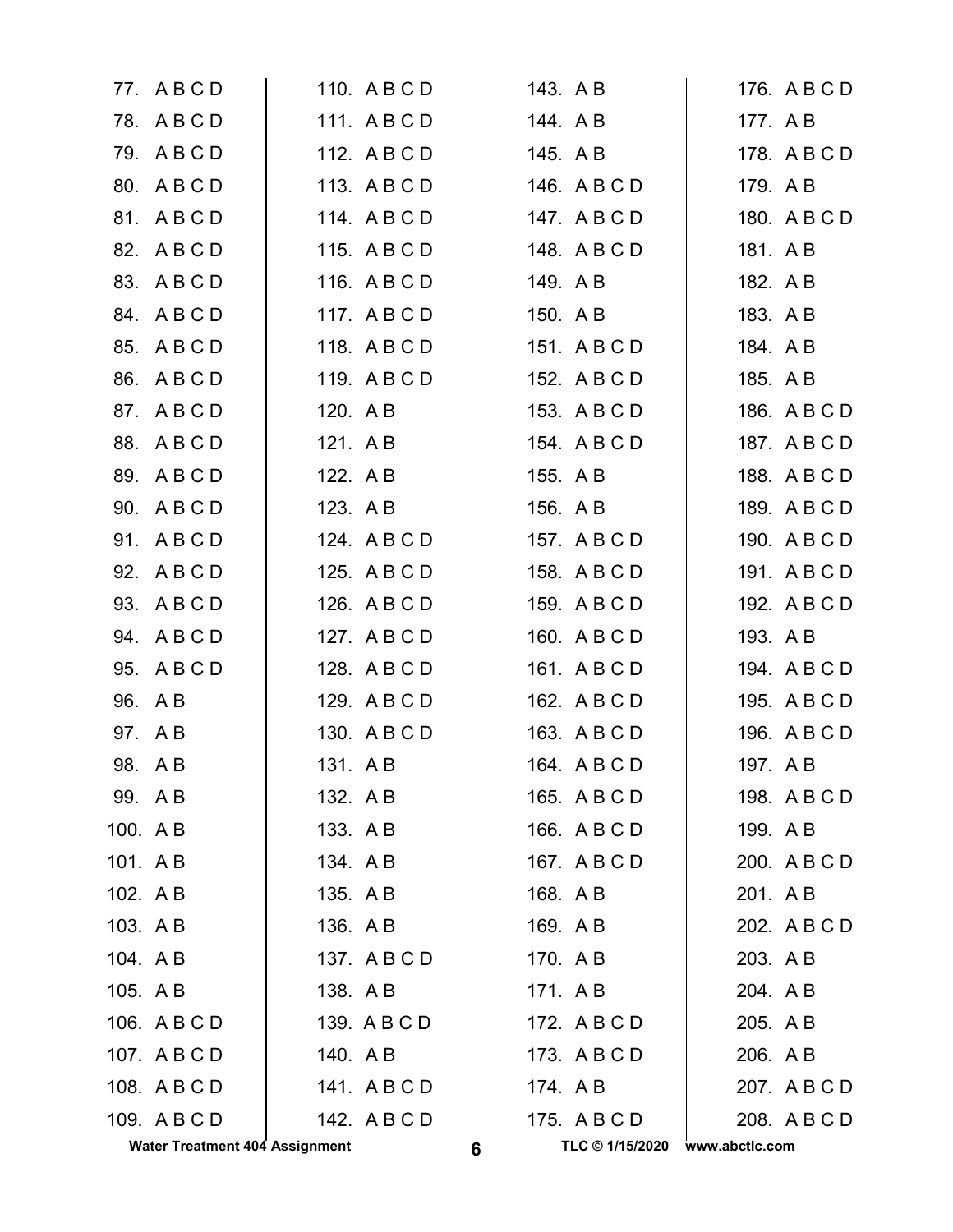|          | <b>Water Treatment 404 Assignment</b> |          | 7            | TLC © 1/15/2020 | www.abctlc.com |              |
|----------|---------------------------------------|----------|--------------|-----------------|----------------|--------------|
| 241. AB  |                                       |          | 274. ABCD    | 307. A B        | 340. AB        |              |
| 240. AB  |                                       | 273. AB  |              | 306. A B C D    |                | 339. A B C D |
| 239. AB  |                                       | 272. A B |              | 305. A B C D    | 338. AB        |              |
| 238. AB  |                                       | 271. AB  |              | 304. A B C D    | 337. AB        |              |
| 237. AB  |                                       | 270. AB  |              | 303. AB         |                | 336. A B C D |
| 236. AB  |                                       |          | 269. A B C D | 302. A B C D    | 335. A B       |              |
| 235. A B |                                       |          | 268. A B C D | 301. A B C D    | 334. AB        |              |
| 234. AB  |                                       |          | 267. A B C D | 300. AB         | 333. A B       |              |
| 233. A B |                                       |          | 266. A B C D | 299. A B C D    | 332. A B       |              |
| 232. A B |                                       |          | 265. A B C D | 298. ABCD       | 331. AB        |              |
| 231. A B |                                       |          | 264. A B C D | 297. A B        | 330. AB        |              |
| 230. AB  |                                       |          | 263. A B C D | 296. A B C D    |                | 329. A B C D |
| 229. AB  |                                       |          | 262. A B C D | 295. A B C D    | 328. A B       |              |
| 228. AB  |                                       |          | 261. A B C D | 294. A B C D    |                | 327. A B C D |
| 227. A B |                                       |          | 260. A B C D | 293. A B        |                | 326. A B C D |
|          | 226. A B C D                          |          | 259. A B C D | 292. A B        |                | 325. A B C D |
|          | 225. A B C D                          |          | 258. A B C D | 291. A B C D    | 324. A B       |              |
|          | 224. A B C D                          |          | 257. A B C D | 290. A B C D    | 323. A B       |              |
|          | 223. A B C D                          |          | 256. A B C D | 289. A B C D    | 322. A B       |              |
|          | 222. A B C D                          |          | 255. A B C D | 288. A B        | 321. AB        |              |
|          | 221. A B C D                          |          | 254. A B C D | 287. A B C D    | 320. A B       |              |
|          | 220. A B C D                          | 253. A B |              | 286. A B C D    | 319. AB        |              |
|          | 219. A B C D                          | 252. A B |              | 285. A B        |                | 318. A B C D |
|          | 218. ABCD                             |          | 251. A B C D | 284. A B C D    | 317. AB        |              |
|          | 217. A B C D                          |          | 250. A B C D | 283. A B C D    | 316. AB        |              |
| 216. A B |                                       | 249. A B |              | 282. A B        | 315. A B       |              |
|          | 215. A B C D                          |          | 248. A B C D | 281. A B        | 314. AB        |              |
|          | 214. ABCD                             |          | 247. A B C D | 280. A B        | 313. AB        |              |
|          | 213. A B C D                          | 246. A B |              | 279. A B        |                | 312. A B C D |
| 212. A B |                                       | 245. A B |              | 278. A B        | 311. A B       |              |
|          | 211. ABCD                             | 244. AB  |              | 277. A B C D    | 310. AB        |              |
|          | 210. A B C D                          | 243. AB  |              | 276. A B C D    |                | 309. A B C D |
|          | 209. A B C D                          | 242. A B |              | 275. A B C D    | 308. A B       |              |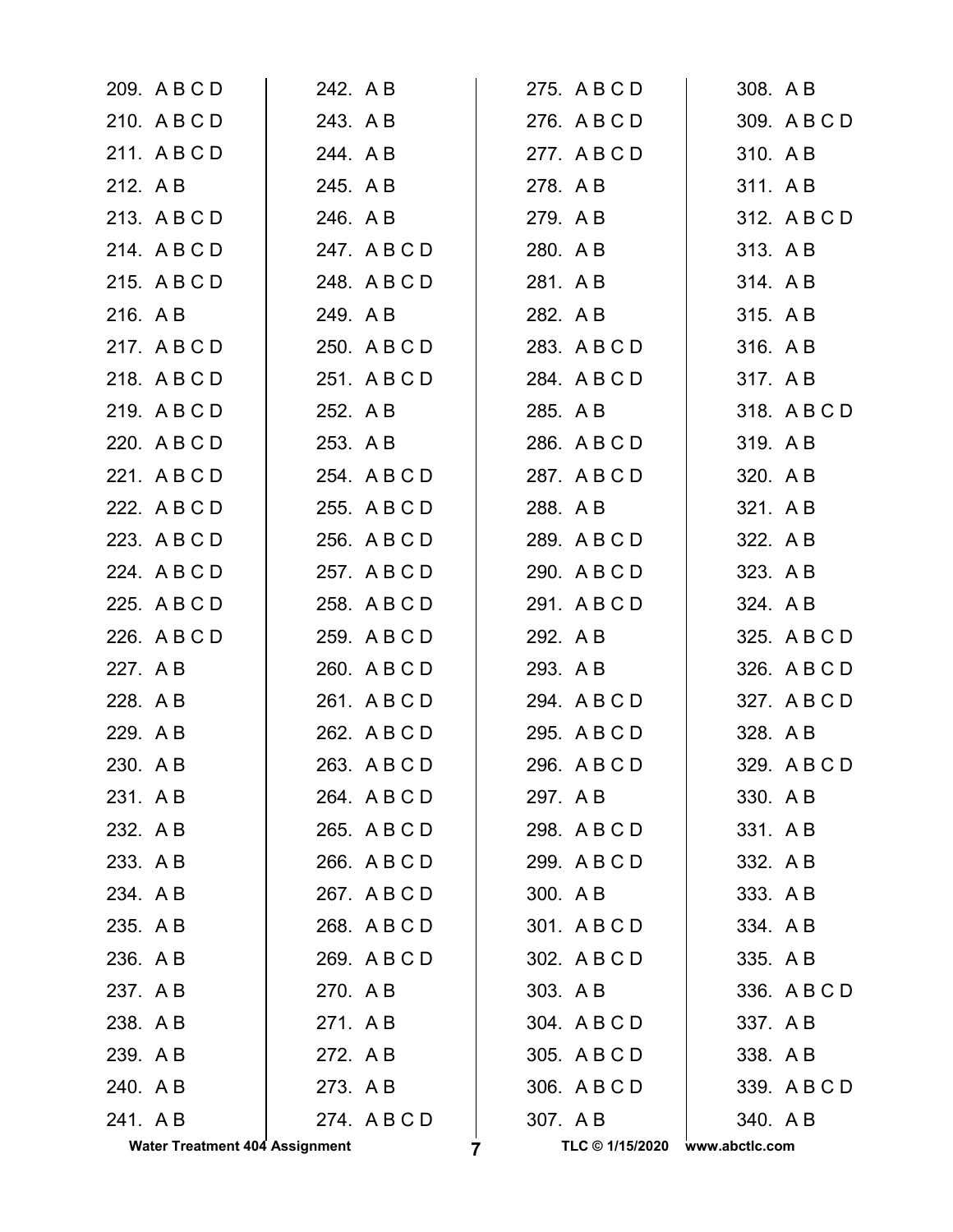|          | <b>Water Treatment 404 Assignment</b> |          |              | 8        | TLC © 1/15/2020 | www.abctlc.com |              |
|----------|---------------------------------------|----------|--------------|----------|-----------------|----------------|--------------|
| 373. AB  |                                       |          | 406. A B C D |          | 439. A B C D    |                | 472. A B C D |
|          | 372. A B C D                          |          | 405. A B C D |          | 438. A B C D    |                | 471. ABCD    |
|          | 371. ABCD                             |          | 404. A B C D |          | 437. A B C D    |                | 470. A B C D |
|          | 370. ABCD                             |          | 403. A B C D |          | 436. A B C D    | 469. A B       |              |
| 369. AB  |                                       |          | 402. A B C D | 435. A B |                 | 468. A B       |              |
| 368. AB  |                                       |          | 401. A B C D |          | 434. A B C D    |                | 467. A B C D |
| 367. AB  |                                       | 400. A B |              |          | 433. A B C D    |                | 466. A B C D |
|          | 366. A B C D                          | 399. AB  |              | 432. A B |                 | 465. A B       |              |
|          | 365. A B C D                          | 398. A B |              | 431. A B |                 |                | 464. ABCD    |
|          | 364. A B C D                          | 397. A B |              |          | 430. A B C D    |                | 463. A B C D |
| 363. A B |                                       |          | 396. A B C D | 429. A B |                 |                | 462. A B C D |
|          | 362. A B C D                          |          | 395. A B C D | 428. AB  |                 |                | 461. A B C D |
|          | 361. A B C D                          |          | 394. A B C D | 427. A B |                 |                | 460. A B C D |
|          | 360. A B C D                          |          | 393. A B C D |          | 426. A B C D    |                | 459. A B C D |
|          | 359. A B C D                          |          | 392. A B C D |          | 425. A B C D    |                | 458. A B C D |
|          | 358. A B C D                          |          | 391. A B C D | 424. A B |                 |                | 457. A B C D |
|          | 357. A B C D                          |          | 390. A B C D |          | 423. A B C D    |                | 456. A B C D |
|          | 356. A B C D                          |          | 389. A B C D |          | 422. A B C D    |                | 455. A B C D |
|          | 355. A B C D                          |          | 388. A B C D |          | 421. A B C D    | 454. A B       |              |
|          | 354. ABCD                             |          | 387. ABCD    | 420. A B |                 | 453. A B       |              |
|          | 353. A B C D                          |          | 386. A B C D | 419. AB  |                 |                | 452. A B C D |
|          | 352. A B C D                          |          | 385. A B C D |          | 418. A B C D    |                | 451. A B C D |
|          | 351. A B C D                          |          | 384. A B C D |          | 417. ABCD       |                | 450. A B C D |
|          | 350. A B C D                          | 383. AB  |              |          | 416. ABCD       |                | 449. A B C D |
|          | 349. A B C D                          | 382. A B |              |          | 415. A B C D    |                | 448. A B C D |
| 348. AB  |                                       | 381. AB  |              |          | 414. AB         |                | 447. A B C D |
| 347. AB  |                                       | 380. AB  |              |          | 413. A B C D    |                | 446. A B C D |
| 346. AB  |                                       | 379. AB  |              |          | 412. ABCD       |                | 445. A B C D |
| 345. A B |                                       |          | 378. A B C D |          | 411. ABCD       |                | 444. A B C D |
| 344. AB  |                                       | 377. AB  |              | 410. A B |                 |                | 443. A B C D |
|          | 343. A B C D                          | 376. AB  |              | 409. AB  |                 |                | 442. A B C D |
|          | 342. A B C D                          |          | 375. A B C D | 408. A B |                 |                | 441. A B C D |
| 341. A B |                                       | 374. A B |              |          | 407. A B C D    | 440. A B       |              |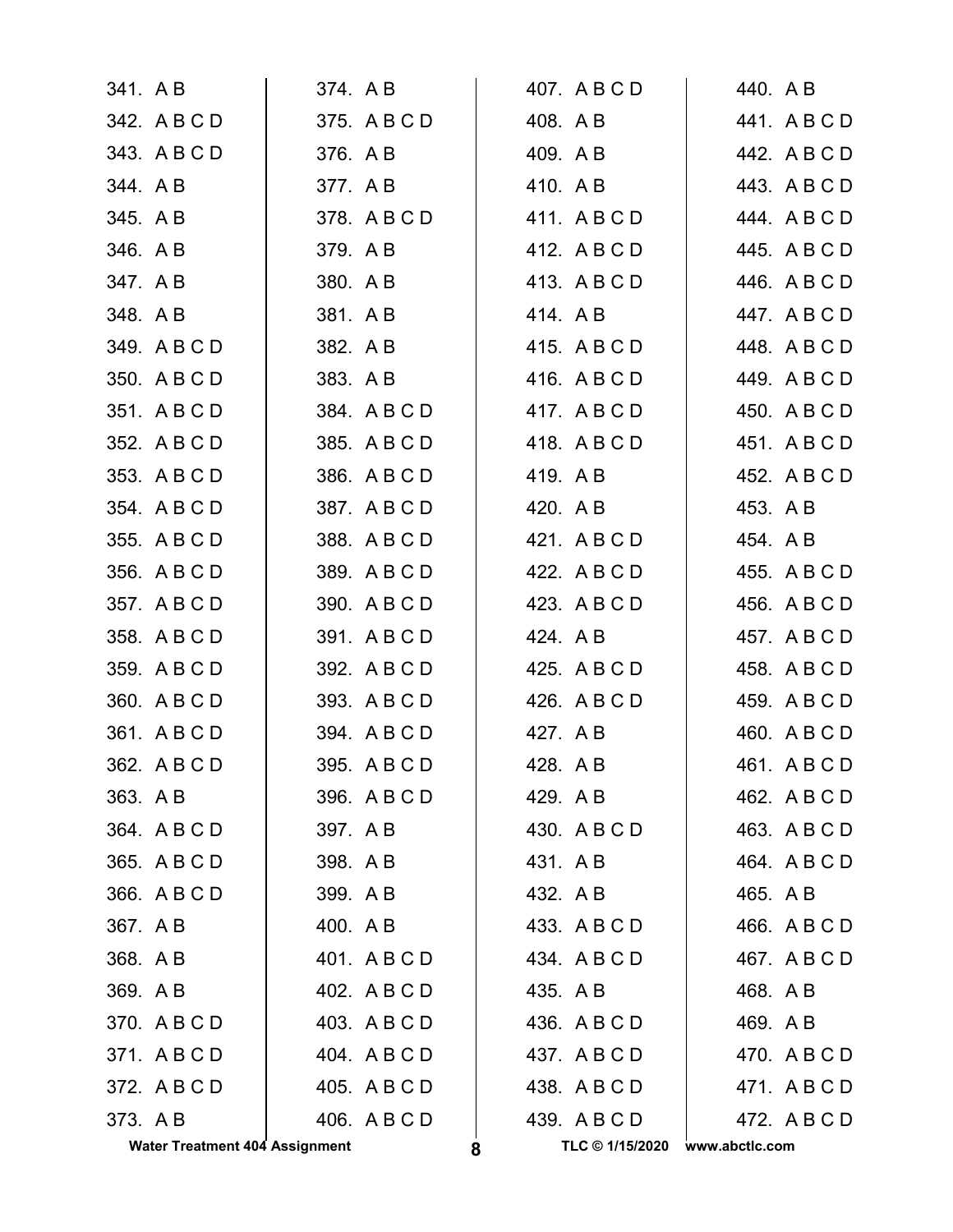| 473. A B C D | 480. A B C D | 487. ABCD    | 494. AB      |
|--------------|--------------|--------------|--------------|
| 474. A B C D | 481. AB      | 488. AB      | 495. A B C D |
| 475. A B C D | 482. A B C D | 489. A B C D | 496. A B C D |
| 476. A B C D | 483. A B     | 490. A B     | 497. A B C D |
| 477. ABCD    | 484. AB      | 491. AB      | 498. AB      |
| 478. A B C D | 485. A B C D | 492. A B     | 499. A B C D |
| 479. A B C D | 486. A B C D | 493. AB      | 500. AB      |
|              |              |              |              |

## **Disclaimer Notice**

I understand that I am 100 percent responsible to ensure that TLC receives the Assignment and Registration Key and that it is accepted for credit by my State or Providence. I understand that TLC has a zero tolerance towards not following their rules, cheating or hostility towards staff or instructors. I need to complete the entire assignment for credit. There is no credit for partial assignment completion. My exam was proctored. I will contact TLC if I do not hear back from them within 2 days of assignment submission. I will forfeit my purchase costs and will not receive credit or a refund if I do not abide with TLC's rules. I will not hold TLC liable for any errors, injury, death or non-compliance with rules. I will abide with all federal and state rules and rules found on page 2.

### **Please Sign that you understand and will abide with TLC's Rules.**

# **\_\_\_\_\_\_\_\_\_\_\_\_\_\_\_\_\_\_\_\_\_\_\_\_\_\_\_\_\_\_\_\_\_\_\_\_\_\_\_\_\_\_\_\_\_\_\_\_\_\_\_\_\_\_ Signature**

*Please write down any questions you were not able to find the answers or that have errors.*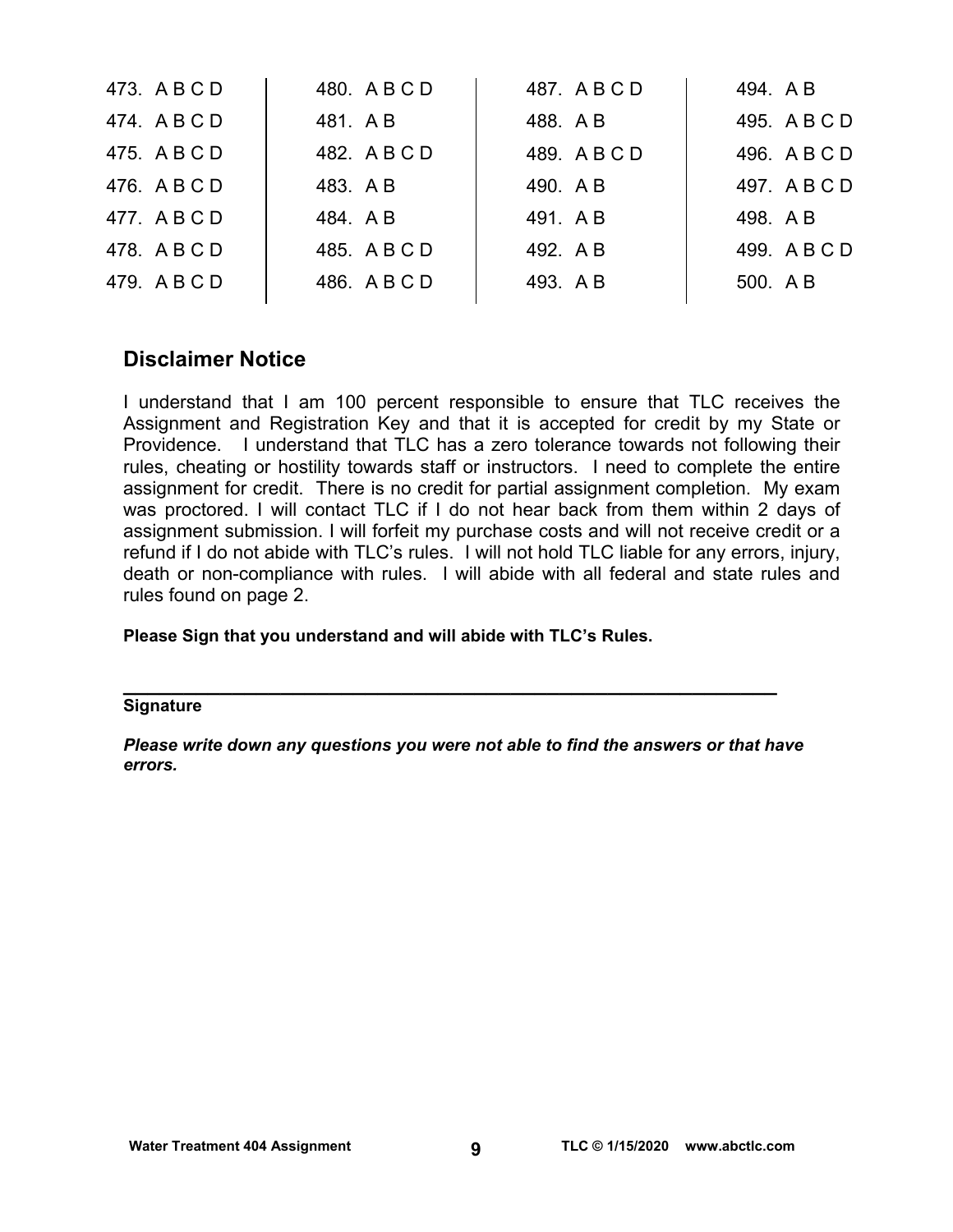## **When Finished with Your Assignment...**

### **REQUIRED DOCUMENTS**

Please scan the **Registration Page, Answer Key, Proctoring report, Survey and Driver's License** and email these documents to [info@TLCH2O.com.](mailto:info@TLCH2O.com) 

### **IPhone Scanning Instructions**

If you are unable to scan, take a photo of these documents with your **iPhone** and send these photos to TLC, info@TLCH2O.com.

### **FAX**

If you are unable to scan and email, please fax these documents to TLC, if you fax, call to confirm that we received your paperwork. **(928) 468-0675** 

### **Rush Grading Service**

If you need this assignment graded and the results mailed to you within a 48-hour period, prepare to pay an additional rush service handling fee of \$50.00.

*This course contains general EPA's SDWA federal rule requirements. Please be aware that each state implements water / sampling procedures / safety / environmental / SDWA regulations that may be more stringent than EPA's regulations. Check with your state environmental/health agency for more information. These rules change frequently and are often difficult to interpret and follow. Be careful to be in compliance with your permit and State and do not follow this course for proper compliance.*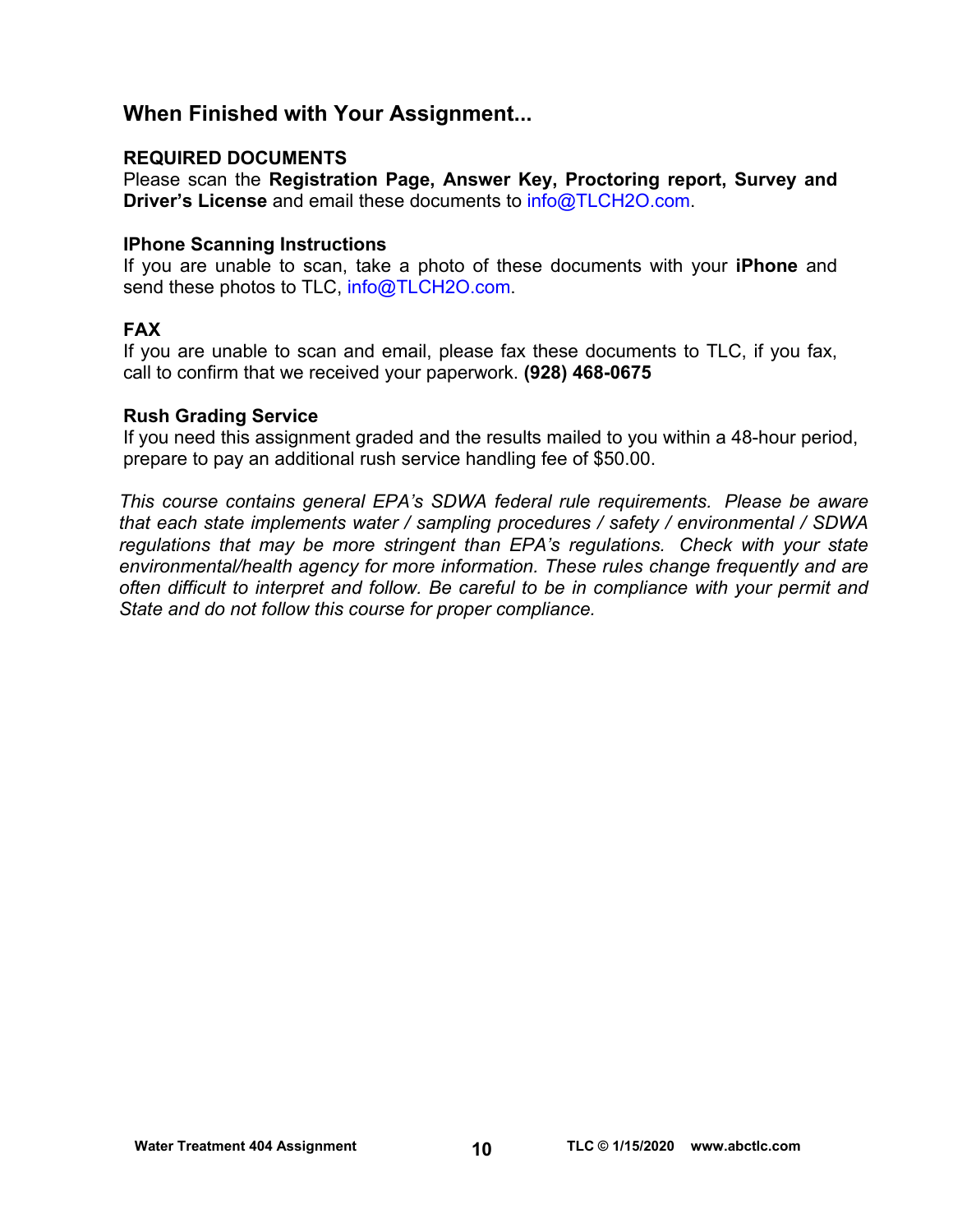## **WATER TREATMENT 404 CEU COURSE CUSTOMER SERVICE RESPONSE CARD**

| E-MAIL PHONE PHONE<br>PLEASE COMPLETE THIS FORM BY CIRCLING THE NUMBER OF THE APPROPRIATE<br><b>ANSWER IN THE AREA BELOW.</b><br>1. Please rate the difficulty of your course.<br>Very Easy 0 1 2 3 4 5 Very Difficult<br>2. Please rate the difficulty of the testing process.<br>Very Easy 0 1 2 3 4 5 Very Difficult<br>3. Please rate the subject matter on the exam to your actual field or work.<br>Very Similar 0 1 2 3 4 5 Very Different |
|---------------------------------------------------------------------------------------------------------------------------------------------------------------------------------------------------------------------------------------------------------------------------------------------------------------------------------------------------------------------------------------------------------------------------------------------------|
|                                                                                                                                                                                                                                                                                                                                                                                                                                                   |
|                                                                                                                                                                                                                                                                                                                                                                                                                                                   |
|                                                                                                                                                                                                                                                                                                                                                                                                                                                   |
|                                                                                                                                                                                                                                                                                                                                                                                                                                                   |
|                                                                                                                                                                                                                                                                                                                                                                                                                                                   |
|                                                                                                                                                                                                                                                                                                                                                                                                                                                   |
| 5. What would you do to improve the Course?                                                                                                                                                                                                                                                                                                                                                                                                       |

Any other concerns or comments.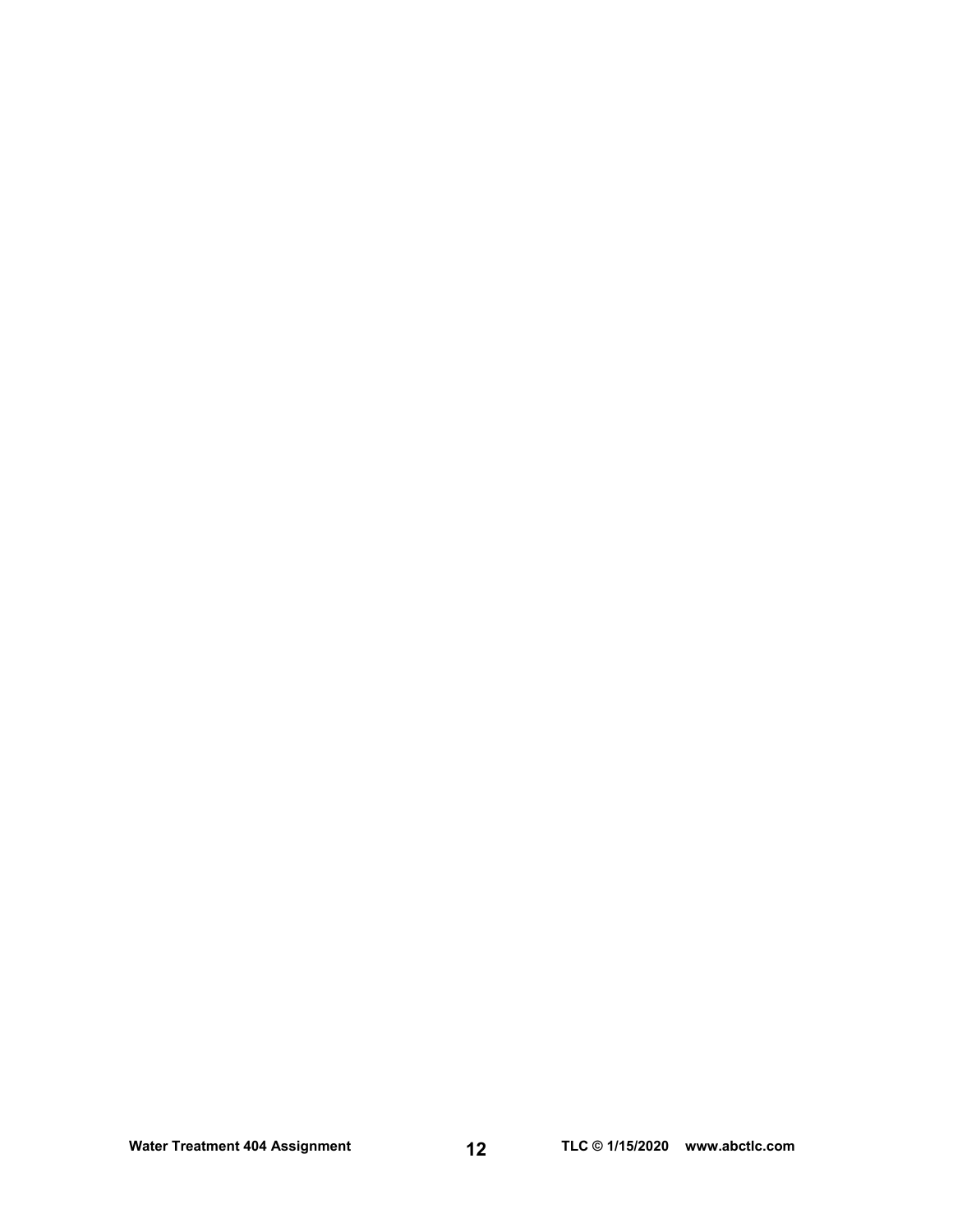## **Water Treatment 404 CEU Training Course Assignment**

The Water Treatment 404 CEU course assignment is available in Word on the Internet for your convenience, please visit [www.ABCTLC.com an](http://www.ABCTLC.com)d download the assignment and e-mail it back to TLC.

You will have 90 days from receipt of this manual to complete it in order to receive your Professional Development Hours (PDHs) or Continuing Education Unit (CEU). A score of 70 % or better is necessary to pass this course. If you should need any assistance, please email or fax all concerns and the completed ANSWER KEY to [info@tlch2o.com.](mailto:info@tlch2o.com) 

Select one answer per question. Please utilize the answer key. (s) on the answer will indicate either plural and singular tenses.

#### **Hyperlink to the Glossary and Appendix**

*<http://www.abctlc.com/downloads/PDF/WTGlossary.pdf>*

#### **Three Types of Public Water Systems**

1. Provides water where people do not remain for long periods of time (for example: gas stations, campgrounds)

- A. TNCWS C. NTNCWSs
- B. CWSs D. None of the above
- 2. Provides water to the same population year-round (for example: homes, apartment buildings)
- A. TNCWS C. NTNCWSs
- B. CWSs D. None of the above
- 3. Approximately 18,000 water systems
- A. TNCWS C. NTNCWSs
- B. CWSs D. None of the above
- 4. Approximately 85,000 systems
- A. TNCWS C. NTNCWSs
- B. CWSs D. None of the above
- 5. Approximately 52,000 systems serving the majority of the U.S. population
- A. TNCWS C. NTNCWSs
- B. CWSs D. None of the above

6.Provides water to the same people at least six months a year, but not all year (for example: schools, factories, churches, office buildings that have their own water system)

A. TNCWS C. NTNCWSs

B. CWSs D. None of the above

### **Water Quality Key Words**

7. Which of the following is manufactured from aluminum hydroxide by dehydroxylating it in a way that produces a highly porous material?

- A. Activated alumina C. Aluminum salts
- B. Fluoride D. None of the above

(S) Means the answer can be plural or singular in nature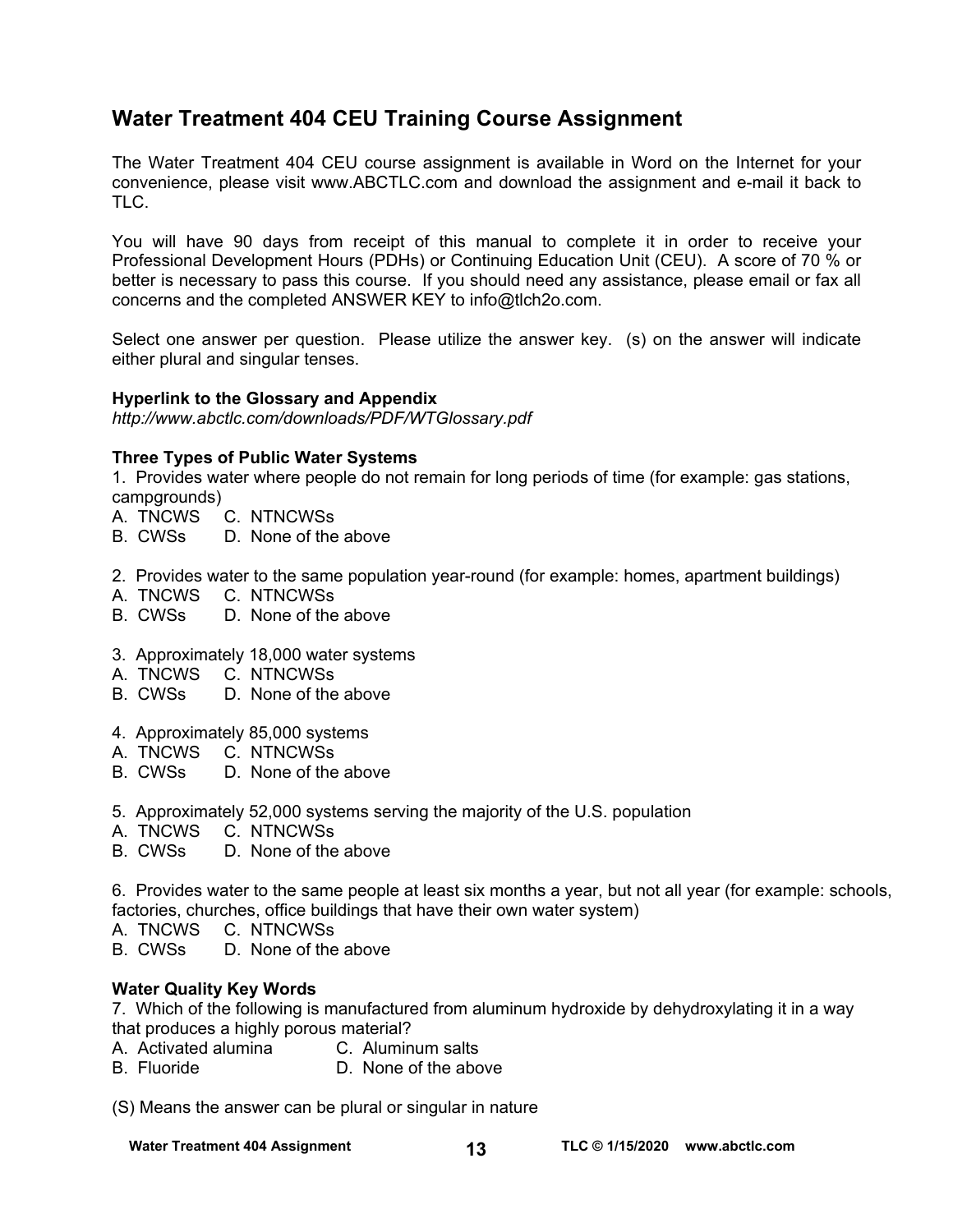8. Which of the following substances has been processed to make it extremely porous and thus to have a very large surface area available for adsorption or chemical reactions?

- A. Activated alumina C. Dissolved organic carbon
- B. Activated carbon D. None of the above
	-

9. The "dissolved" fraction of which compound is an operational classification?

A. Activated alumina C. Organic carbon

B. Activated carbon D. None of the above

#### **Water Quality Section**

#### **Surface (Raw) Water Introduction**

10. **Example 10.** The only enhancement and formation of policy measures (administrative and engineering) revolves around most effective types of treatment methods and/or chemicals.

A. Universal solvent C. Surface water

B. Water quality **D. None of the above** 

11. Raw water generally contains varying amounts of dissolved minerals including calcium, magnesium, sodium, chlorides, sulfates and bicarbonates, depending on its source. A. True B. False

12. As operators, we need to appropriately treat surface water is never pure of \_\_\_\_\_\_\_\_\_\_, it. Most of the earth's water sources obtain their water supplies through precipitation.

- A. Excess nutrients
- B. Biological actions D. None of the above

13. Water passes runoffs and infiltrates the ground during precipitation; this runoff acquires a wide variety of \_\_\_\_\_\_\_\_\_\_\_\_\_\_\_\_\_\_\_that intensely alters its usefulness.

A. Excess nutrients C. Dissolved or suspended impurities<br>
B. Biological actions D. None of the above B. Biological actions

#### **Surface Water Properties**

14. Water is accepted as the **the contract of the set of the set of the set of the set of the set of the set of that** comes in contact.

A. Universal solvent C. Surface water

B. Water quality **D. None of the above** 

15. Depending on the region, some lakes and rivers receive \_\_\_\_\_\_\_\_\_\_\_\_\_\_ from sewer facilities or defective septic tanks.

- A. Excess nutrients C. Discharge
- B. Biological actions D. None of the above

16. Runoff could produce mud, leaves, decayed vegetation, and human and animal refuse. The discharge from industry could increase\_\_\_\_\_\_\_\_\_\_\_\_\_\_\_\_\_\_. Some lakes and reservoirs may experience seasonal turnover.

- A. Volatile organic compounds C. Excess nutrients
- 

B. Water quality **D.** None of the above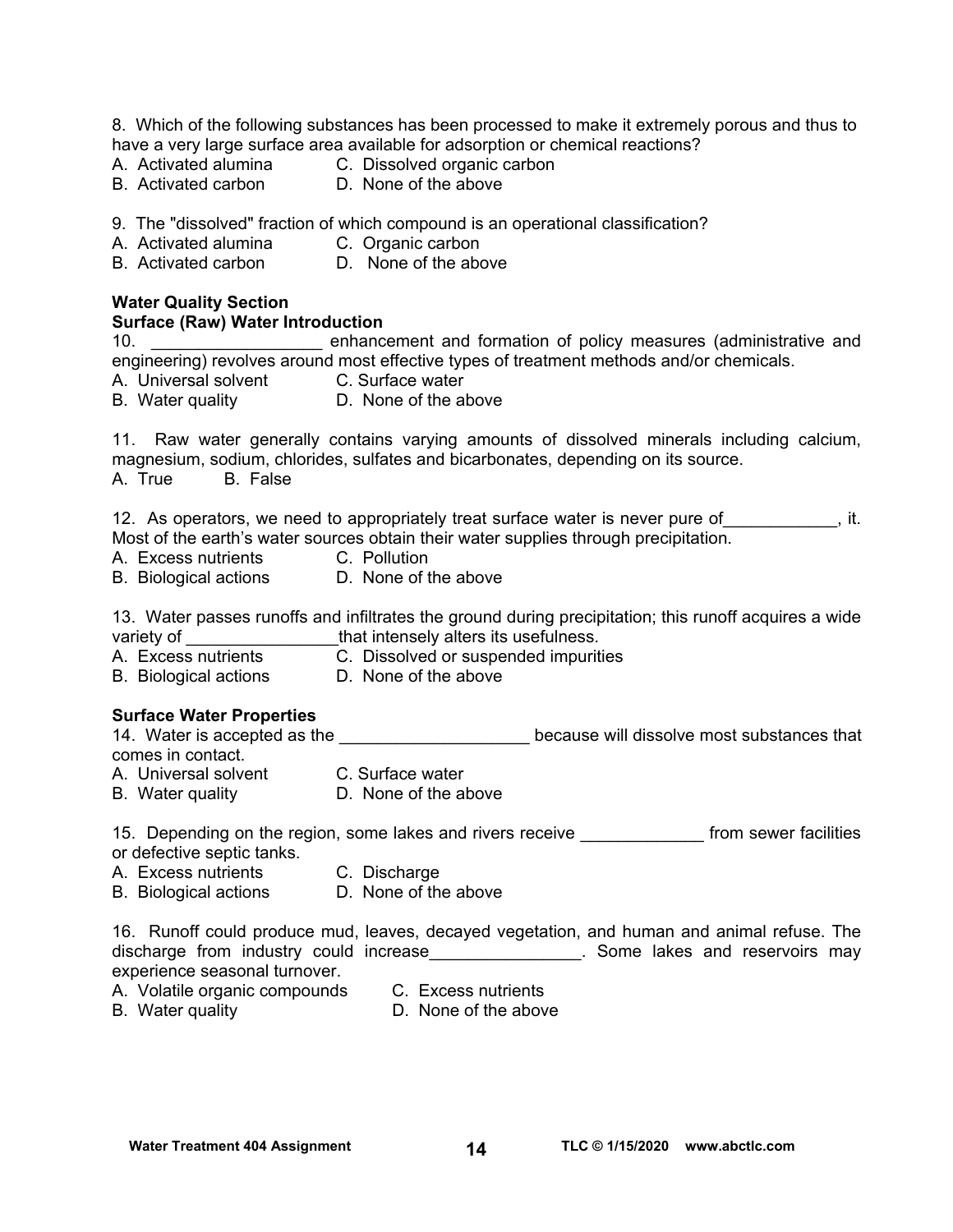17. Adjustments in the dissolved oxygen, algae, temperature, suspended solids, turbidity, and carbon dioxide will change because of

- A. Excess nutrients C. Discharge
- B. Biological activities D. None of the above

#### **Managing Water Quality at the Source**

18. Contingent upon the region, source water may have several restrictions of use as part of a Water Shed Management Plan. In some areas, it may be restricted from recreational use, discharge or runoff from agriculture, or

A. Excess nutrients C. Industrial and wastewater discharge

B. Biological actions D. None of the above

19. Algae growth is supplied by the energy of the sun. As algae absorbs this energy, it converts carbon dioxide to oxygen. Algae and rooted aquatic plants are essential in the food chain of fish and birds. Algae growth is the result of photosynthesis.

A. True B. False

20. The absence of dissolved oxygen in water is known as aerobic conditions.

A. True B. False

21. Most treatment plant upsets are such as taste and odor, color, and filter clogging is due to algae. The type of algae determines the problem it will cause, for instance slime, corrosion, color, and toxicity.<br>A. True

**B.** False

22. The ecological equilibrium in lakes and reservoirs plays a natural part in purifying and sustaining the life of the lake. Certain vegetation removes the excess nutrients that would promote the growth of algae. Too much algae will imbalance the lake and kill fish.

A. True B. False

23. Algae can be controlled in the water supply by using chemicals such as

A. pH and alkalinity C. Powdered activated carbon and chlorine

B. Copper sulfate D. None of the above

24. Contingent upon federal regulations and the amount of copper found natural in water, operators have used\_\_\_\_\_\_\_\_\_\_\_\_\_\_\_\_\_\_\_\_\_\_\_\_, powdered activated carbon and chlorine to control algae blooms.

- A. pH and alkalinity C. Potassium permanganate
- B. Metals, and non-metals D. None of the above

25. The \_\_\_\_\_\_\_\_\_\_\_\_\_\_\_\_ of the water will govern how these chemicals will react.

A. pH and alkalinity C. Powdered activated carbon and chlorine

B. Metals, and non-metals D. None of the above

#### **Physical Characteristics of Water**

26. Physical characteristics are the elements found that are considered alkali, metals, and nonmetals such as carbonates, fluoride, the consumer relates it to scaling of faucets or staining.

- A. pH and alkalinity C. Powdered activated carbon and chlorine
- B. Sulfides or acids D. None of the above

**Water Treatment 404 Assignment 100 1/15/2020** www.abctlc.com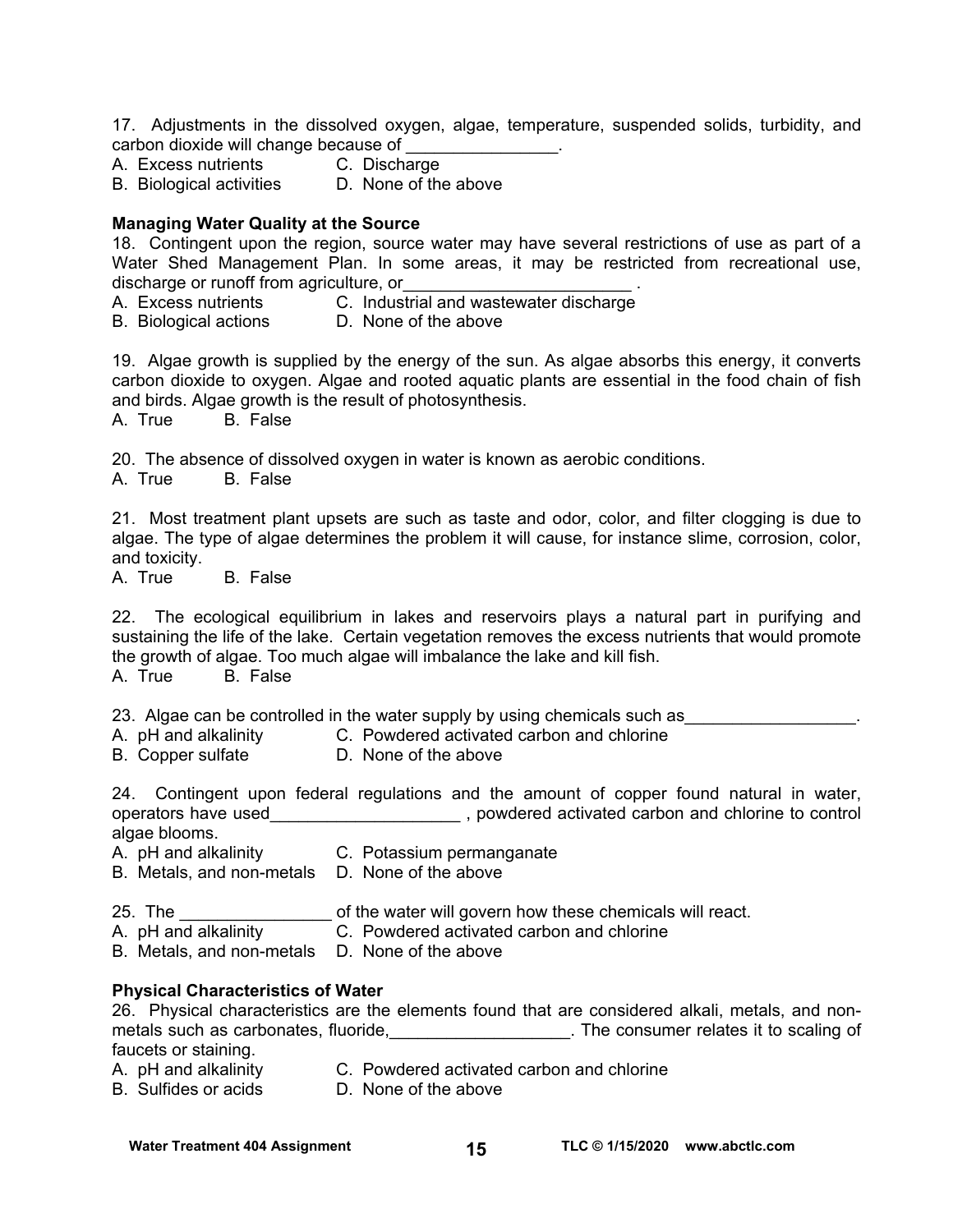27. Total Dissolved Solids (TDS) is not a primary pollutant; it is a gauge of appealing water characteristics such as hardness and an indication of an assortment of chemical contaminants that might be present, such as?

- A. Turbidity C. Arsenic
- B. Colloids D. None of the above

28. pH is the negative logarithm of the hydrogen ion concentration, [H+], a measure of the degree to which a solution is

A. Alkalinity **C.** Hydrogen ion (H<sup>+</sup>)

B. Acidic or alkaline D. None of the above

29.  $\blacksquare$  is a substance that can give up a hydrogen ion  $(H^*)$ ; a base is a substance that can accept H<sup>+</sup>.

- A. Acid C. Acidic or alkaline
- B. Base D. None of the above

30. The more acidic a solution the greater the hydrogen ion concentration and the lower the pH; a pH of 7.0 indicates neutrality, a pH of less than 7 indicates acidity, and a pH of more than 7 indicates

A. Acid C. Alkalinity

B. Base D. None of the above

#### **Alkalinity**

31. Alkalinity is substantial in many uses and treatments of natural waters and wastewaters. Because the alkalinity of many surface waters is primarily a function of carbonate, bicarbonate, and hydroxide content, it is taken as an indication of the concentration of these constituents. The measured values also may include contributions from borates, phosphates, silicates or other bases if these are present.

A. True B. False

32. \_\_\_\_\_\_\_\_\_\_\_\_\_\_\_\_\_\_\_ with an overabundance of alkaline earth metal concentrations is significant in determining the suitability of water for irrigation.

A. Alkalinity C. Hydrogen ion (H<sup>+</sup>)<br>B. Acid **D. None of the above** 

D. None of the above

33. Alkalinity measurements are used in the interpretation and control of water and wastewater treatment processes

A. True B. False

34. Alkalinity of water is its acid-neutralizing capacity. It is the sum of all the titratable bases. The measured value may vary significantly with the end-point pH used.

A. True B. False

35. Alkalinity is a measure of \_\_\_\_\_\_\_\_\_\_\_\_\_\_\_\_\_\_\_and can be interpreted in terms of specific substances only when the chemical composition of the sample is known.

- A. Hydrogen ion (H+) C. An aggregate property of water
- B. Alkaline earth metal D. None of the above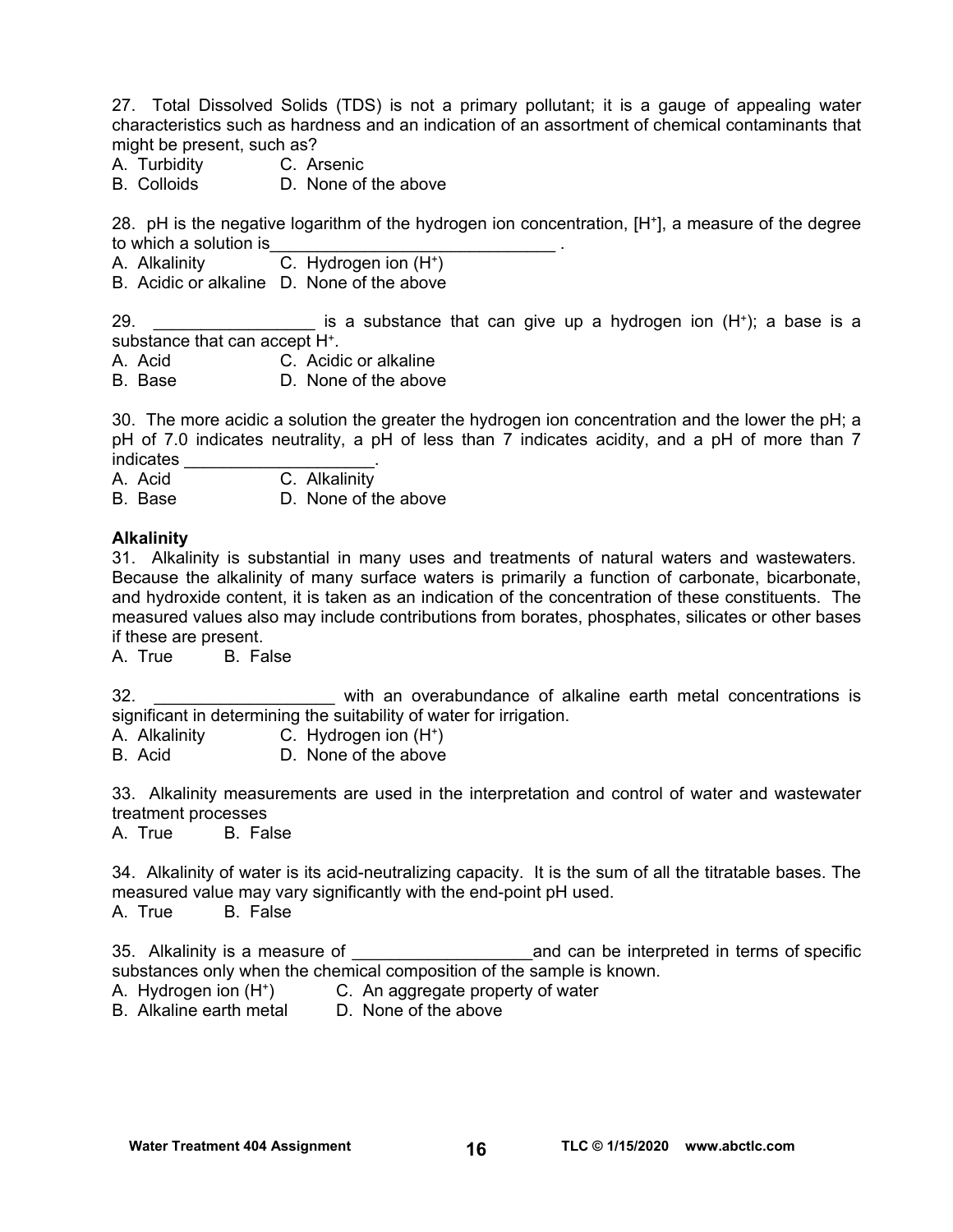#### **Turbidity Introduction**

36. One physical feature of water is turbidity, is a measurement of the cloudiness of water caused by $\overline{\phantom{a}}$ 

- A. Suspended particles C. Temperature fluctuation
- 
- B. Variations **D. None of the above**

37. High levels of turbidity may inhibit with proper water treatment and monitoring. If high quality raw water is low in turbidity, there will be a reduction in water treatment costs. Turbidity is unwanted because it causes health hazards.

A. True B. False

38. The turbidity in natural surface waters is composed of a large number of sizes of particles. The sizes of particles can be changing constantly, depending on precipitation and \_\_\_\_\_\_\_\_\_ factors.

A. MCL C. Temperature

B. Manmade D. None of the above

39. When heavy rains transpire, runoff into streams, rivers, and reservoirs occurs, causing turbidity levels to increase. In most cases, the particle sizes are relatively large and settle relatively quickly in both the water treatment plant and the source of supply. However, in some instances, fine, colloidal material may be present in the supply, which may cause some difficulty in the coagulation process.<br>A. True B. Fal

B. False

40. Generally, higher turbidity levels require higher coagulant dosages. However, seldom is the relationship between turbidity level and **Example 2018** 1 linear.

A. Coagulant dosage **C. Temperature** 

B. Total Dissolved Solids (TDS) D. None of the above

41. Usually, the extra coagulant required is relatively small when turbidities are much higher than normal due to higher collision probabilities of the \_\_\_\_\_\_\_\_\_\_\_\_\_\_\_\_\_\_\_\_ during high turbidities.

- A. Turbidity C. Total Dissolved Solids (TDS)
- B. Colloids D. None of the above

42. Low \_\_\_\_\_\_\_\_\_\_\_\_\_\_waters can be very difficult to coagulate due to the difficulty in inducing collision between the colloids.

- A. Turbidity C. Total Dissolved Solids (TDS)
- B. Colloids D. None of the above

43. **Example 20** may be existing in a water supply due to pollution, and these colloids can be difficult to remove in the coagulation process. In this situation, higher coagulant dosages are generally required.

- A. Turbidity C. Total Dissolved Solids (TDS)
- B. Organic colloids D. None of the above

### **Turbidity MCL**

44. An MCL for turbidity established by the EPA because The state of the interferes with disinfection. This characteristic of water changes the most rapidly after a heavy rainfall.

A. Conductivity C. Temperature

B. Turbidity D. None of the above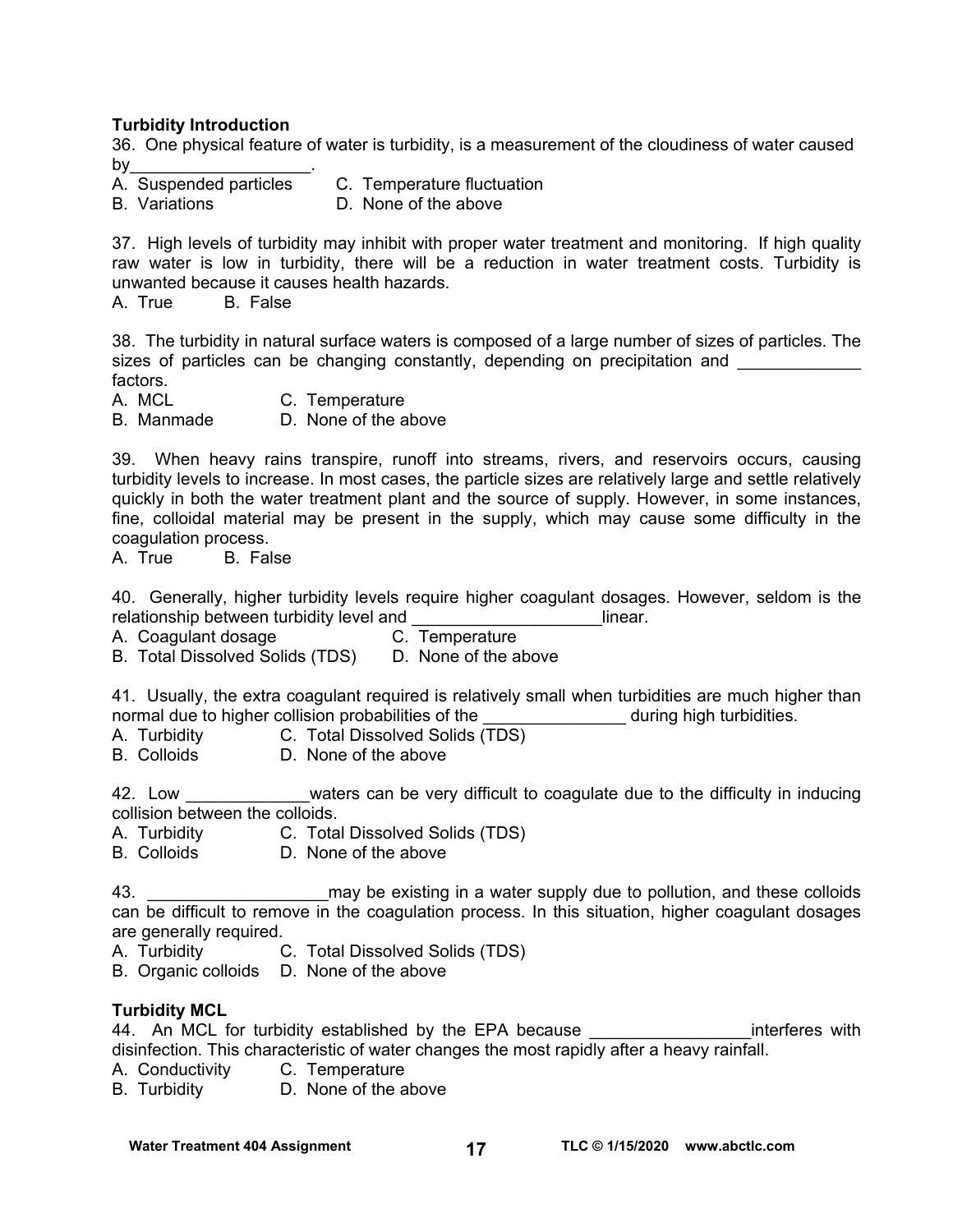45. The temperature variation of a sample, a scratched or unclean sample tube in the nephelometer and selecting an incorrect wavelength of a light path may be conditions caused by an inaccurate **and interest** measurement.

A. Conductivity C. Temperature

B. Turbidity D. None of the above

#### **Dissolved Oxygen**

46. The level of dissolved oxygen in natural waters is often a direct indication of quality, since aquatic plants produce oxygen, while microorganisms generally consume it as they feed on

- $\mathcal{L}_\text{max}$  and  $\mathcal{L}_\text{max}$ A. Pollutants C. E. coli bacteria
- B. Organic matter D. None of the above

47. At low temperatures, the the same is increased, so that in winter, concentrations as high as 20 ppm may be found in natural waters; during summer, saturation levels can be as low as 4 or 5 ppm.

- A. Dissolved oxygen C. Solubility of oxygen
- B. Thermal stratification D. None of the above

48. \_\_\_\_\_\_\_\_\_\_\_\_\_\_\_\_\_ is essential for the support of fish and other aquatic life and aids in the natural decomposition of organic matter.

- A. Dissolved oxygen C. Solubility of oxygen
- B. Thermal stratification D. None of the above

49. Thermal stratification is possible as water becomes less dense when heated, meaning water weighs less per unit volume. Therefore, warmer water will be lighter and colder water will be heavier. Due to this, there will always be a level of "self-induced" and the same in a water storage.

A. Saturation level(s) C. Permanent hardness

B. Thermal stratification D. None of the above

## **Objections to Hard Water**

**Scale Formation** 

Soute: Sundater.<br>50. Hard water forms scale, usually\_\_\_\_\_\_\_\_\_\_\_\_\_\_\_\_, which causes a variety of problems. Left to dry on the surface of glassware and plumbing fixtures, including showers doors, faucets, and sink tops; hard water leaves unsightly white scale known as water spots.

A. Magnesium carbonate C. Calcite

B. Calcium carbonate D. None of the above

### **Secondary Standard**

51. TDS is most often measured in parts per million (ppm) or milligrams per liter of water (mg/L). The normal TDS level ranges from

- A. 50 ppm to 1,000 ppm C. 50 ppm to 100 ppm
- B. 5 ppm to 10 ppm D. None of the above

52. The Environmental Protection Agency (EPA), which is responsible for drinking water regulations in the United States, has identified TDS as a secondary standard, meaning that it is a voluntary guideline. While the United States set legal standards for many harmful substances, TDS, along with other contaminants that cause aesthetic, cosmetic, and technical effects, has only a guideline.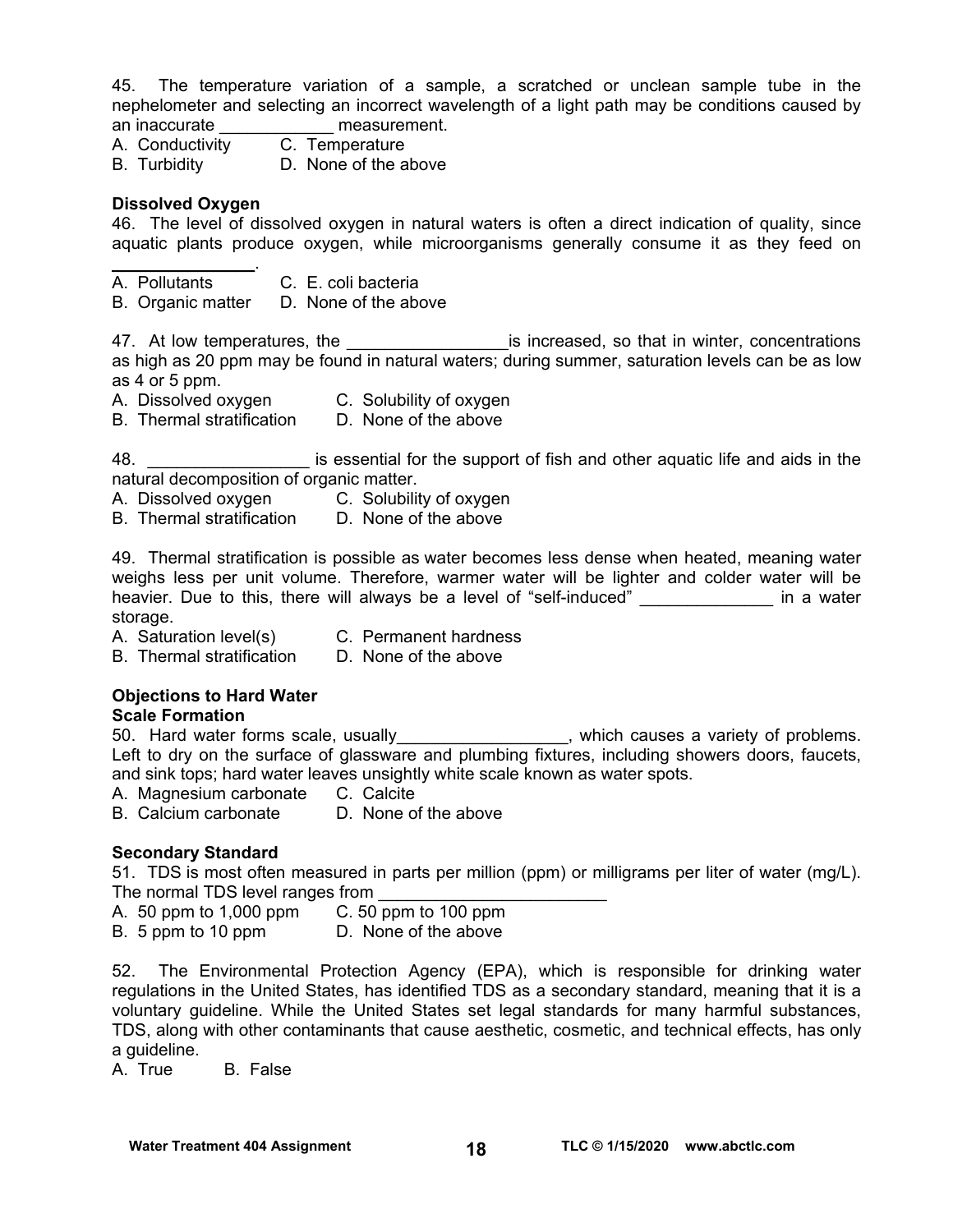#### **Langelier Saturation Index**

53. The Langelier Saturation index (LSI) is an evenness scale derived from the theoretical concept of saturation and provides an indicator of the degree of saturation of water with respect to calcium carbonate. It can be shown that the Langelier saturation index (LSI) approximates the base 10 logarithm of the \_\_\_\_\_\_\_\_\_\_\_\_\_saturation level. A. Magnesium carbonate C. Calcite B. Calcium carbonate D. None of the above 54. The Langelier saturation level approaches the concept of saturation using pH as a main variable. The LSI can be interpreted as the pH change required to bring water to the set of  $\sim$  . The set of  $\sim$   $\sim$ A. Saturation level(s) C. Equilibrium B. Stratification **D.** None of the above **More on the Stage 2 DBP Rule**  55. Which of the following rules focuses on public health protection by limiting exposure to DBPs, specifically total trihalomethanes and five haloacetic acids, which can form in water through disinfectants used to control microbial pathogens? A. Stage 2 DBP rule C. Long Term 2 Enhanced Surface Water Treatment Rule B. Stage 1 DBPR D. None of the above 56. Safe Drinking Water Act (SDWA) has been highly effective in protecting public health and has evolved to respond to new and emerging threats to safe drinking water. A. True B. False 57. Which of the following is one of the major public health advances in the 20th century? A. Disinfection of drinking water C. Amendments to the SDWA B. Water distribution D. None of the above 58. There are specific microbial pathogens, such as The manner which can cause illness, and are highly resistant to traditional disinfection practices. A. Cryptosporidium C. Protozoa B. E. coli host culture D. None of the above 59. The Stage 1 Disinfectants and Disinfection Byproducts Rule and \_\_\_\_\_\_\_\_\_, promulgated in December 1998. A. Stage 1 DBPR C. Interim Enhanced Surface Water Treatment Rule B. Stage 2 DBPR D. None of the above 60. Which of the following rules will reduce potential cancer and reproductive and developmental health risks from disinfection byproducts? A. Stage 1 DBPR C. Long Term 2 Enhanced Surface Water Rule B. Stage 2 DBPR D. None of the above **What are Disinfection Byproducts (DBPs)?**  61. Which of the following form when disinfectants used to treat drinking water react with naturally

occurring materials in the water?

- A. Chloramines C. Disinfection byproducts (DBPs)
- B. Humic and fulvic acids D. None of the above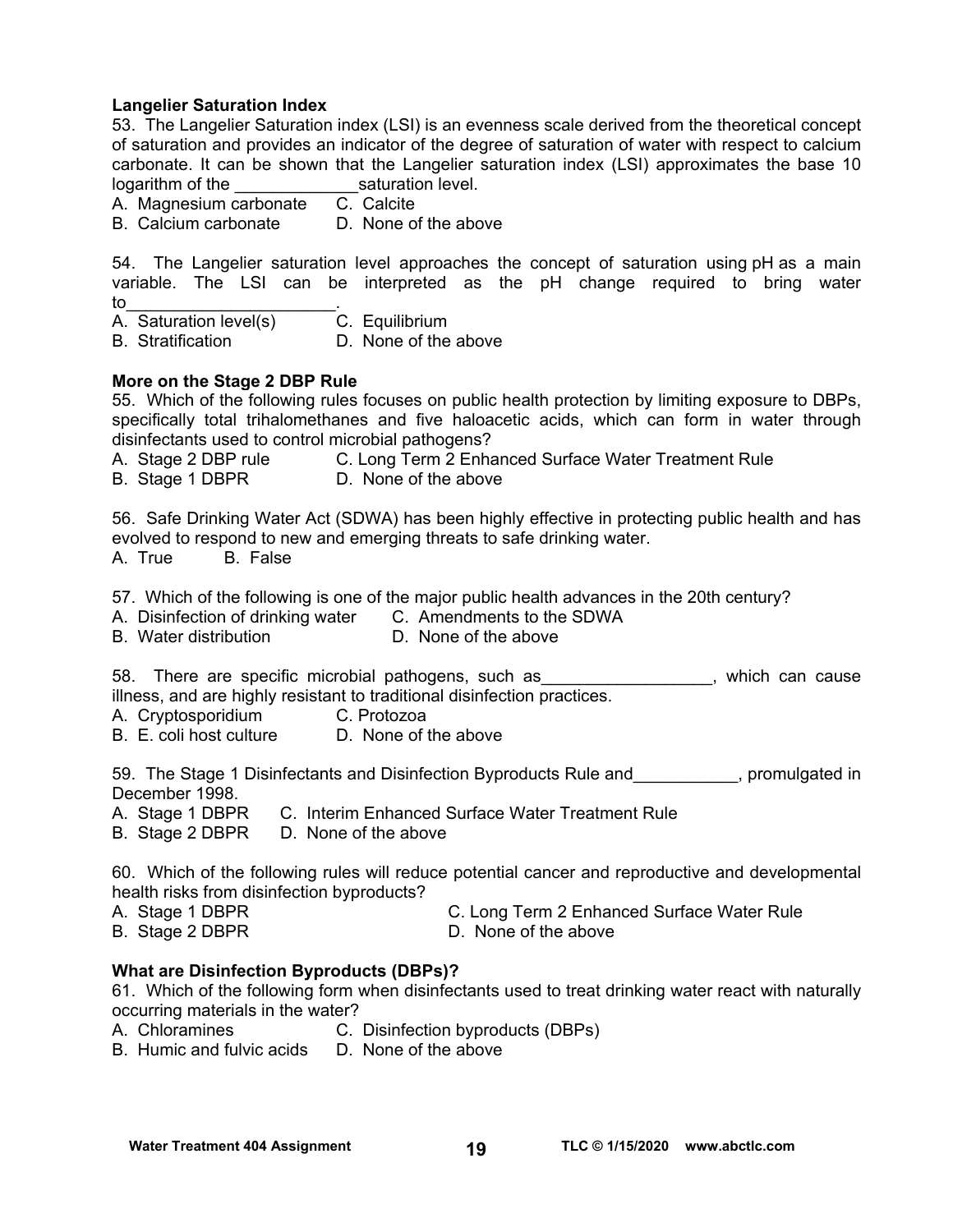62. Total trihalomethanes and haloacetic acids are widely occurring **cometal** formed during disinfection with chlorine and chloramine.

- A. Gases C. Classes of DBPs
- B. Substances D. None of the above

### **Are THMs and HAAs the only disinfection byproducts?**

63. The presence of TTHM and HAA5 is representative of the occurrence of many other chlorination DBPs; thus, an increase of TTHM and HAA5 generally indicates an increase of DBPs from chlorination.<br>A. True B.

**B.** False

#### **All disinfectants form DBPs in one of two reactions:**

64. Chorine and chlorine-based compounds (halogens) react with organics in water causing the hydrogen atom to substitute other atoms, resulting in halogenated by-products. A. True B. False

65. Secondary by-products are also formed when multiple disinfectants are used.

A. True B. False

66. The EPA Surface Water Treatment Rule (SWTR) requires systems using public water supplies from either surface water or groundwater under the direct influence of surface water to disinfect. A. True B. False

#### **Public Health Concerns**

67. Results from toxicology studies have shown several DBPs (e.g., bromodichloromethane, bromoform, chloroform, dichloroacetic acid, and bromate) to be inert to laboratory animals. A. True B. False

68. Other DBPs (e.g., chlorite, bromodichloromethane, and certain haloacetic acids) have also been shown to cause adverse mutations (extra chromosomes) in laboratory animals. A. True B. False

#### **Disinfection Byproduct Research and Regulations Summary The IPCS (IPCS 2000, p. 375) reached similar conclusions:**

69. **Example 1** and is unquestionably the most important step in the treatment of water for drinking water supplies. A. DBP(s) C. Disinfection B. Turbidity (particle) D. None of the above

70. The **The should not be compromised because of concern over the** potential long-term effects of disinfectants and DBPs.

- A. DBP(s) C. Microbial quality of drinking water
- B. Turbidity (particle) D. None of the above

71. The risk of illness and death resulting from exposure to pathogens in drinking water is very much greater than the risks from

A. Disinfectants and DBPs C. Natural organic matter precursors

B. Turbidity (particle) D. None of the above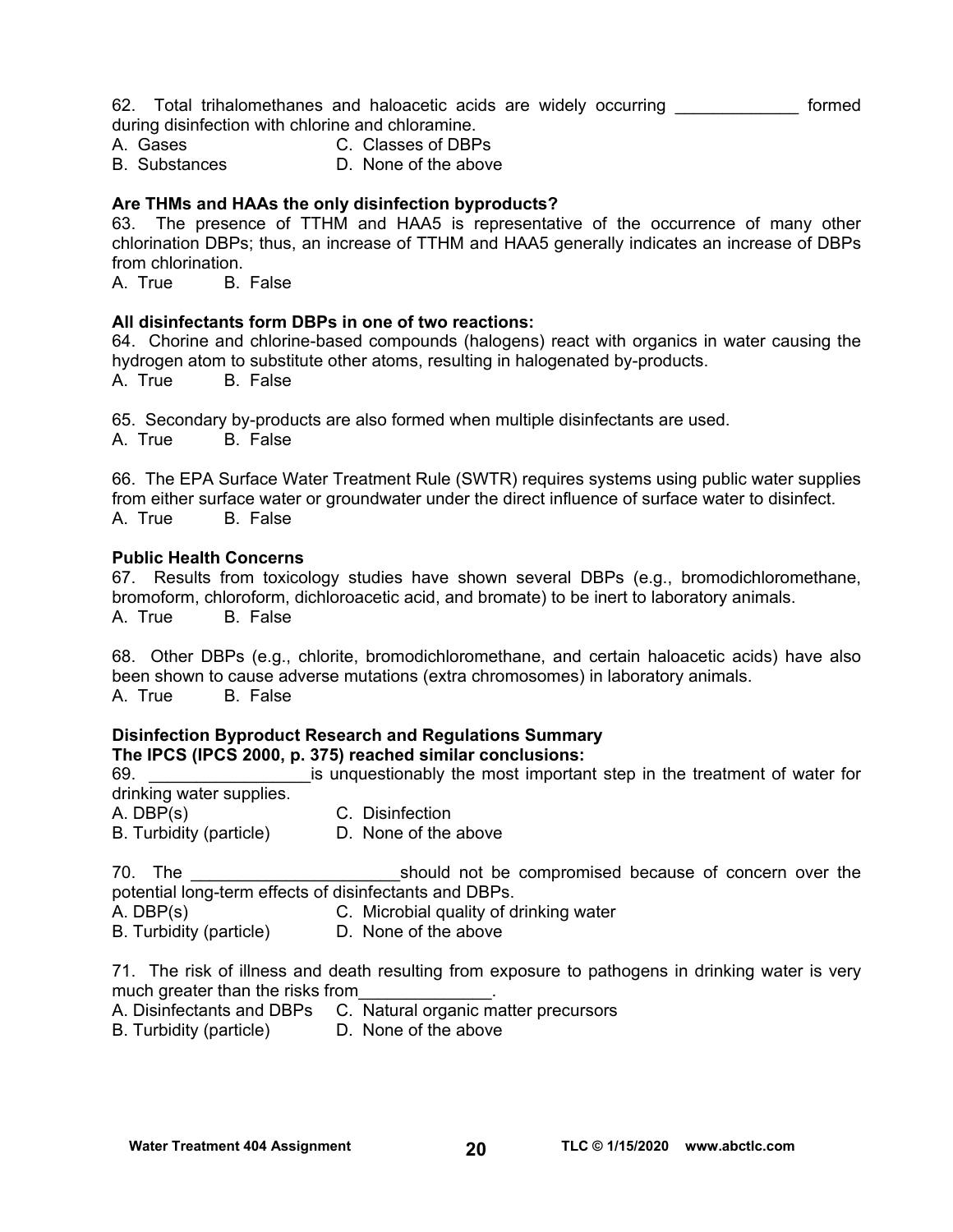### **Controlling Disinfection Byproducts**

72. Treatment techniques are available that provide water suppliers the opportunity to maximize potable water safety and quality while minimizing the risk of \_\_\_\_\_\_\_\_\_\_\_\_\_\_\_\_\_. A. DBP risks C. Disinfectants and DBPs B. Turbidity (particle) D. None of the above 73. Generally, the best approach to reduce \_\_\_\_\_\_\_\_\_\_\_\_\_\_\_\_\_\_\_\_\_is to remove natural organic matter precursors prior to disinfection.<br>A. DBP(s) C. DBP C. DBP formation B. Turbidity (particle) D. None of the above **The EPA guidance discusses three processes to effectively remove natural organic matter prior to disinfection: Coagulation and Clarification**  74. Coagulation processes can also be optimized for natural organic matter removal with higher doses of \_\_\_\_\_\_\_\_\_\_\_\_\_\_\_\_\_\_\_\_\_(such as alum or iron salts), and optimization of pH. A. THMs and HAAs **C.** Natural organic matter B. Inorganic coagulants D. None of the above 75. Most treatment plants optimize their coagulation process for \_\_\_\_\_\_\_\_\_\_\_\_\_\_\_\_\_\_\_\_\_\_\_\_\_\_\_removal. A. Inorganic coagulants C. Turbidity (particle) B. Most contaminants D. None of the above **Absorption**  76. Activated carbon can be used to absorb **that react with disinfectants to form** byproducts. A. Inorganic coagulants C. Soluble organics B. Most contaminants D. None of the above **Membrane Technology**  77. Membranes, used historically to desalinate brackish waters, have also demonstrated excellent removal of A. THMs and HAAs C. Natural organic matter B. Optimization of pH D. None of the above 78. Membrane processes use hydraulic pressure to force water through a semi-permeable membrane that rejects most example and the Variations of this technology include reverse osmosis (RO), nanofiltration (low pressure RO), and microfiltration (comparable to conventional sand filtration). A. Inorganic coagulants C. Insoluble organics B. Contaminants D. None of the above

79. Other conventional methods of reducing DBP formation include changing the point of chlorination and using example of residual disinfection.

- A. Free residual disinfection C. Total residual disinfection B. Chloramines D. None of the above
- D. None of the above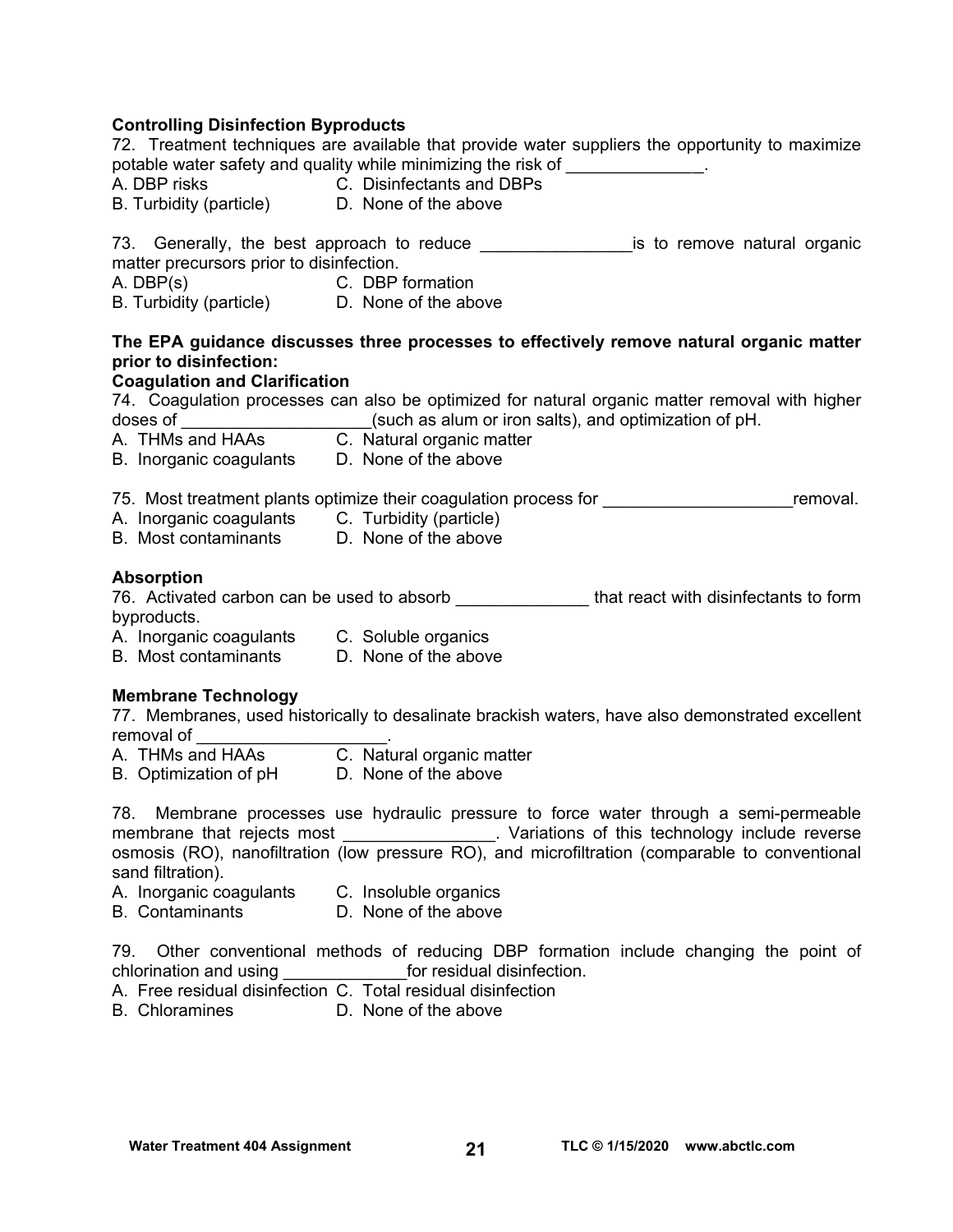80. EPA predicted that most water systems will be able to achieve compliance with new DBP regulations through the use of one or more of these relatively low cost methods (EPA, 1998). Water system managers may also consider switching from chlorine to alternative disinfectants to reduce formation of

- A. THMs and HAAs C. Natural organic matter
- B. Optimization of pH D. None of the above

#### **Organisms Descriptors and Meanings**

- 81. Photo means...
- A. Feed or nourish C. Light
- B. Other (Organic carbon) D. None of the above
- 82. Troph means...
- A. Feed or nourish C. Light
- B. Other (Organic carbon) D. None of the above
- 83. Litho means...
- A. Rock C. Light
- B. Organic D. None of the above
- 84. Organo means...
- A. Rock C. Light
- B. Organic D. None of the above
- 85. Auto means...
- A. Without air C. Self (Inorganic carbon)
- B. With air D. None of the above
- 86. Facultative means...
- A. Without air C. Self (Inorganic carbon)
- B. With air or without air D. None of the above

87. Aerobic means...

- A. Without air C. Self (Inorganic carbon)
- B. With air D. None of the above
- 88. Chemo means
- A. Rock C. Chemical
- B. Organic D. None of the above
- 89. Hetero means...
- A. Feed or nourish C. Light
- B. Other (Organic carbon) D. None of the above
- 90. Anaerobic means...
- A. Without air C. Self (Inorganic carbon)
- B. With air D. None of the above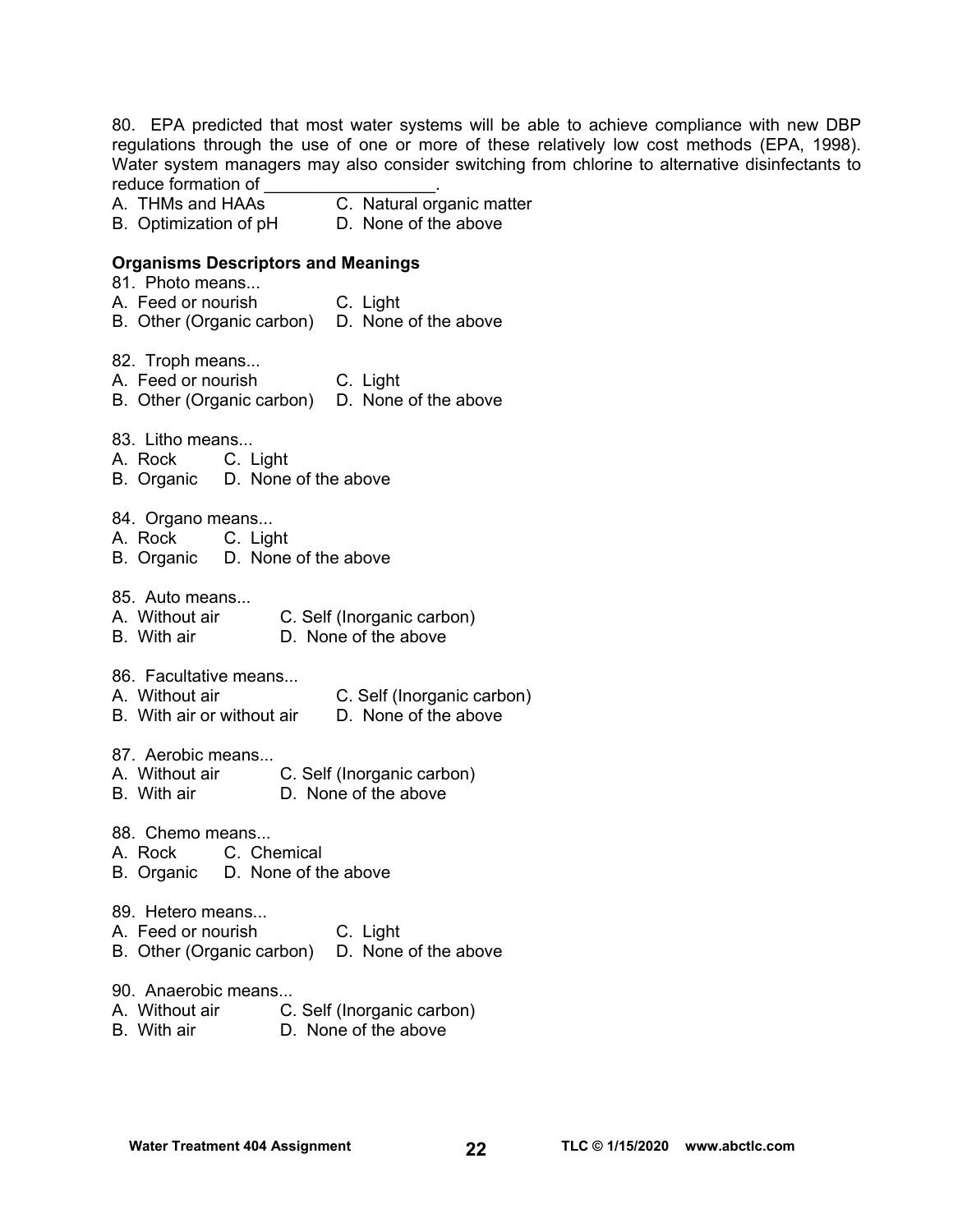### **Contaminants that may be present in sources of drinking water include:**

91. Which of the following like salts and metals, which can be naturally occurring or result from urban stormwater runoff, industrial or domestic wastewater discharges, oil and gas production, mining or farming?

- A. Radioactive contaminants C. Inorganic contaminants
- B. Pesticides and herbicides D. Microbial contaminants

92. Which of the following may come from a variety of sources such as agriculture, urban stormwater run-off, and residential uses?

- A. Radioactive contaminants C. Inorganic contaminants
- B. Pesticides and herbicides D. Microbial contaminants

93. Which of the following, such as viruses and bacteria, which may come from sewage treatment plants, septic systems, agricultural livestock operations and wildlife?

- A. Microbial contaminants C. Inorganic contaminants<br>B. Pesticides and herbicides D. None of the above
- B. Pesticides and herbicides

94. Which of the following can be synthetic and volatile organic chemicals, which are by-products of industrial processes and petroleum production, and can come from gas stations, urban stormwater run-off, and septic systems?

A. Organic chemical contaminants C. Inorganic contaminants

B. Pesticides and herbicides D. Microbial contaminants

95. Which of the following can be naturally occurring or be the result of oil and gas production and mining activities?

- A. Radioactive contaminants C. Inorganic contaminants
- B. Pesticides and herbicides D. Microbial contaminants

#### **Background**

96. Coliform bacteria and chlorine residual are the only routine sampling and monitoring requirements for small ground water systems with chlorination. The coliform bacteriological sampling is governed by the Coliform Reduction amendment of the SDWA.

A. True B. False

### **TCR**

97. The TCR recommends most of the Public Water Systems (PWS) to monitor their distribution system for bacteria according to the written sample sitting plan for that system. A. True B. False

98. The sample sitting plan identifies sampling frequency and locations throughout the distribution system that are selected to be representative of conditions in the entire system.

A. True B. False

99. Coliform contamination may occur anywhere in the system, possibly due to problems such as; high-pressure conditions, line fluctuations, or wells, and therefore routine monitoring is required.<br>A. True B. False **B.** False

#### **Routine Sampling Requirements**

100. Total coliform samples must be collected by PWSs at sites that are representative of water quality throughout the distribution system according to a written sample siting plan subject to state review and revision.

| A. True | B. False                              |    |                                  |
|---------|---------------------------------------|----|----------------------------------|
|         | <b>Water Treatment 404 Assignment</b> | 23 | TLC $@$ 1/15/2020 www.abctlc.com |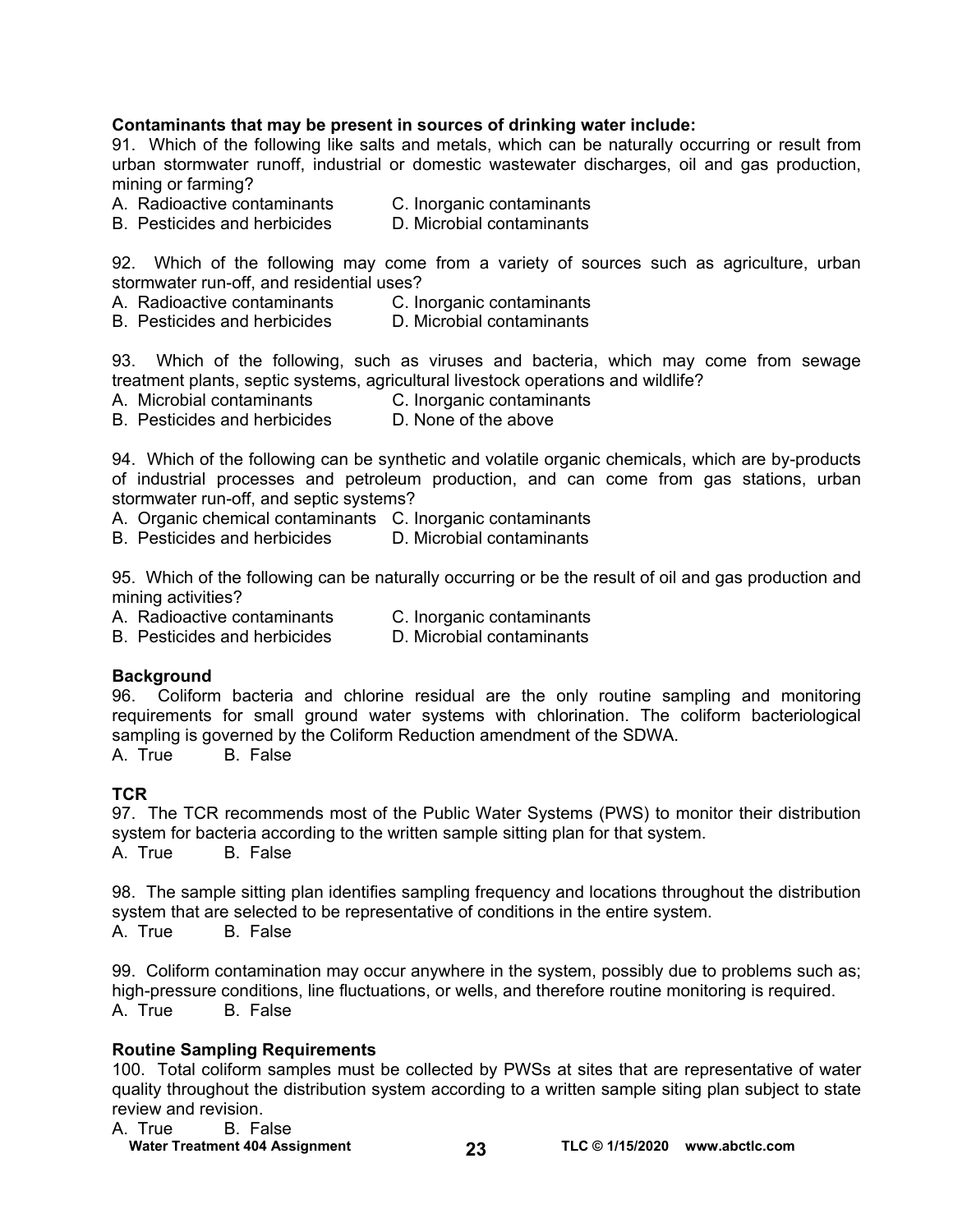101. For PWSs collecting more than one sample per month, collect total coliform samples at regular intervals throughout the month, except that ground water systems serving 4,900 or fewer people may collect all required samples on a single day if the samples are taken from different sites.

A. True B. False

102. Each total coliform-positive (TC+) routine sample must be tested for the presence of heterotrophic bacteria.<br>A. True B. False

B. False

103. If any TC+ sample is also E. coli-positive (EC+), then the EC+ sample result must be reported to the state by the end of the month that the PWS is notified. A. True B. False

104. If any routine sample is TC+, repeat samples are required. – PWSs on quarterly or annual monitoring must take a minimum of one additional routine samples (known as additional routine monitoring) the quarter following a TC+ routine or repeat sample. A. True B. False

105. Reduced monitoring is general available for PWSs using only surface water and serving 1,000 or fewer persons that meet certain additional PWS criteria. A. True B. False

#### **Dangerous Waterborne Microbes**

106. Which of the following is a parasite that enters lakes and rivers through sewage and animal waste. It causes cryptosporidiosis, a mild gastrointestinal disease. The disease can be severe or fatal for people with severely weakened immune systems.

A. Coliform Bacteria C. Giardia lamblia

B. Cryptosporidium D. None of the above

107. Which of the following are not necessarily agents of disease, these may indicate the presence of disease-carrying organisms?

A. Fecal coliform bacteria C. Shigella dysenteriae

B. Cryptosporidium D. None of the above

108. Which of the following is a parasite that enters lakes and rivers through sewage and animal waste. It causes gastrointestinal illness (e.g. diarrhea, vomiting, and cramps)?

- A. Coliform Bacteria C. Protozoa
- B. Cryptosporidium D. None of the above

109. Which of the following is a species of the rod-shaped bacterial genus Shigella?

- A. Fecal coliform bacteria C. Shigella dysenteriae
- B. Cryptosporidium D. None of the above

110. Which of the following can cause bacillary dysentery?

- A. Fecal coliform bacteria C. Shigella
- B. Cryptosporidium D. None of the above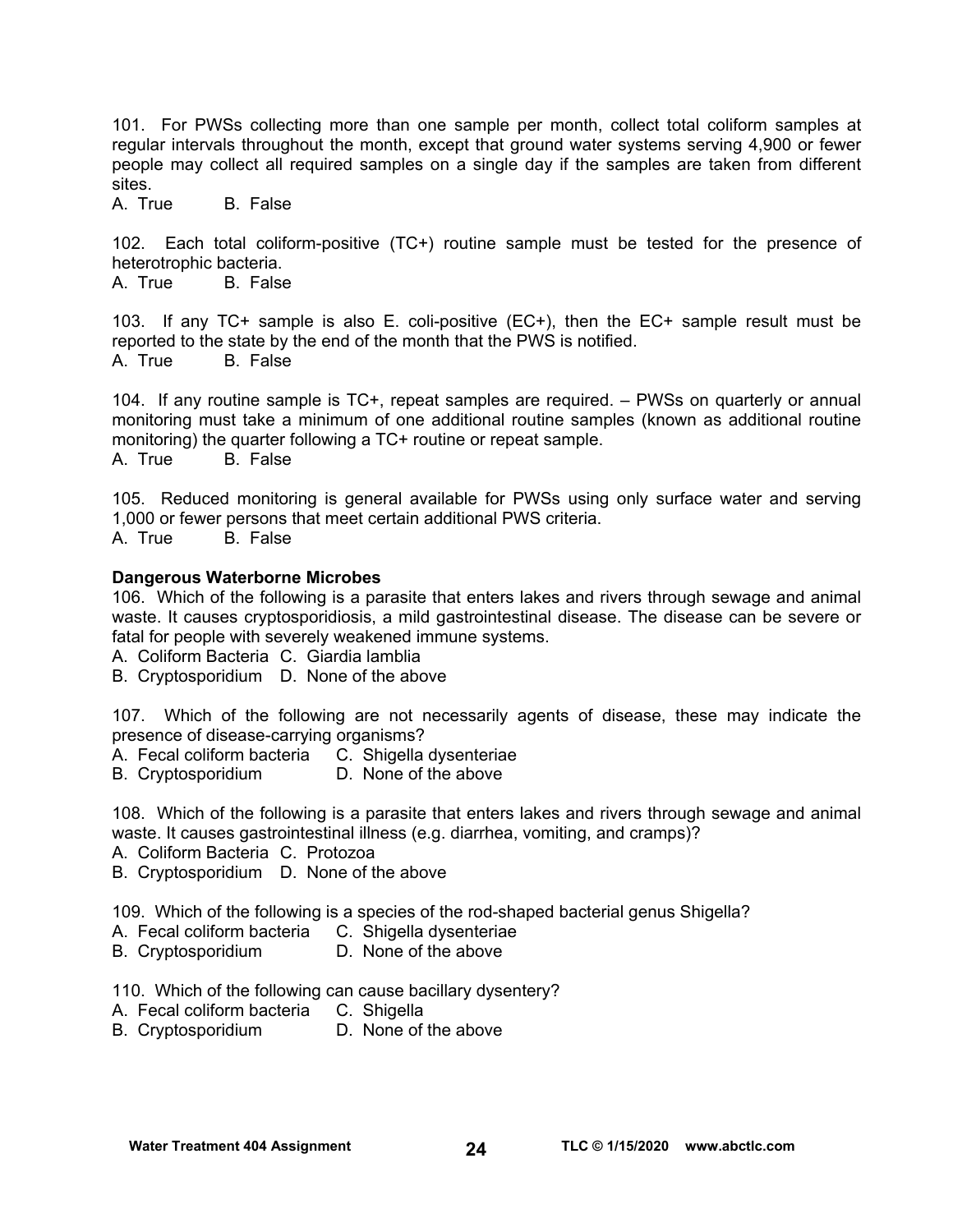111. Which of the following are Gram-negative, non-spore-forming, facultatively anaerobic, nonmotile bacteria.

- A. Fecal coliform bacteria C. Shigellae
- B. Cryptosporidium D. None of the above

112. Which of the following are microscopic organisms that live in the intestines of warm-blooded animals? They also live in the waste material, or feces, excreted from the intestinal tract. When fecal coliform bacteria are present in high numbers in a water sample, it means that the water has received fecal matter from one source or another.

A. Fecal coliform bacteria C. Shigella dysenteriae

B. Cryptosporidium D. None of the above

113. Which of the following are common in the environment and are generally not harmful? However, the presence of these bacteria in drinking water are usually a result of a problem with the treatment system or the pipes which distribute water, and indicates that the water may be contaminated with germs that can cause disease.

A. Coliform Bacteria C. Giardia lamblia

B. Cryptosporidium D. None of the above

114. Which of the following are bacteria whose presence indicates that the water may be contaminated with human or animal wastes? Microbes in these wastes can cause short-term effects, such as diarrhea, cramps, nausea, headaches, or other symptoms.<br>A. Fecal Coliform and E. coli C. Shigella dysenteriae

A. Fecal Coliform and E. coli C. Shigella dysenteria<br>B. Cryptosporidium C. None of the above

B. Cryptosporidium

#### **Bacteriological Monitoring Introduction**

115. Which of the following are usually harmless, occur in high densities in their natural environment and are easily cultured in relatively simple bacteriological media?

A. Indicator bacteria C. Viruses

B. Amoebas D. None of the above

116. Indicators in common use today for routine monitoring of drinking water include total coliforms, fecal coliforms, and?

A. Cryptosporidium C. Escherichia coli (E. coli)

B. Protozoa D. None of the above

117. According to the text, the routine microbiological analysis of your water is for?

A. Contamination C. Coliform bacteria<br>
B. Colloids B. None of the above

D. None of the above

#### **Bacteria Sampling**

118. Water samples for \_\_\_\_\_\_\_\_\_\_\_\_\_\_\_\_\_ must always be collected in a sterile container.

- A. Amoebas C. Viruses
- B. Bacteria tests D. None of the above

#### **Methods**

119. The MMO-MUG test, a product marketed as \_\_\_\_\_\_\_\_\_\_\_\_, is the most common. The sample results will be reported by the laboratories as simply coliforms present or absent.

A. Colilert **C. Total coliform analysis** 

B. Coliform D. None of the above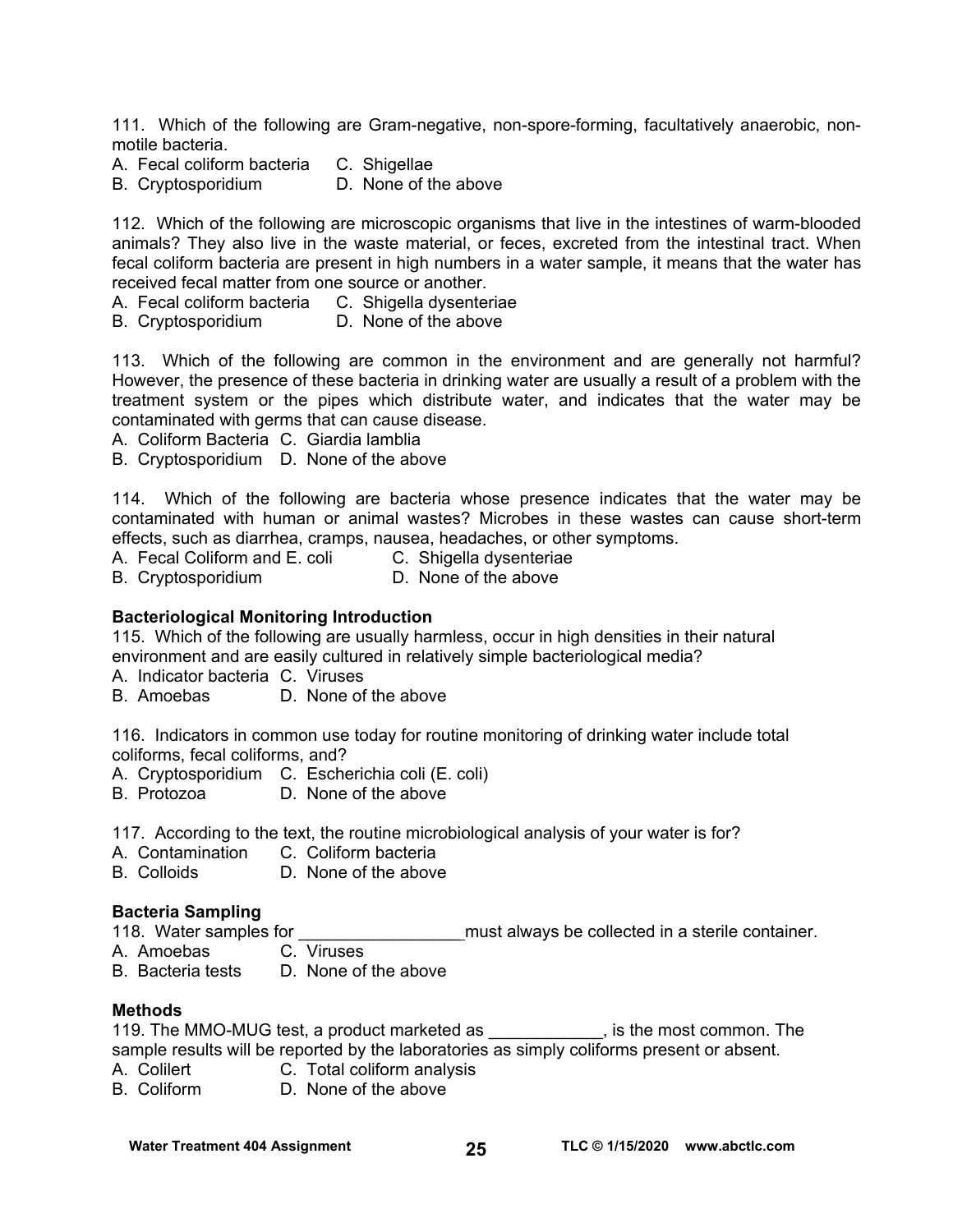#### **Microbial Regulations**

120. One of the key regulations developed and implemented by the United States Environmental Protection Agency (USEPA) to counter pathogens in drinking water is the Surface Water Treatment Rule.

A. True B. False

121. Among Surface Water Treatment Rule provisions, the rule requires that a public water system, using surface water (or ground water under the direct influence of surface water) as its source, have sufficient treatment to reduce the source water concentration of protozoa and coliform bacteria by at least 99.9% and 99.99%, respectively.

A. True B. False

122. The Surface Water Treatment Rule suggests treatment criteria to assure that these performance recommendations are met; they may include turbidity limits, disinfectant residual and disinfectant contact time conditions.

A. True B. False

### **Basic Types of Water Samples**

123. It is critical to properly identify the type of sample you are collecting. A. True B. False

#### **The three (3) types of samples are:**

124. Samples collected following a coliform present routine sample. The number of repeat samples to be collected is based on the number of examples you normally collect.

A. Repeat C. Routine

B. Special D. None of the above

125. A PWS fails to take every required repeat sample after any single TC+ sample

A. Trigger: Level 1 Assessment C. All of the above

B. Trigger: Level 2 Assessment D. None of the above

126. A PWS incurs an E. coli MCL violation.

A. Trigger: Level 1 Assessment C. All of the above

B. Trigger: Level 2 Assessment D. None of the above

127. A PWS collecting at least 40 samples per month has greater than 5.0 percent of the routine/repeat samples in the same month that are TC+.

- A. Trigger: Level 1 Assessment C. All of the above
- B. Trigger: Level 2 Assessment D. None of the above

128. A PWS has a second Level 1 Assessment within a rolling 12-month period.

- A. Trigger: Level 1 Assessment C. All of the above
- B. Trigger: Level 2 Assessment D. None of the above

129. A PWS on state-approved annual monitoring has a Level 1 Assessment trigger in 2 consecutive years.

- A. Trigger: Level 1 Assessment C. All of the above
- B. Trigger: Level 2 Assessment D. None of the above

(S) Means the answer can be plural or singular in nature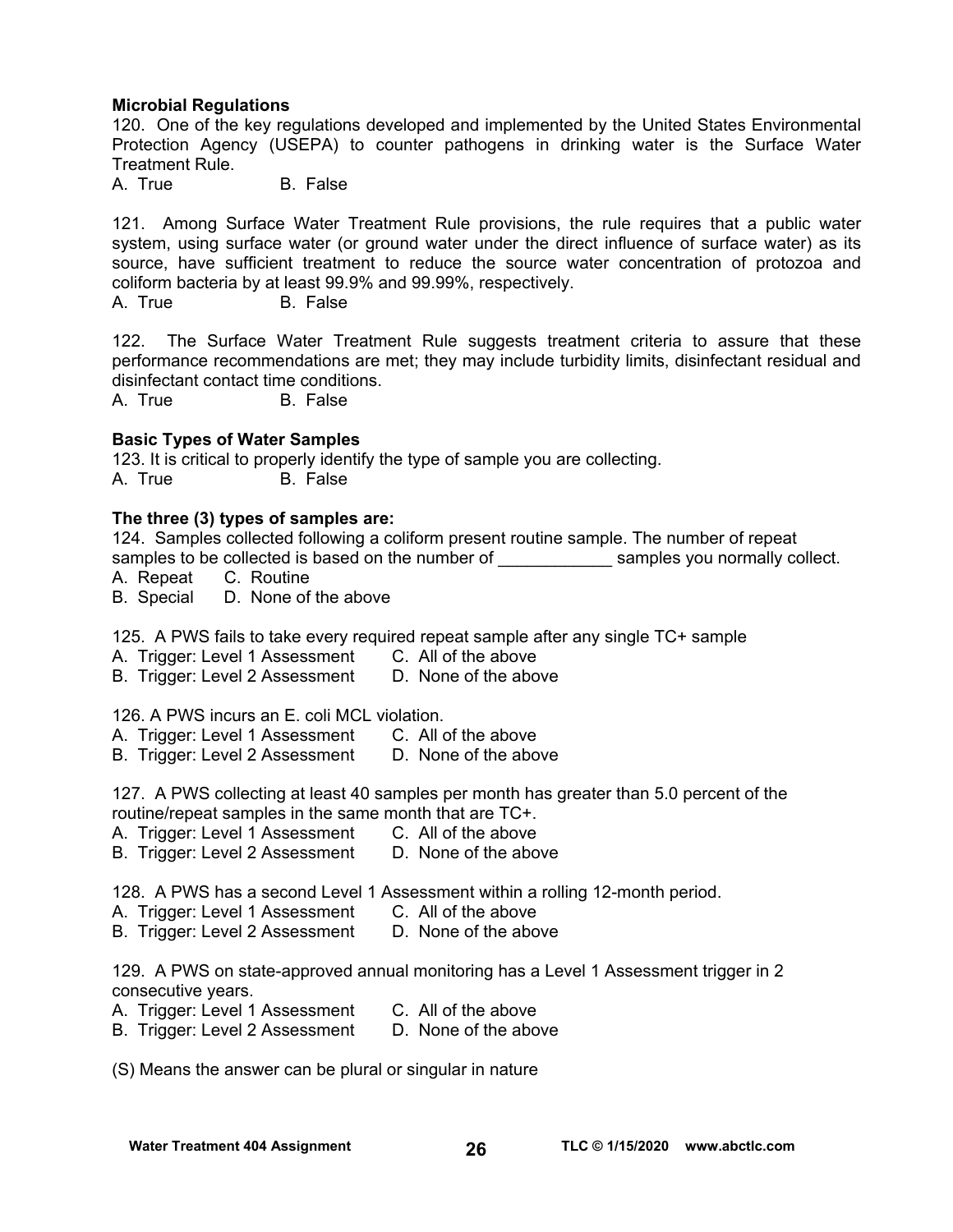130. A PWS collecting fewer than 40 samples per month has 2 or more TC+ routine/ repeat samples in the same month.

- A. Trigger: Level 1 Assessment C. All of the above
- B. Trigger: Level 2 Assessment D. None of the above

#### **Noncommunity and nontransient noncommunity public water systems will sample at the same frequency as a like sized community public water system if:**

131. It has more than 1,000 daily population and has ground water as a source, or It serves 25 or more daily population and utilizes surface water as a source or ground water under the direct influence of surface water as its source.

A. True B. False

132. Noncommunity and nontransient, noncommunity water systems with less than 10,000 daily population and groundwater as a source will sample on an annual basis. A. True B. False

#### **Maximum Contaminant Levels (MCLs)**

133. State and federal laws establish standards for drinking water quality. Under normal circumstances when these standards are being met, the water is safe to drink with no threat to human health. These standards are known as maximum contaminant levels (MCL). When a particular contaminant exceeds its MCL a potential health threat may occur. A. True B. False

134. The MCLs are based on extensive research on toxicological properties of the contaminants, risk assessments and factors, short-term (acute) exposure, and long-term (chronic) exposure. You conduct the monitoring to make sure your water is in compliance with the MCL.

A. True B. False

135. There are two types of MCL violations for coliform bacteria. The first is for total coliform; the second is an acute risk to health violation characterized by the confirmed presence of fecal coliform or E. coli.

A. True B. False

### **Positive or Coliform Present Results**

136. If you are notified of a positive coliform test result you need to contact either the Drinking Water Program or your local county health department within 72 hours, or by the next business day after the MCL compliance violation

A. True B. False

137. With a positive total coliform sample, after you have contacted an agency for assistance, you will be instructed as to the proper repeat sampling procedures and possible corrective measures for solving the problem. It is very important to initiate the **call and the conventive** measures will be based on those results.

A. Perform routine procedures C. Corrective measures

B. Repeat sampling immediately D. None of the above

### **Heterotrophic Plate Count HPC**

138. Heterotrophic Plate Count (HPC) --- formerly known as the Bac-T plate, is a procedure for estimating the number of live heterotrophic bacteria and measuring changes during water treatment and distribution in water or in swimming pools.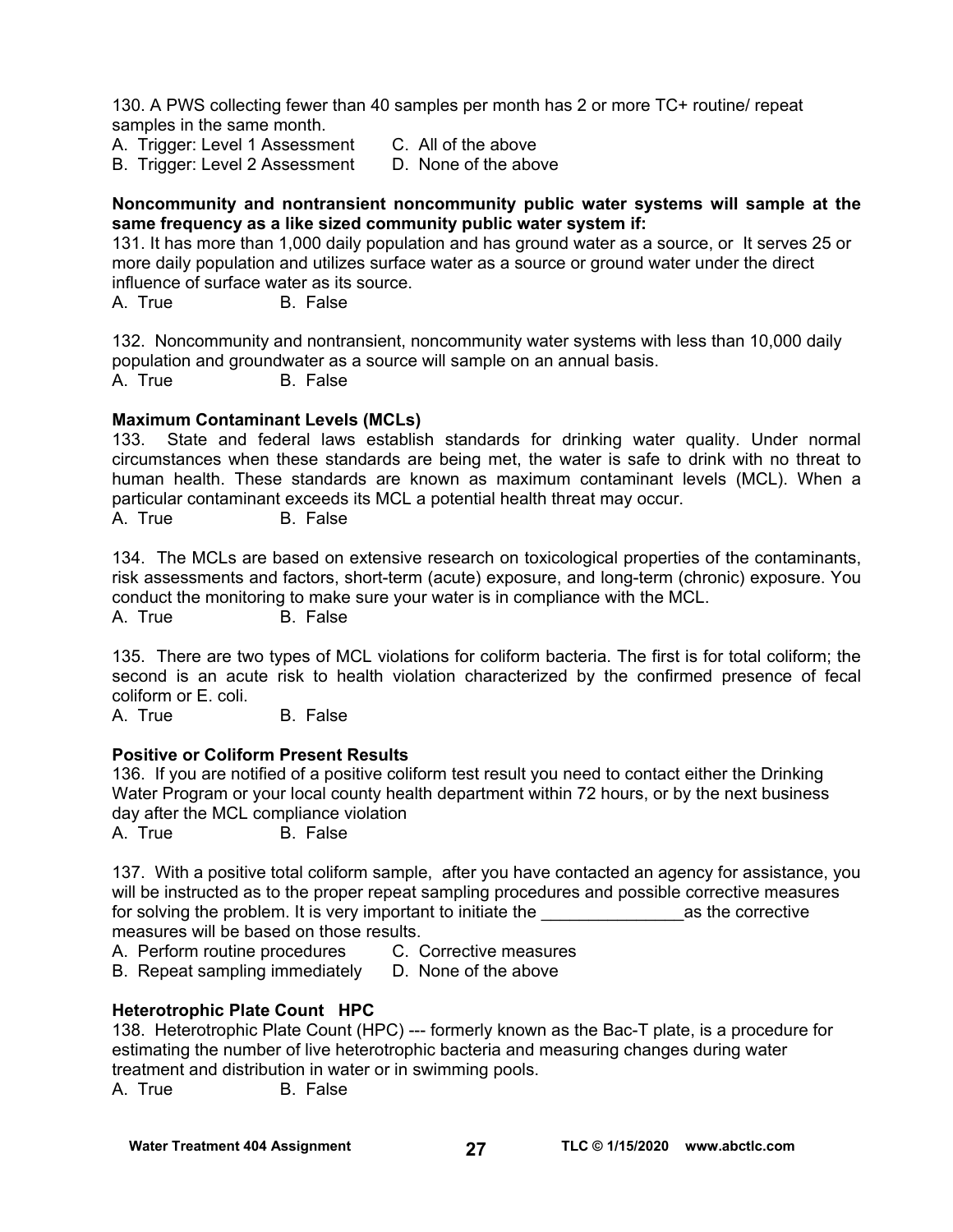### **Heterotrophic Plate Count (Spread Plate Method**)

139. Which of the following provides a technique to quantify the bacteriological activity of a sample?

A. Colonies C. Heterotrophic Plate Count

B. Agar D. None of the above

### **Total Coliforms**

140. This MCL is based on the presence of total coliforms, and compliance is on a daily or weekly basis, depending on your water system type and state rule.

A. True B. False

141. For systems which collect fewer than the samples per month, no more than one sample per month may be positive. In other words, the second positive result (repeat or routine) in a month or quarter results in a MCL violation.

A. 40 C. 200

B. 100 D. None of the above

### **The following are acute violations:**

142. Which determines a violation of nitrate?

A. Presence C. MCLG

B. MCL D. None of the above

### **Revised Total Coliform Rule (RTCR) Summary**

143. EPA published the Revised Total Coliform Rule (RTCR) in the Federal Register (FR) on February 13, 2013 (78 FR 10269). It is the revision to the 1989 Total Coliform Rule (TCR). A. True B. False

144. The RTCR upholds the purpose of the 1989 TCR to protect public health by ensuring the duplicity of the drinking water distribution system and monitoring for the absence of microbial contamination.

A. True B. False

145. The RTCR establishes criteria for systems to qualify for and stay on for special increased monitoring, which could reduce water system problems for better system operation. A. True B. False

146. The water provider shall develop and follow a sample-siting plan that designates the PWS's collection schedule. This includes location of\_\_\_\_\_\_\_\_\_\_\_.

- A. Routine and repeat water samples C. Microbial contamination
- B. Reduced monitoring **D. Repeat water samples**

147. The water provider shall collect the state of the control on a regular basis (monthly, quarterly, annually). Have samples tested for the presence of total coliforms by a state certified laboratory.

A. Routine water samples C. Microbial contamination

B. Reduced monitoring D. Repeat water samples

148. PN is required for violations incurred. Within required timeframes, the PWS must use the required health effects language and notify the public if they did not comply with certain requirements of the RTCR. The type of depends on the severity of the violation.

A. CCR(s) C. MCL violation

B. PN D. TC+ routine or repeat sample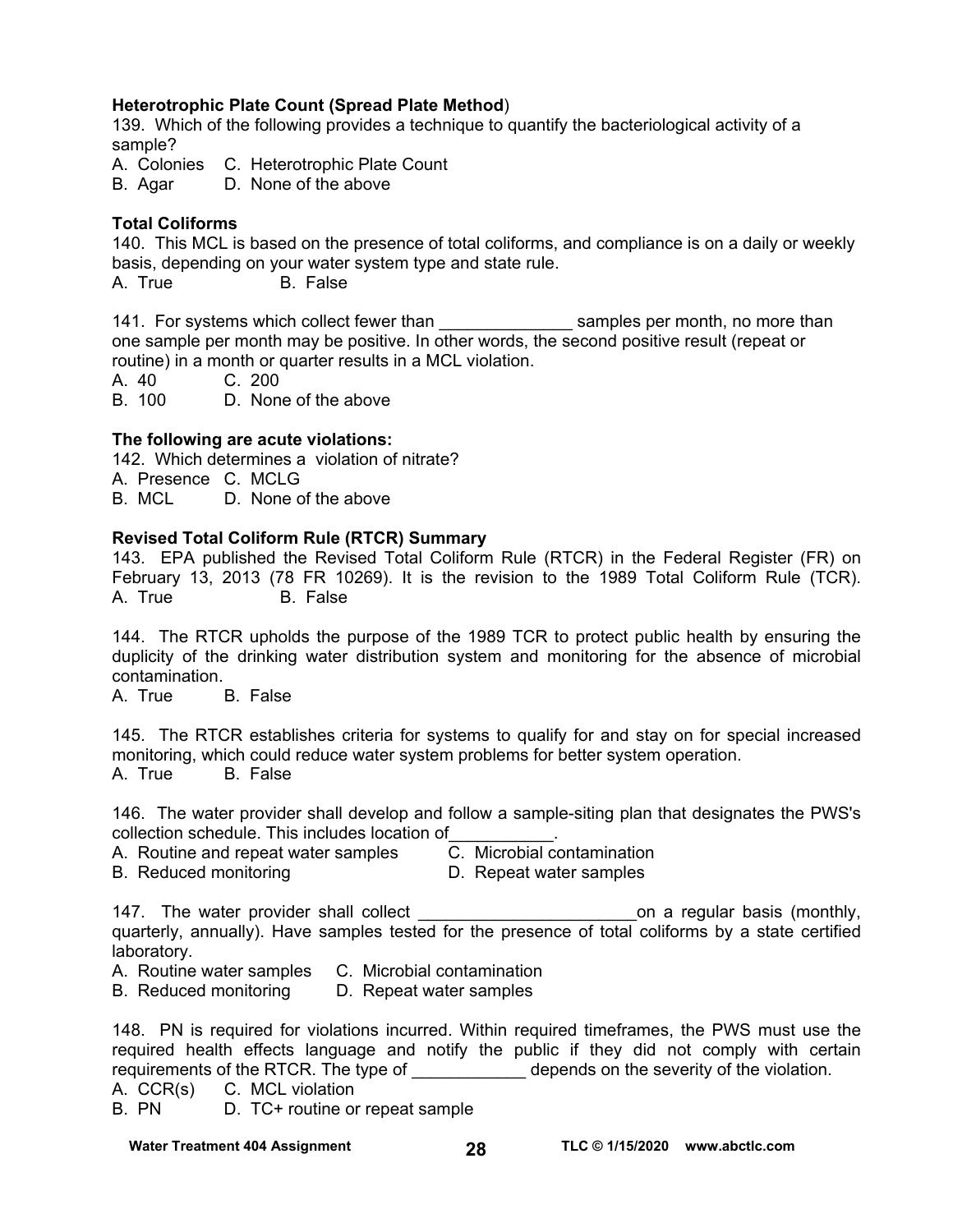149. The RTCR requires public water systems that are vulnerable to microbial contamination to identify and fix problems.

A. True B. False

150. The water provider shall collect repeat samples (at least 3) for each TC+ positive routine sample.

A. True B. False

151. For PWSs on quarterly or annual routine sampling, collect additional routine samples (at least 3) in the month after a  $\blacksquare$ 

A. CCR(s) C. Total coliform positive samples

B. PN D. TC+ routine or repeat sample

152. PWSs incur violations if they do not comply with the requirements of the RTCR. The violation types are essentially the same as under the TCR with few changes. The biggest change is no acute or monthly MCL violation for example only.

A. CCR(s) C. Total coliform positive samples

B. PN D. TC+ routine or repeat sample

153. Community water systems (CWSs) must use specific language in their CCRs when they must conduct an assessment or if they incur\_\_\_\_\_\_\_\_\_\_\_\_\_\_\_.

A. CCR(s) C. An E. coli MCL violation<br>R PN D. TC+ routine or repeat sar

D. TC+ routine or repeat sample

154. The water provider shall analyze all  $\qquad \qquad$  that are total coliform positive (TC+) for E. coli.

A. Routine or repeat water samples C. Microbial contamination

B. Reduced monitoring D. None of the above

155. The RTCR requires public water systems (PWSs) to meet a legal limit for E. coli, as demonstrated by required monitoring.

A. True B. False

156. The RTCR suggests the frequency and timing of required microbial testing based on, public water type and source water type. A. True B. False

#### **Disinfection Key**

157. The RTCR requires 99.99% or 4 log inactivation of A. Enteric viruses C. Giardia lamblia cysts

B. Crypto D. None of the above

158. The RTCR requires 99% or 2 log inactivation of \_\_\_\_\_\_\_\_\_\_\_\_\_\_\_\_\_\_\_\_\_.

- A. Enteric viruses C. Giardia lamblia cysts
- B. Crypto D. None of the above

159. The RTCR requires 99.9% or 3 log inactivation of

- A. Enteric viruses C. Giardia lamblia cysts
- B. Crypto D. None of the above

(S) Means the answer can be plural or singular in nature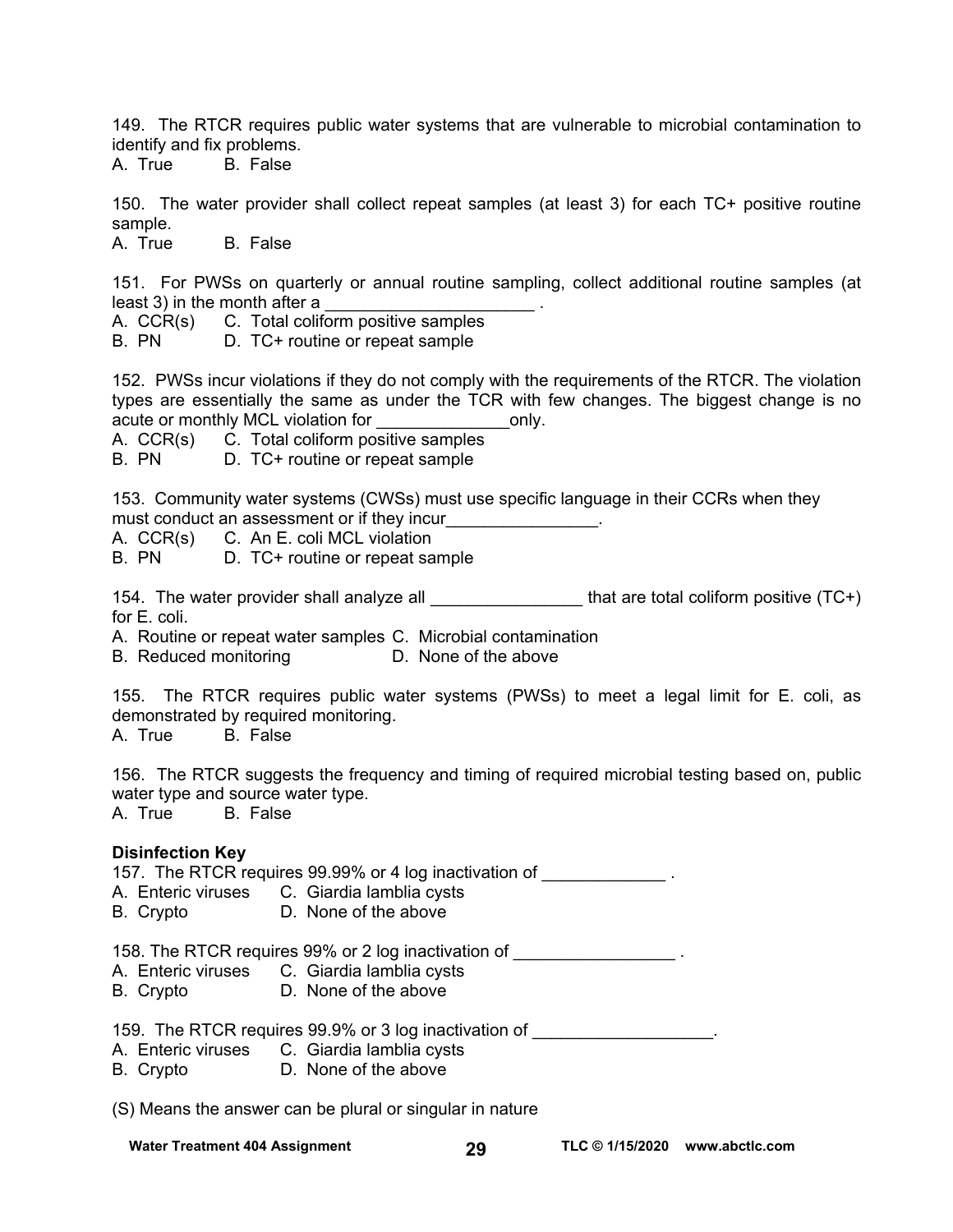160. The RTCR requires the chlorine residual leaving the plant must be  $=$  or  $\qquad \qquad$  mg/L and measurable throughout the system.

 $A. > 0.2$  C. 0.2

B. 2.0 D. None of the above

## **Waterborne Pathogen Section - Introduction**

### **Pathogen Section**

161. Most pathogens are generally associated with diseases that Theoral and affect people in a relatively short amount of time, generally a few days to two weeks.

A. Cause intestinal illness C. Will cause fatalities

B. Are mild in nature **D.** None of the above

### **How Diseases are Transmitted.**

162. Waterborne pathogens are primarily spread by the? A. Fecal-oral, or feces-to-mouth route C. Oral to fecal route B. Dermal to fecal route **D. None of the above** 

### **Protozoan Caused Diseases**

163. Which of the following bugs is larger than bacteria and viruses but still microscopic; they invade and inhabit the gastrointestinal tract?

A. Hepatitis A C. Protozoan pathogens

B. E.coli D. None of the above

164. Some of the parasites enter the environment in a dormant form, with a protective cell wall, called a?

A. Lamblia C. Cyst

B. Shell D. None of the above

### **Giardia lamblia**

165. Which of the following bugs has been responsible for more community-wide outbreaks of disease in the U.S. than any other, and drug treatment are not 100% effective?

A. Giardia lamblia C. Giardiasis

B. Cryptosporidiosis D. None of the above

166. All of these diseases, with the exception of \_\_\_\_\_\_\_\_\_\_\_\_\_\_\_\_\_\_\_, have one symptom in common: diarrhea. They also have the same mode of transmission, fecal-oral, whether through person-to-person or animal-to-person contact.

A. HIV infection C. Hepatitis A

B. Giardiasis D. None of the above

#### **Primary Waterborne Diseases Section Salmonella typhi**

167. Humans are the reservoir for the Salmonella typhi pathogen, which causes diarrheal illness, and also known as?

- A. Campylobacter **C. Typhoid fever**
- B. Shigella dysenteriae D. None of the above

168. Shigella species, in the United States two-thirds of the shigellosis in the U.S. is caused by Shigella dysenteriae and the remaining one-third is caused by Shigella Campylobacter. A. True B. False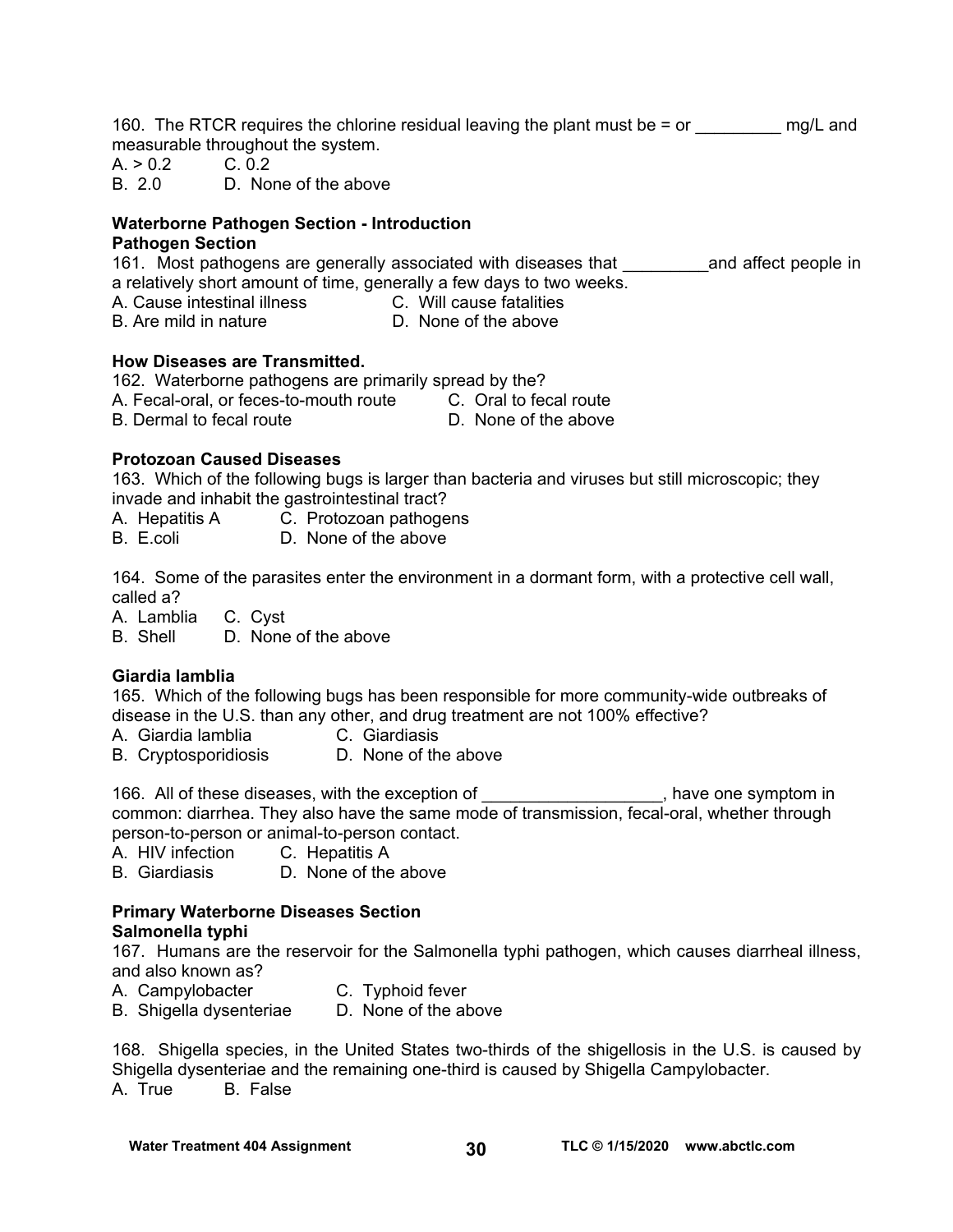169. Campylobacter, the basics. It's a bacterium. It causes diarrheal illness. A. True B. False

170. Campylobacter is primarily associated with poultry, animals, and humans. A. True B. False

171. Vibrio cholerae, the basics. It's a virus. It causes diarrheal illness, also known as cholera. It is typically associated with aquatic environments, shell stocks, and human. Vibrio cholerae has also been associated with ship ballast water.<br>A. True B. False

**B.** False

172. Legionnaire's disease, which causes a severe pneumonia, and the second, which is a non-pneumonia illness; it's typically an influenza-like illness, and it's less severe.

- A. Pontiac fever C. Typhoid fever
- B. Yellow fever D. None of the above

173. Legionella, prevention. Legionella in water systems. Hot water in tanks should be maintained between degrees Centigrade.

A. 81 to 100 C. 71 and 77

B. 110 to 210 D. None of the above

174. Cryptosporidium, prevention. Prevention strategies for this pathogen include source protection. A CT value of 50 is required when dealing with fecally accidents. CT equals a concentration, in parts per million, while time equals a contact time in minutes.<br>A True B False

A. True

175. Giardia prevention strategies for this pathogen include  $\blacksquare$ ; filtration, coagulation, and halogenation of drinking water.

A. Internal protection C. Containment protection<br>B. Source protection D. None of the above

B. Source protection

176. Schistosomatidae, the basics. It is a parasite. It is acquired through dermal contact, cercarial dermatitis. It is commonly known as?

- A. Swimmer's itch C. Hemorrhagic colitis
- B. Beaver fever D. None of the above

177. Schistosomatidae prevention strategies for this pathogen include Placing boric acid on berms or interrupting the life cycle of the parasite by treating birds with a lead.

A. True B. False

178. Which of the following is typically associated with soil and water?

A. Hepatitis A virus C. Pseudomonas

B. Legionella D. None of the above

179. Hepatitis A virus is resistant to combined chlorines, so it is important to have an adequate free chlorine residual. Fecal matter can shield Hepatitis A virus from chlorine.

A. True B. False

180. Humans are the reservoir for the Norovirus. Prevention strategies for this pathogen include?

A. Internal protection C. Containment protection

B. Source protection D. None of the above

Water Treatment 404 Assignment **TLC © 1/15/2020** www.abctlc.com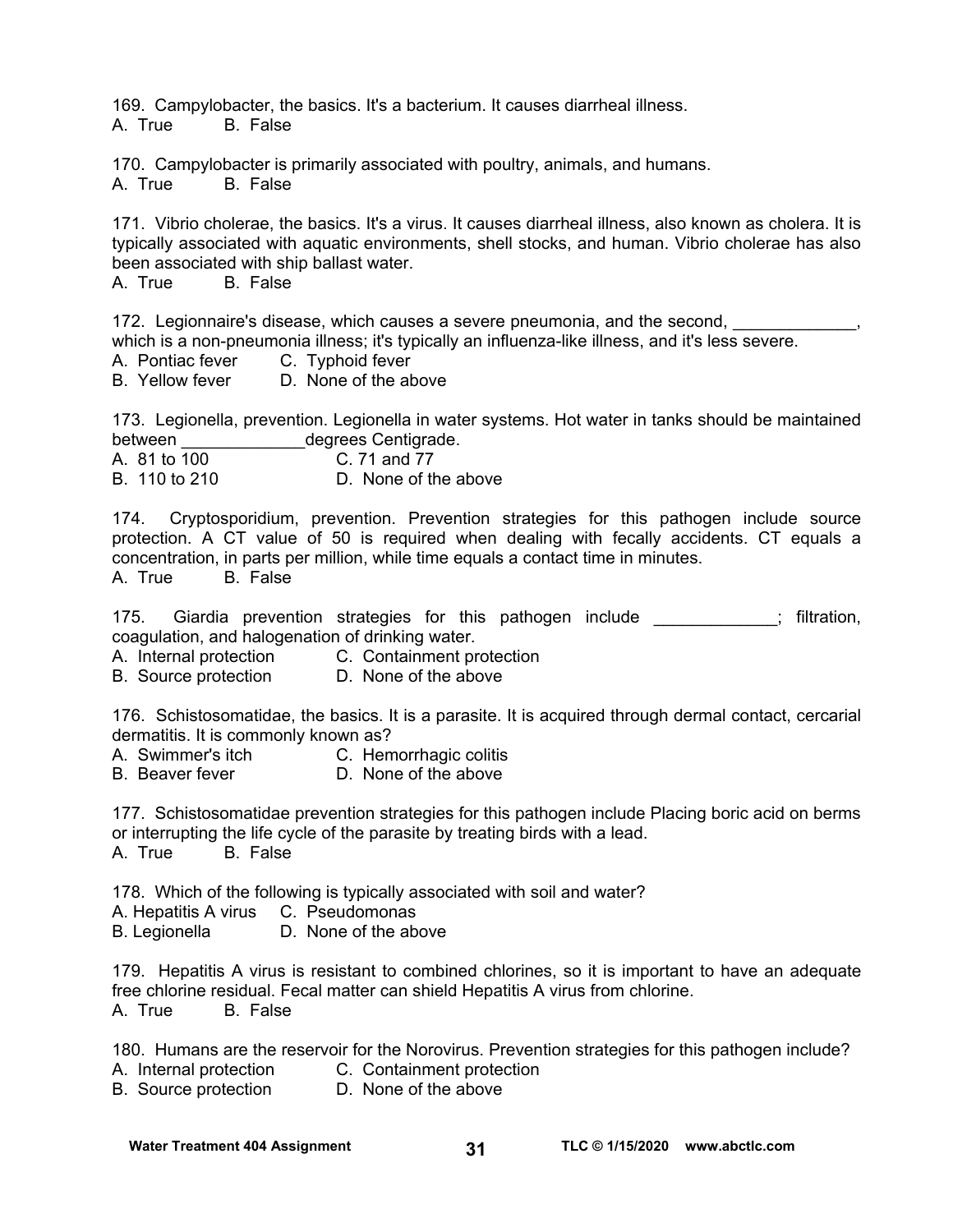181. Cryptosporidium is typically associated with animals and humans, and it can be acquired through consuming fecally contaminated food, contact with fecally contaminated soil and water. A. True B. False

#### **Waterborne Bacterial Diseases**

182. Campylobacteriosis outbreaks have most often been associated with food, especially chicken and un-pasteurized milk, as well as un-chlorinated water. These organisms are also an important cause of "travelers' diarrhea." Medical treatment generally is not prescribed for campylobacteriosis because recovery is usually rapid.

A. True B. False

183. Cholera, Legionellosis, salmonellosis, shigellosis, yersiniosis, are other bacterial diseases that can be transmitted through water. All bacteria in water are readily killed or inactivated with chlorine or other disinfectants.

A. True B. False

184. Campylobacteriosis is the most common diarrheal illness caused by bacteria. Other symptoms include abdominal pain, malaise, fever, nausea and vomiting; and begin three to five days after exposure. The illness is frequently over within two to five days and usually lasts no more than 10 days.

A. True B. False

### **Viruses**

### **Coronavirus**

185. It looks like the COVID-19 coronavirus is not able to live in water. A. True B. False

### **Chain of Custody Procedures**

186. If both parties involved in the transfer must sign, date and note the time on the chain of custody record, this is known as?

- A. TC Plan C. Samples transfer possession
- B. Sample siting plan D. None of the above

187. The recipient will then attach the transfer dates and times to the custody sheets. If the samples are split and sent to more than one laboratory, prepare a separate chain of custody record for each sample.

A. Shipping invoices C. Sample siting plan

B. Chain of custody release D. None of the above

#### **Factors in Chlorine Disinfection: Concentration and Contact Time**

188. Based on the work of several researchers, CXT values [ final free chlorine concentration (mg/L) multiplied by minimum contact time (minutes)], offer water operators guidance in computing an effective combination of chlorine concentration and **Example 20** are required to achieve disinfection of water at a given temperature.

A. Chlorine concentration C. Higher strength chlorine solutions<br>B. Chlorine contact time D. None of the above

B. Chlorine contact time

189. The CXT formula demonstrates that if an operator chooses to decrease the chlorine concentration, the required example and the lengthened.

A. Chlorine concentration C. Contact time

B. Temperature D. None of the above

Water Treatment 404 Assignment **TLC © 1/15/2020** www.abctlc.com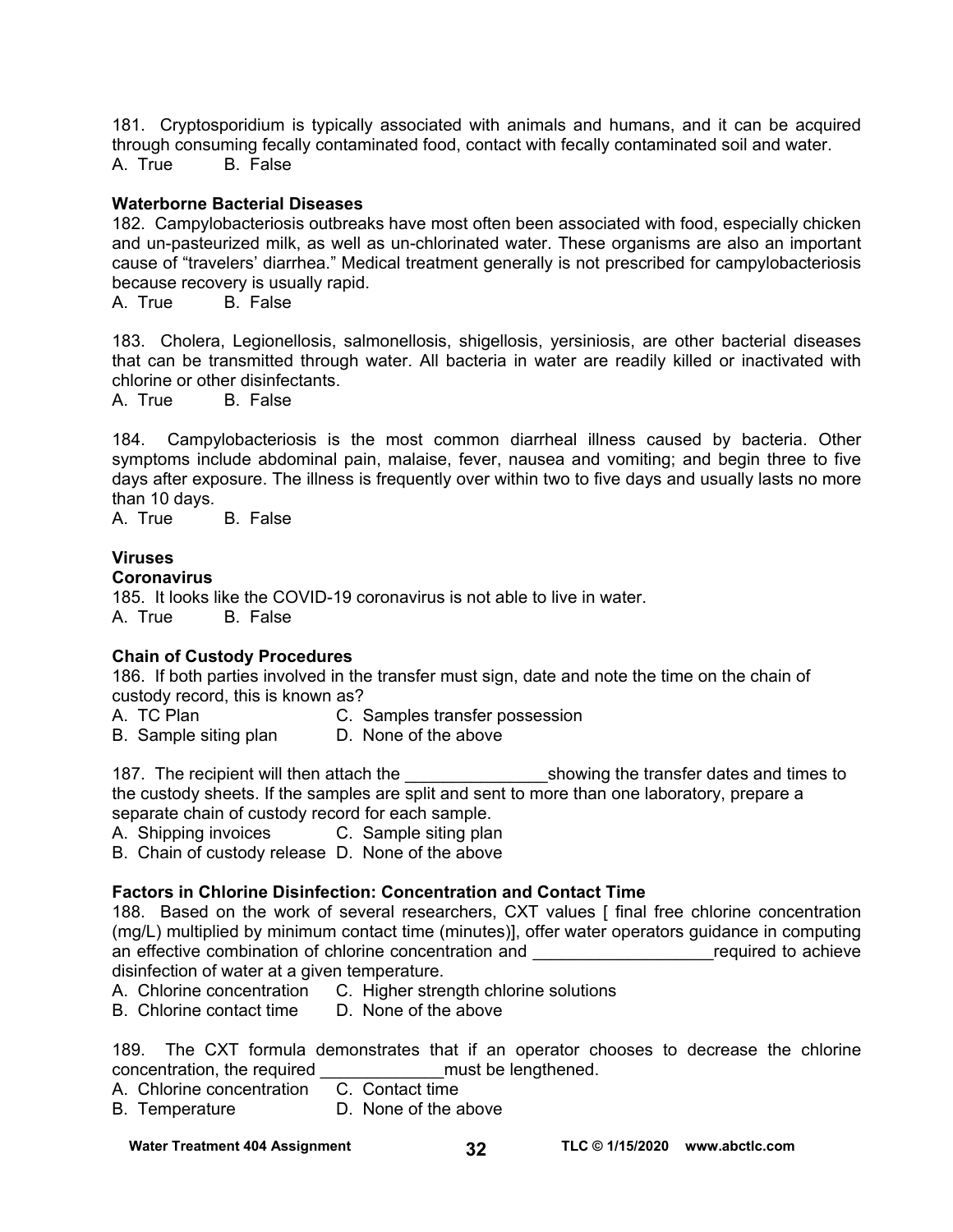190. As **are used, contact times may be reduced.** 

- A. Chlorine concentration C. Higher strength chlorine solutions
- B. Temperature D. None of the above

### **Water Treatment Section - Preliminary Treatment Process Preliminary Treatment**

191. Weeds, leaves, and trash, if not removed, these will cause problems to the treatment plant's pumps and equipment, the best way to protect the plant is?

- A. Screening C. Change source<br>B. Super settling D. None of the abc
- D. None of the above

192. According to the text, wire mesh screens need maintenance and require?

- A. Manual cleaning C. No cleaning
- B. PM cleaning D. None of the above

193. Mechanical bar screens vary in size and use some type of horizontal raking mechanism that travels horizontally down the bars to scrap the debris off.

A. True B. False

### **Pre-Sedimentation**

194. Sand and grit will damage plant equipment and pipes, so it must be removed with either rectangular or round shaped basin are called?

- A. Filtration basin(s) C. Sedimentation basin(s)
- B. Coagulation  $basin(s)$  D. None of the above

195. Which of the following treatment terms is used after the flocculation process?

- A. Filtration basin(s) C. Sedimentation basin(s)
- B. Coagulation basin(s) D. None of the above

196. Scrapers on the bottom move the settled sludge to one or more hoppers at the influent end of the tank, it may have a  $\frac{1}{C}$  Manual skimmer<br>A. Screw convevor  $\frac{1}{C}$ . Manual skimmer

- A. Screw conveyor
- B. Conveyor belts **D.** None of the above

197. Most clarifiers will have baffles to prevent backflow from entering the effluent. A. True B. False

#### **Flights and Chains**

198. Flights and chains remove the scum from the \_\_\_\_\_\_\_\_\_\_\_\_\_\_\_ of the basin.

- A. Scum box C. Armature
- B. Surface D. None of the above

199. The flights are usually concrete flights mounted on parallel chains and the motor shaft is connected through a shaft that turns the gear.

A. True B. False

200. To prevent damage to the flights and chains due to overloads, a zeroto is used.

- A. Bearing C. Shear pin
- B. Reducer D. None of the above

(S) Means the answer can be plural or singular in nature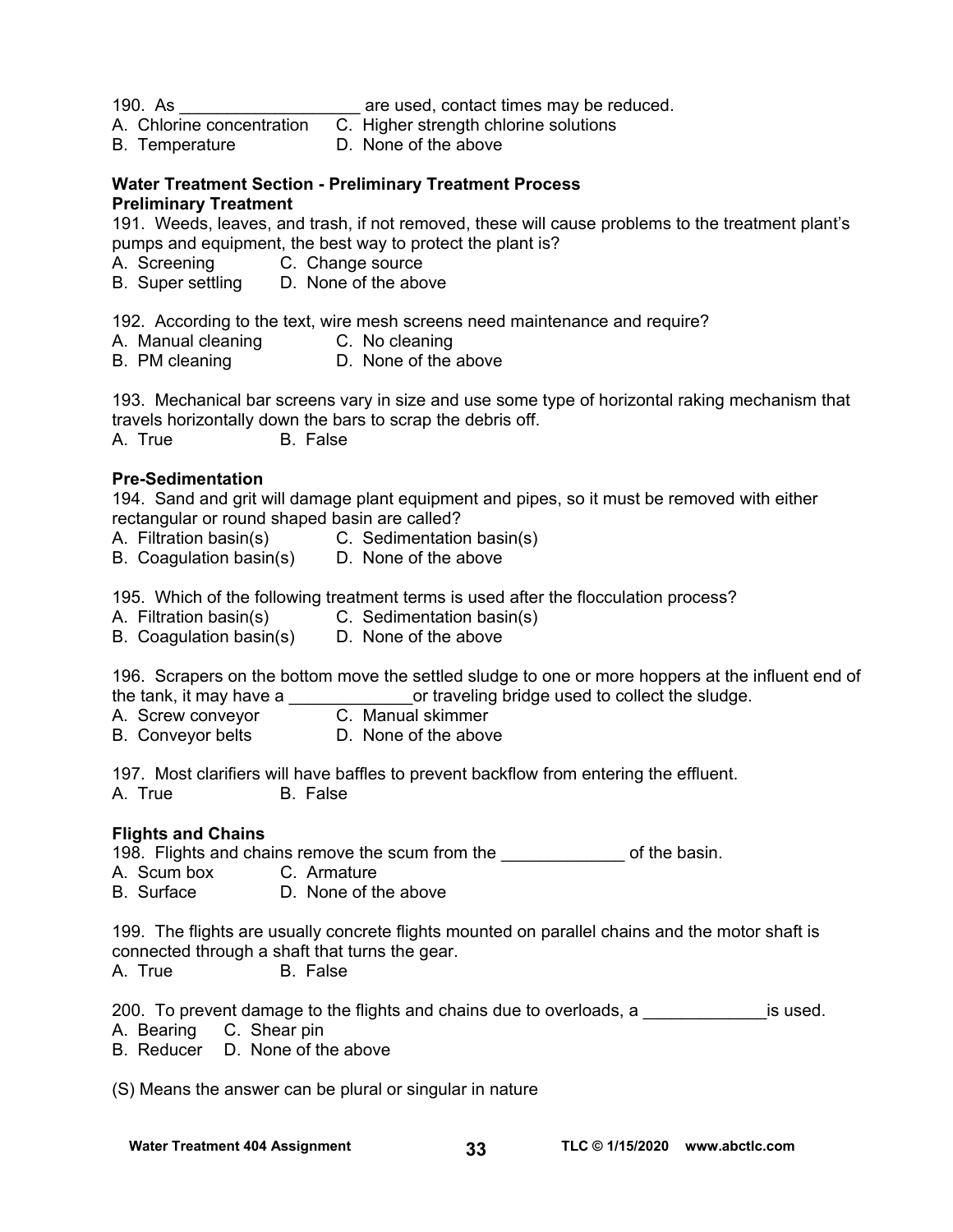### **Circular Clarifiers**

201. The most common type of Circular Clarifier has a center pier or column. A. True B. False

202. Which of the following systems use graded silica sand filter media?

A. Traditional filter systems C. Chemical pretreatment

B. Reconditioning cycle D. None of the above

203. Filtration occurs only within the last few inches of the coarser materials at the bottom of the bed.

A. True B. False

204. The media become progressively finer and denser in the lower layers. A. True B. False

205. As suspended particles accumulate in a Filter bed, the pressure drop through the filter increases.

A. True B. False

206. According to the text, when the pressure difference between filter inlet and outlet increases by 5 - 10 psi from the beginning of the cycle, the filter should be reconditioned. Operating beyond this pressure drop increases the chance of fouling - called " Mud-balling " - within the filter. A. True B. False

207. Which of the following processes uses alum and cationic polymer to neutralize the charge of colloidal particles?

A. Filtration C. Flocculation

B. Reconditioning D. None of the above

208. Which of the following compounds combines with alkalinity in the raw water to form a white precipitate that neutralizes suspended particles' electrical charge?

A. Activated sodium C. Alum

B. PAC D. None of the above

209. Which of the following systems uses a 30 to 50 mg/L alum dosage to form a large floc that requires extensive retention time to permit settling?

A. Conventional technology C. Slow Sand Filtration

B. Chemical pretreatment D. None of the above

210. Which of the following processes lasts about 5 to 10 minutes?

A. Filter-to-Waste C. Fast rinse

B. Reconditioning cycle D. None of the above

211. Which of the following terms is often used to enhance filter performance?

A. Conventional technology C. Fast rinse

B. Chemical pretreatment D. None of the above

212. Feeding chemicals such as alum, ferric chloride, or a cationic polymer neutralizes the particle charges, allowing the particles to cling to one another and be trapped by the filter media. A. True B. False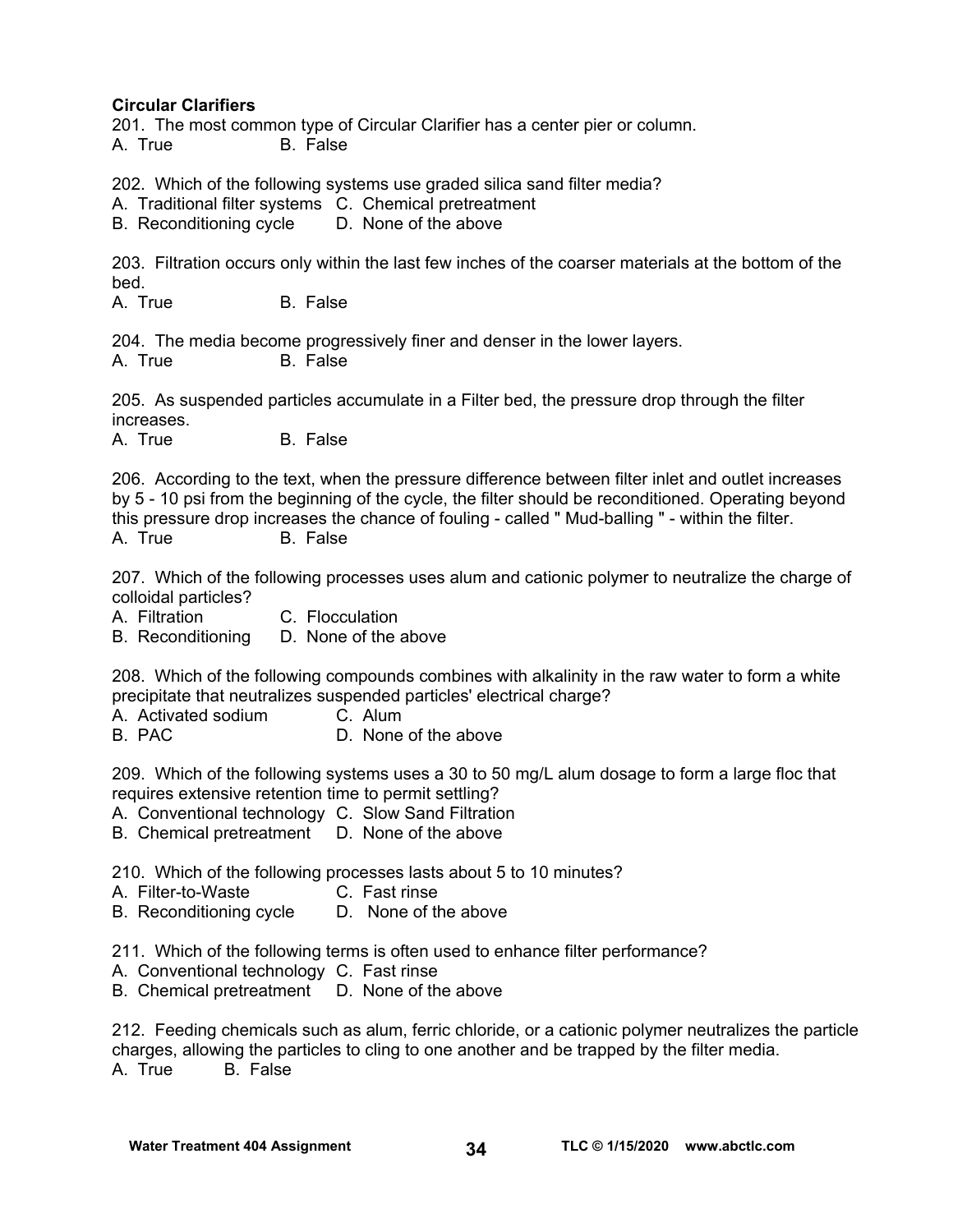213. Which of the following terms may increase filtered water clarity, measured in NTU, by 90% compared with filtration alone?

A. Chemical pretreatment C. Fast rinse

B. Reconditioning cycle D. None of the above

214. Water treatment systems use settling tanks unit to allow for\_\_\_\_\_\_\_\_\_\_\_\_\_\_\_\_.

A. Gravity C. Settling time

B. Particle(s) D. Sedimentation and settling

215. The main aim of tube settlers is to minimize the **constand the manual that a small floc particle** must settle before agglomerating into larger particles.

A. Gravity C. Settling time

B. Vertical distance D. Solids

216. Water treatment is a major requirement both for raw water for drinking and wastewater management, both have particles that need to sediment in order to obtain clear water. A. True B. False

217. Tube settler design reduces the depth significantly compared to the conventional clarifier. This helps in reduction of

A. Gravity C. Settling time

B. Particle(s) D. Solids

218. Tube settler collects solids into a compact mass and slides it down the tube channel. When using tube settlers water flow is upward through the tubes and the solids slide down against the current using \_\_\_\_\_\_\_\_

A. Gravity C. Settling time

B. Pressure D. Filters

219. Tube settler design involves the use of \_\_\_\_\_\_\_\_\_\_\_\_\_\_\_\_\_\_\_\_\_\_\_\_ at an angle of 60 degrees and adjacent to each other. This helps in increasing the settling area effectively.

A. Weirs C. Multiple tubular channels sloping

B. Uptakes D. Filters

#### **Conventional Water Treatment Process Introduction**

- 220. **Example 220. 220. CONFIDENT CONSUMINGLY** or slow-sand filtration
- A. Disinfection C. Pre-treatment
- B. Coagulation D. Coagulation or flocculation

221. **Example 221. 221. Example 221. https://growth** for algae control and arresting biological growth A. Sodium hydroxide C. Pre-treatment

B. UV D. Ferric Chloride

222. **\_\_\_\_\_\_\_\_\_\_\_\_\_\_** along with pre-chlorination for removal of dissolved iron when present with small amounts relative of manganese

- A. Disinfection C. Pre-treatment
- B. Coagulation D. Aeration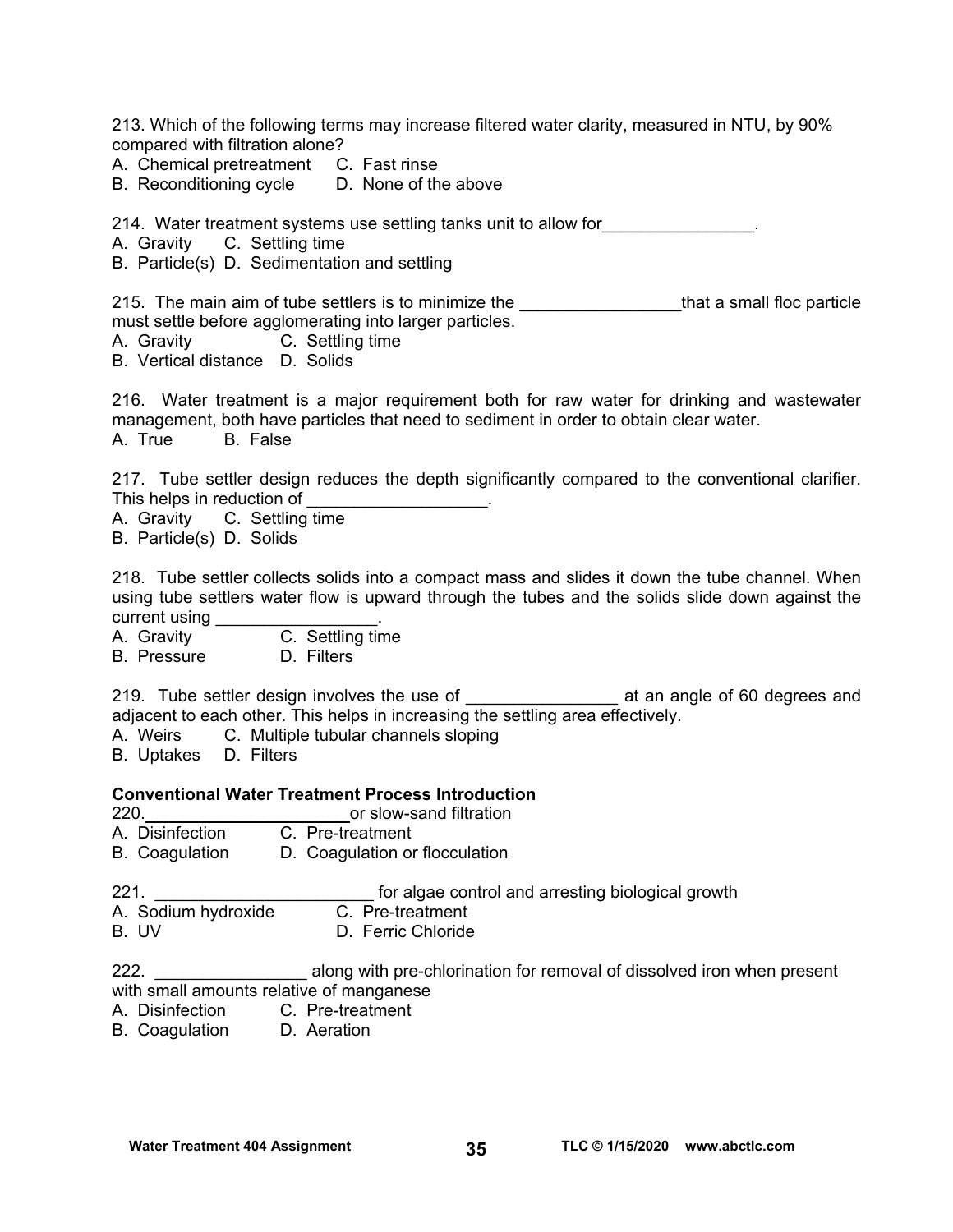223. \_\_\_\_\_\_\_\_\_\_\_\_\_\_\_\_to remove particles from water either by passage through a sand bed that can be washed and reused or by passage through a purpose- designed filter that is washable.

- A. Disinfection C. Pre-treatment
- B. Coagulation D. Filtration
- 224. **Example 224. Example 224. https://register.org/contract/inducered-** for killing bacteria viruses and other pathogens.
- A. Disinfection C. Pre-treatment
- B. Coagulation D. Aeration along with pre-chlorination

225. Coagulant aids, also known as polyelectrolytes – to improve entity and for more robust floc formation

- A. Disinfection C. Pre-treatment
- B. Coagulation D. Aeration along with pre-chlorination

226.  $\frac{1}{226}$  for settling and the removal of suspended solids trapped in the floc<br>A Disinfection C. Pre-treatment C. Pre-treatment B. Coagulation D. Sedimentation

#### **Treatment Design and Plant Operation**

227. SCADA (Supervisory Control and Data Acquisition) automation of water treatment is common in the US. Source water quality through the seasons, scale, and environmental impact can dictate capital costs and operating costs. End use of the treated water dictates the necessary quality monitoring technologies.<br>A. True B. False

B. False

#### **SWTR Rule**

228. EPA regulations direct that, for most water systems, the turbidity of water entering the distribution system must be equal or less than 0.5 ntu in at least 95 percent of the measurements taken each month. At no time may the turbidity exceed 5 ntu.

A. True B. False

229. Turbidity changes in the distribution system can indicate developing problems. Increases in turbidity may also be caused by changes in velocity or inadequate flushing following main replacement.

A. True B. False

230. Turbidity is caused by particles suspended in water. These particles scatter or reflect light rays, making the water appear cloudy.

A. True B. False

231. Turbidity is expressed in nephelometric turbidity units (ntu) and a reading in excess of 5 ntu is generally noticeable to water system customers.

A. True B. False

232. Besides the appearance of turbidity being unpleasant to customers, turbidity in water is significant from a public health standpoint because suspended particles could shelter microorganisms from the disinfectant and allow them to still be viable when they reach the customer.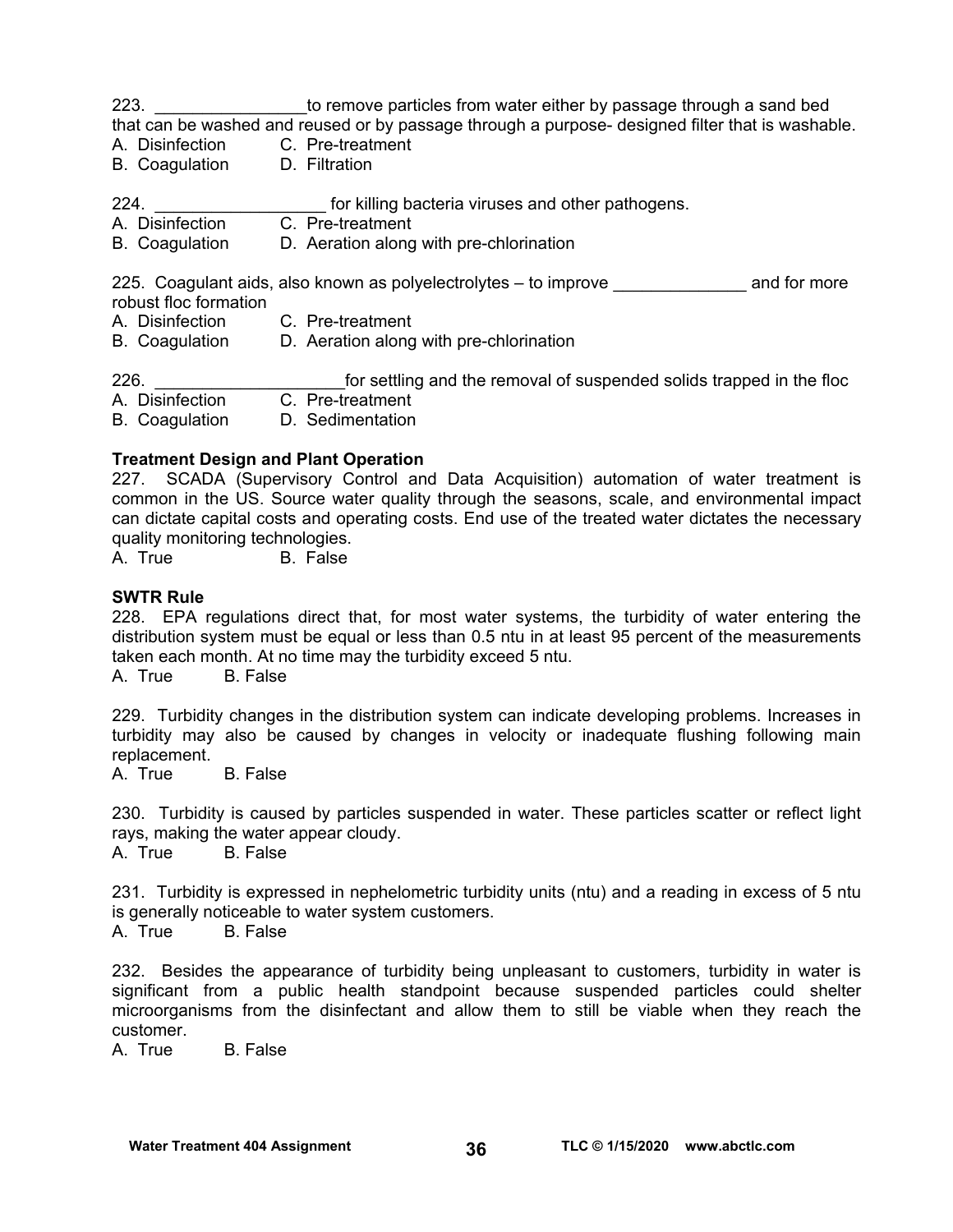#### **Zeta Potential Introduction**

233. Zeta potential is a physical property exhibited by all solid-liquid and liquid-liquid colloidal systems. Surrounding the surface of all dispersed particles is a thick layer of ions that have the same charge of the particle's surface called the ATP layer.

A. True B. False

234. The zeta potential is defined as the voltage at the edge of the slipping (shear) plane with respect to the bulk-dispersing medium, where ions, molecules and other agents are no longer associated with a particle's surface.<br>A. True B. False

**B.** False

235. If two adjacent particles have sufficiently high zeta potentials of the same sign, they will agglomerate due to repulsive electrostatic forces between particles with unlike charges. A. True B. False

#### **Solubility of Substances in Water**

236. Water is an excellent solvent for many compounds. Some dissolve in it as molecules while others, called electrolytes, dissociate and dissolve not as neutral molecules but as charged species called ions.

A. True B. False

237. Compounds which exist as solid ionic crystals dissolve in water as ions, and most of them are highly soluble in water. "Highly soluble" is a somewhat elastic description, but generally means soluble to at least the extent of forming 0.1 to 1.0 molar aqueous solutions.

A. True B. False

238. Salts which are very soluble in water than this at room temperature are called highly soluble salts.

A. True B. False

#### **Purpose of Coagulation**

239. Chemical Coagulation in the water/wastewater treatment is the process of bringing suspended matter in untreated water together for the purpose of settling and for the preparation of the water for filtration.

A. True B. False

### **Turbidity Particles**

240. The ability of particles to remain suspended in water is a function of hydrogen ion activity. A. True B. False

241. Turbidity particles can range in size from molecular to 50 microns (a tremendous range). A. True B. False

242. Particles that are greater than one micron in diameter are considered silt, and settle out due to their relatively large size and density in a matter of days with the need to coagulation. A. True B. False

#### **Olation**

243. Olation involves the bridging of two or more of these large molecules to form even larger, positively charged ions. A typical molecule can contain eight aluminum ions, twenty hydroxide ions, and will have a +4 charge.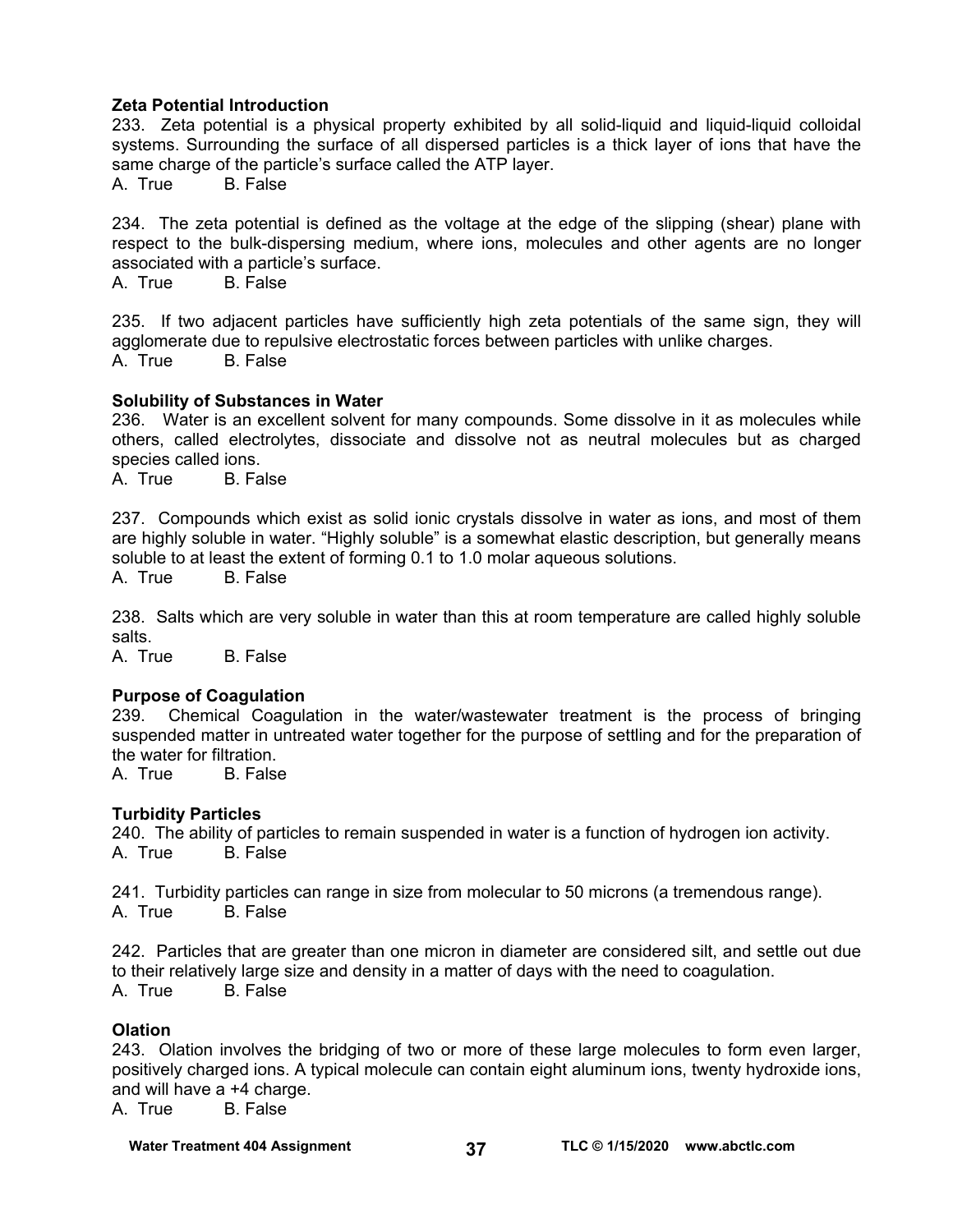### **Zeta Potential**

244. The Zeta Potential is reduced to zero in order for coagulation to occur, because the forces of attraction are predominant.

A. True B. False

### **Aluminum Sulfate (Alum)**

245. Aluminum Sulfate is also known as alum, filter alum, and alumina sulfate. Alum is the most widely used coagulant. Alum is available in dry form as a powder or in lump form. It can also be purchased and fed as a liquid.

A. True B. False

246. Alum has an exact formula due to the constant water molecules of hydration that may be attached to the aluminum sulfate molecule.

A. True B. False

247. Once in water, alum can react with hydroxides, carbonates, bicarbonates, and other anions to form  $\Box$ 

A. pH C. Large, positively charged molecules

B. Alkalinity D. None of the above

248. Carbon dioxide and sulfate are generally byproducts of these reactions. During the reactions, alum acts as **Exercice** 2 alum acts as **allum** acts as the pH and alkalinity of the water supply. It is important that sufficient alkalinity be present in the water supply for the various reactions to occur. A. Inorganic coagulant(s) C. Byproducts of these reactions

B. An acid D. None of the above

249. Alum can be effective in the pH range of 5.5 to 7.8, but seems to work best in most water supplies in a pH range of 6.8 to 7.5. Below a pH range of 5.5, alkalinity in the water supply is generally insufficient.

A. True B. False

250. The aluminum ions become soluble rather than insoluble and do not participate in the hydration and \_\_\_\_\_\_\_\_\_\_\_\_\_\_\_\_\_\_\_\_\_\_\_\_\_\_\_\_\_\_ necessary to make the alum effective as a coagulant. In these instances the plant may experience higher than normal filtered water turbidities, and much of the aluminum will pass through the filters.

A. Post filtration alum coagulation C. Byproducts of these reactions

B. Olation reaction(s) D. None of the above

251. When the pH level of the water is above 7.8 after the addition of the alum, the aluminum ions again become soluble, and the efficiency of coagulation is decreased. Under these conditions, aluminum ions again penetrate the filters, and \_\_\_\_\_\_\_\_\_\_\_\_\_\_can occur in the clear well and in the distribution system in some cases.

A. Post filtration alum coagulation C. Byproducts of these reactions

B. Olation reaction(s) D. None of the above

### **Ferric Chloride (Ferric)**

252. Ferric chloride is becoming more extensively used as a coagulant due partially to the fact that the material can be purchased as a liquid.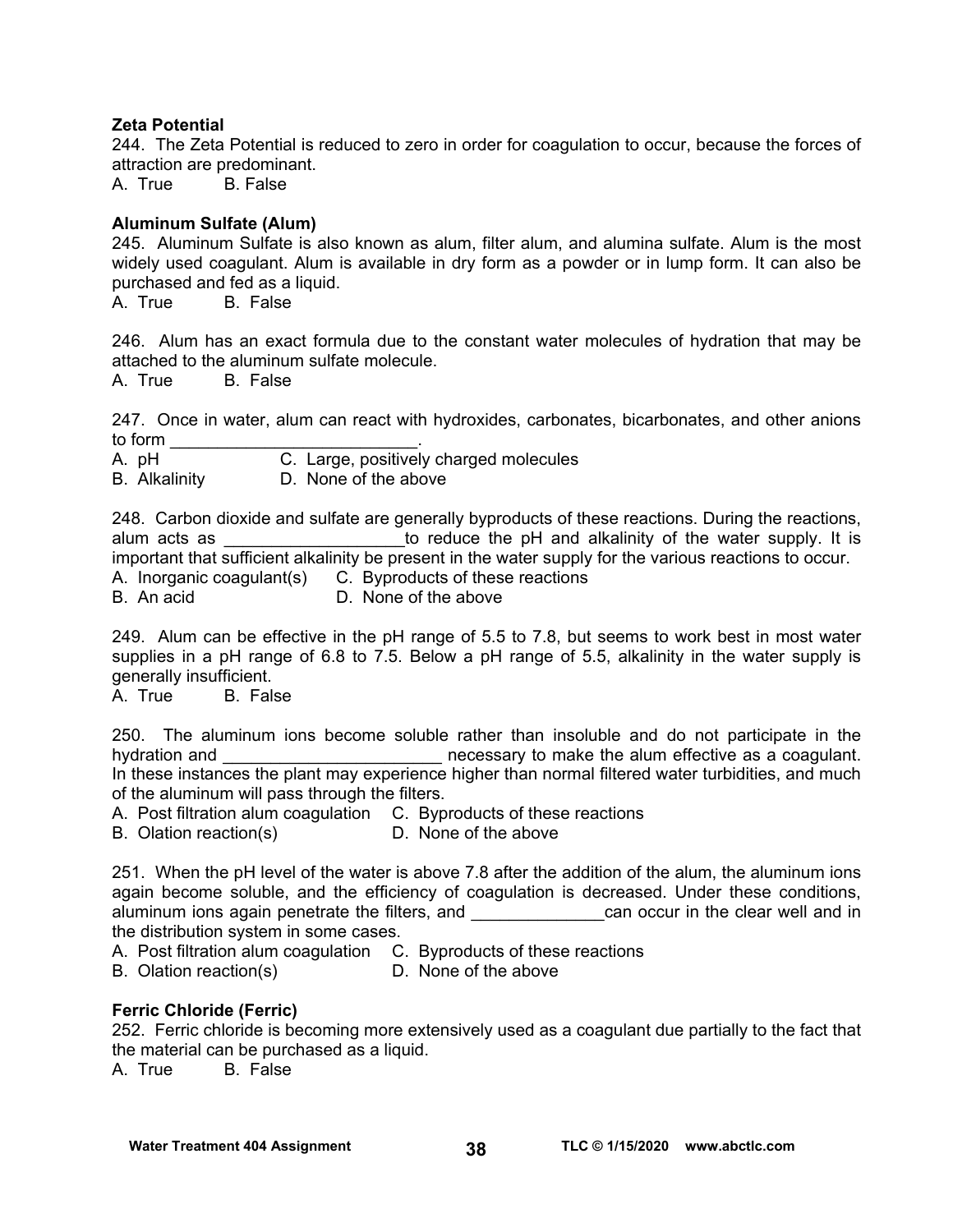253. Ferric chloride may also be purchased as an anhydrous solid. Liquid ferric chloride is highly corrosive, and must be isolated from all corrodible metals.

A. True B. False

254. Like ferric sulfate, ferric chloride exhibits a wide \_\_\_\_\_\_\_\_\_\_\_\_\_\_\_\_\_ range for coagulation, and the ferric ion does not easily become soluble.

A. pH C. Olation

B. Alkalinity D. None of the above

255. As a result, many plants are replacing alum with ferric chloride to eliminate the penetration of aluminum ions through the plant filters. Ferric chloride also reacts as an acid in water to reduce

 $\mathcal{L}_\text{max}$  and  $\mathcal{L}_\text{max}$  and  $\mathcal{L}_\text{max}$ A. pH C. Olation

B. Alkalinity D. None of the above

256. \_\_\_\_\_\_\_\_\_\_\_\_\_\_\_\_\_\_\_\_\_\_\_\_\_\_are available, such as potash alum, ammonia alum, ferrous sulfate (copperas), and chlorinated copperas.

A. Other inorganic coagulants C. Byproducts of these reactions

B. Olation reaction(s) D. None of the above

257. Typical dosages of the inorganic coagulants range from 50 pounds per million gallons of water treated under ideal conditions to as high as 800 to 1000 pounds per million gallons of water

treated under \_\_\_\_\_\_\_\_\_\_\_\_\_\_ conditions. A. Worst case

B. Decreased D. None of the above

## **Factors Influencing Coagulation**

**Effects of pH** 

258. The pH range in which a coagulation process occurs may be the single most important factor in **Example 20 in the coagulation.** The vast majority of coagulation problems are related to improper pH levels.

A. Improper C. Proper

B. Optimum D. None of the above

259. Whenever possible, coagulation should be conducted in Theorem 259. When this is not done, lower coagulation efficiency results, generally resulting in a waste of chemicals and a lowered water quality.

A. The optimum pH zone C. Collision between the colloids

B. The coagulation process D. None of the above

260. Each of the inorganic salt coagulants has its own characteristic entity pH range.

- A. Improper C. Little or no effect
- B. Optimum D. None of the above

261. In many plants, it is necessary to adjust the pH level in the coagulation process. In most cases, this involves the addition of lime, caustic soda, or soda ash to maintain a minimum pH level. In some cases, however, acids may be necessary to raise or lower the pH level to an range.

- A. Improper C. Little or no effect
- B. Optimum D. None of the above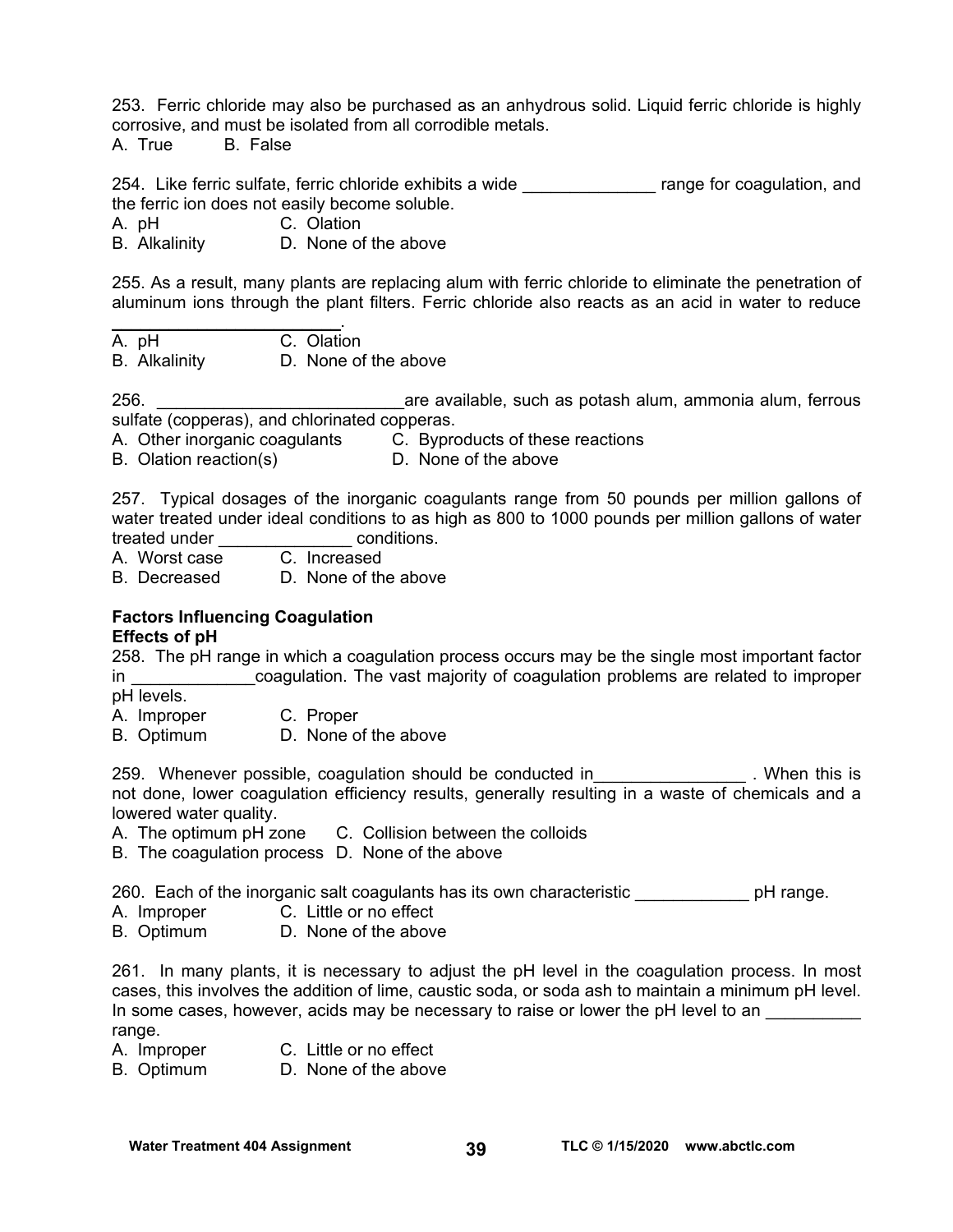262. In some water plants, the acidic reactions of the inorganic salts are taken advantage of when the raw water pH levels are **the raw water pH** levels are the coagulant of the coagulant

is intentionally induced in order for the coagulation process to occur in the optimum range.

- A. Improper C. Higher than desired
- B. Optimum D. None of the above

### **Effects of Salts**

263. Since no natural waters are completely pure, each will have various levels of cations and anions such as calcium, sodium, magnesium, iron, manganese, sulfate, chloride, phosphate, and others. Some of these ions may affect the efficiency of

A. All chemical reactions C. Collision between the colloids

B. The coagulation process D. None of the above

264. Generally, mono and divalent cations such as sodium, calcium, and magnesium have \_\_\_\_\_\_\_\_\_\_\_\_\_\_\_\_\_\_ on the coagulation process.

A. Improper C. Little or no effect

B. Optimum D. None of the above

265. Trivalent cations do not have an adverse effect on the process in most instances. In fact, significant concentrations of naturally occurring iron in a water supply has resulted in the ability to feed **the contract of inorganic salt coagulants.** 

A. Improper C. Lower than normal

B. Optimum D. None of the above

#### **Nature of Turbidity**

266. Generally, higher turbidity levels require higher coagulant dosages. However, seldom is the relationship between turbidity level and coagulant dosage linear. Usually, the additional coagulant required is **the contract in the same of the contract of the contract of the contract of the contract of the contract of the contract of the contract of the contract of the contract of the contract of the contract of the c** collision probabilities of the colloids during high turbidities.

A. Improper C. Relatively small

B. Optimum D. None of the above

267. Conversely, low turbidity waters can be very difficult to coagulate due to the difficulty in inducing **Example 2.1** In this instance, floc formation is poor, and much of the turbidity is carried directly to the filters.

A. All chemical reactions C. Collision between the colloids

B. The coagulation process D. None of the above

268. Organic colloids may be present in a water supply due to pollution, and these colloids can be difficult to remove in the coagulation process. In this situation, and the coagulant dosages are generally required.

A. Improper C. Slowly

B. Higher D. None of the above

#### **Water Temperature**

269. Cold water temperatures can cause two factors which add to the difficulty of the coagulation process. As water temperatures approach freezing, almost all chemical reactions occur more

- $\mathcal{L}_\text{max}$  , where  $\mathcal{L}_\text{max}$  and  $\mathcal{L}_\text{max}$ A. Improper C. Slowly
- B. Higher D. None of the above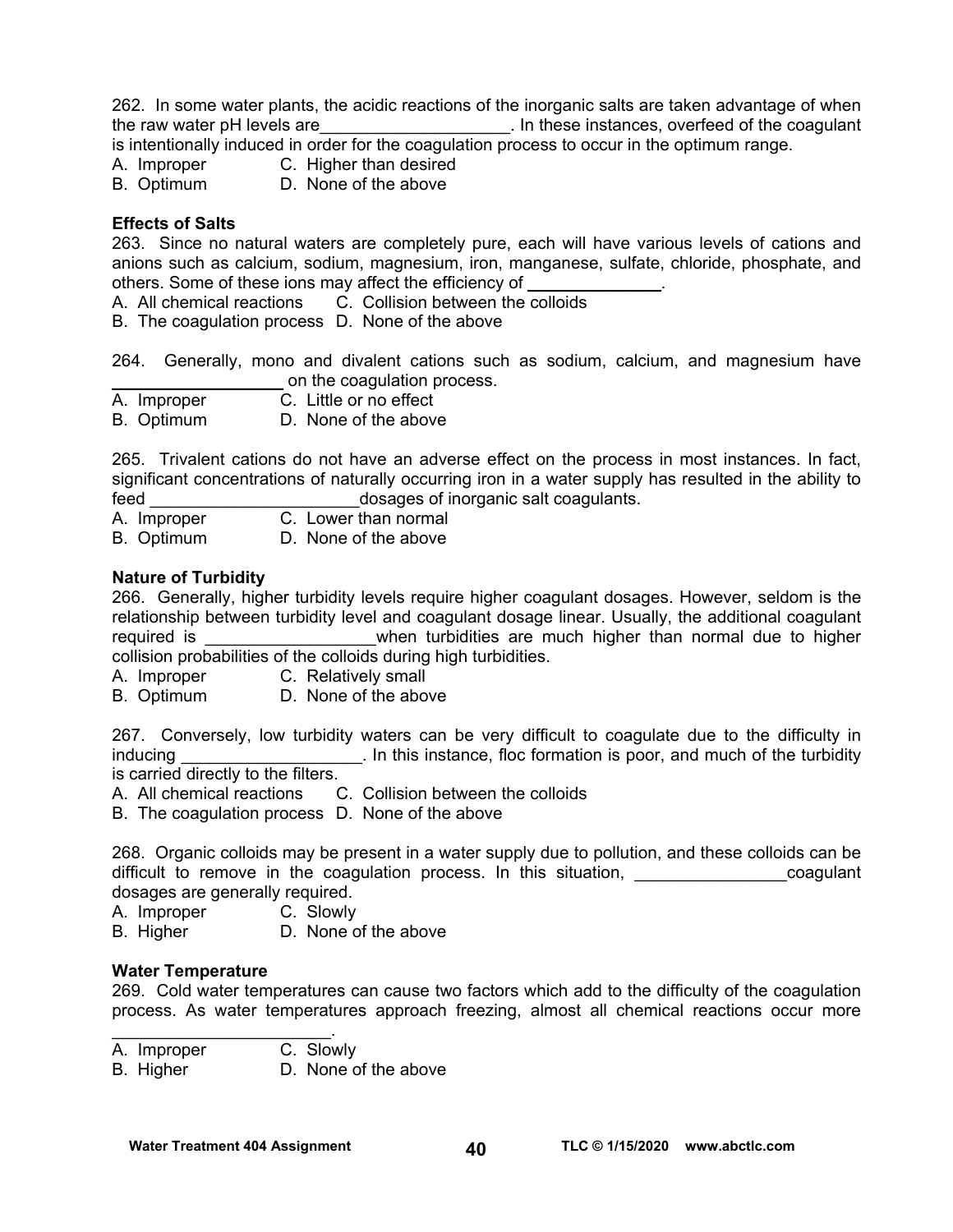270. It can be difficult to evenly disperse the coagulants into the water. In addition, floc settling characteristics become poor due to the higher density of the water during near freezing temperatures. As a result, the coagulant process becomes less efficient, and higher coagulant dosages are generally used to compensate for these effects.

A. True B. False

#### **Mixing Effects**

271. Poor or inadequate mixing results in an uneven dispersion of the coagulant. Unfortunately, many older plants were designed with mixing facilities which generally do not accomplish mixing in the most efficient manner. As a result, it becomes necessary to use higher than necessary dosages of coagulant to achieve an optimum level of efficiency in the process.

A. True B. False

272. The effects of high turbidity and warm water temperatures can tend to aggravate the lack of adequate mixing facilities in some plants.

A. True B. False

#### **Effect of the Coagulant**

273. The choice of the proper coagulant for the given conditions is of critical importance in maintaining an efficient coagulation scheme under widely varying conditions. The chemicals most commonly used in the coagulation process are Aluminum Sulfate, Ferric Chloride, Ferric Sulfate, and Cationic Polymers.<br>A. True B. False

B. False

#### **Corrosion Control Introduction**

274. Corrosion is the deterioration of a substance by chemical action. Lead, cadmium, zinc, copper and iron might be found in water when metals in water distribution systems corrode. Drinking water contaminated with certain metals (such as  $\qquad \qquad$ ) can harm human health.

- A. Lead C. Lead and cadmium
- B. Lead and copper D. None of the above

275. Corrosion also reduces the useful life of water distribution systems and can promote the growth of microorganisms, resulting in disagreeable tastes, odors, slimes and further corrosion. Because it is widespread and highly toxic, lead is the corrosion product of greatest concern. A. True B. False

276. The EPA has banned the use of lead solders, fluxes and pipes in the installation or repair of any public water system. In the past, solder used in plumbing has been

- A. 60% lead and 40% tin C. 50% copper and 50% lead
- B. 50% tin and 50% lead D. None of the above

277. Using lead-free solders, such as \_\_\_\_\_\_\_\_\_\_\_\_\_\_\_is a key factor in lead corrosion control.

A. 20% lead and 80% tin C. Lead and cadmium

B. Silver-tin and antimony-tin D. None of the above

278. The highest level of lead in consumers' tap water will be found in water that has been standing in the pipes after periods of usage (Mid-afternoon). This is because running water tends to leach lead or copper out of the metals in the distribution system more readily than does moving water.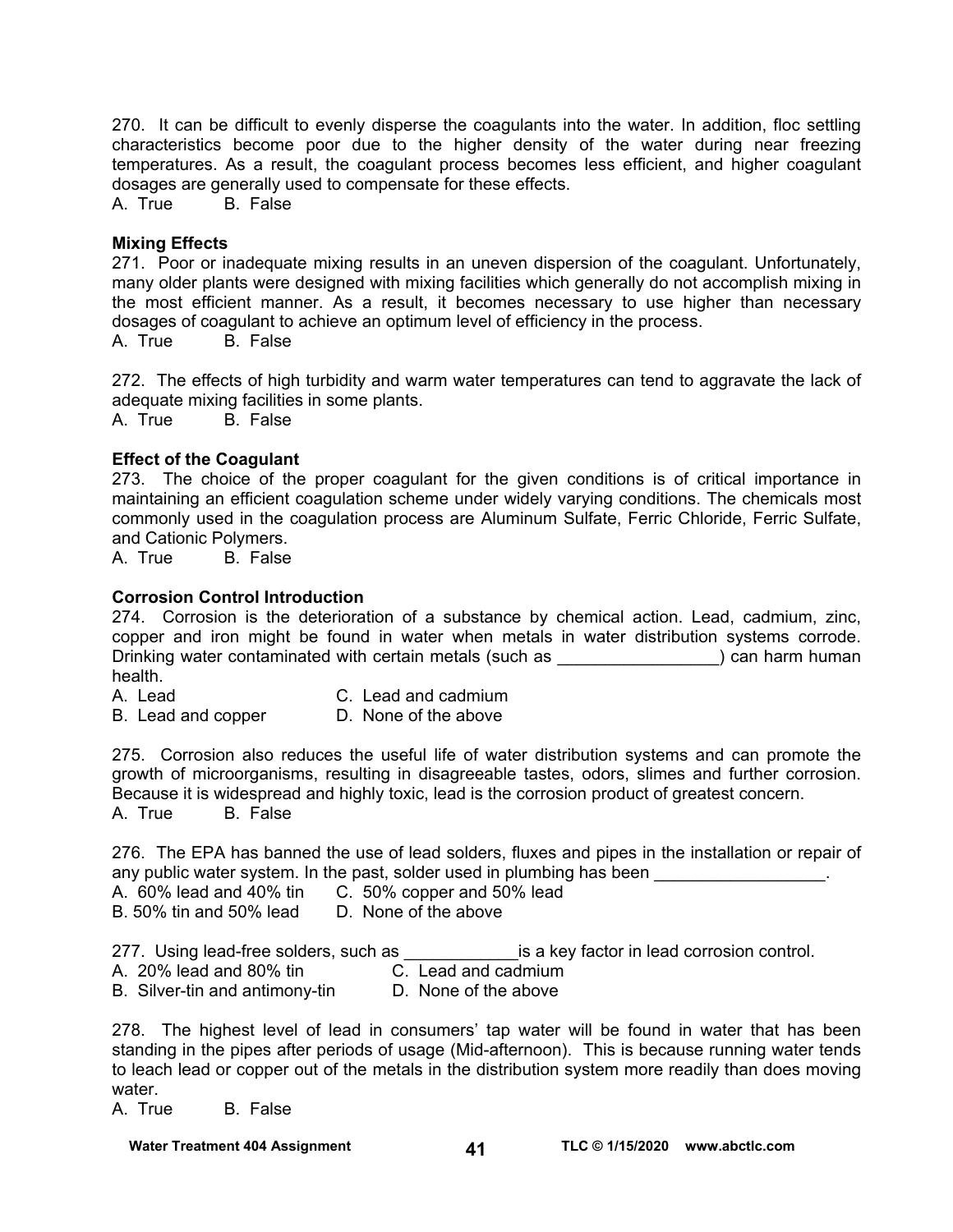279. The simplest short-term or immediate measure that can be taken to reduce exposure to lead in drinking water is to use the water immediately before each use for cooking or drinking. Also, drinking water should be taken from the hot water tap, as hot water tends to not leach lead more readily than cold.

A. True B. False

#### **Cathodic Protection Sacrificial Anode Systems**

280. Sacrificial anodes are pieces of metal more electrically active than the steel piping system. Because these anodes are more active, the corrosive current will exit from them rather than the piping system.

A. True B. False

281. Sacrificial anodes can be attached to the existing piping system or coated steel for a preengineered cathodic protection system. An asphalt coating is not considered a suitable dielectric coating.

A. True B. False

282. Depleted anodes must be replaced for continued Cathodic protection of the system. A. True B. False

### **Coagulation and Flocculation Summary Rapid Sand Filtration**

283. Which terms is the most prevalent form of water treatment technology in use today?

- A. Conventional technology C. Rapid Sand filtration
	-
- B. Sedimentation process D. None of the above

284. Rapid Sand filtration process employs a combination of **Example 284**. Rapid Sand filtration process employs a combination of to achieve maximum effectiveness.

- A. Filtration C. Physical and chemical processes
- B. Sedimentation process D. None of the above
- 

### **Coagulation**

285. At the Water Treatment Plant, alum is added to the water in the "flash mix" to cause microscopic impurities in the water to clump together.

A. True B. False

286. The alum and the water are mixed rapidly by the?

- A. Cationic polymers C. Shaker<br>B. Flash mixer C. None of
- D. None of the above

287. What is the process of joining together particles in water to help remove organic matter called?

- A. Cationic binding C. Flocculation
- B. Coagulation D. None of the above

288. Aluminum Sulfate is also excellent for removing nutrients such as phosphorous in wastewater treatment.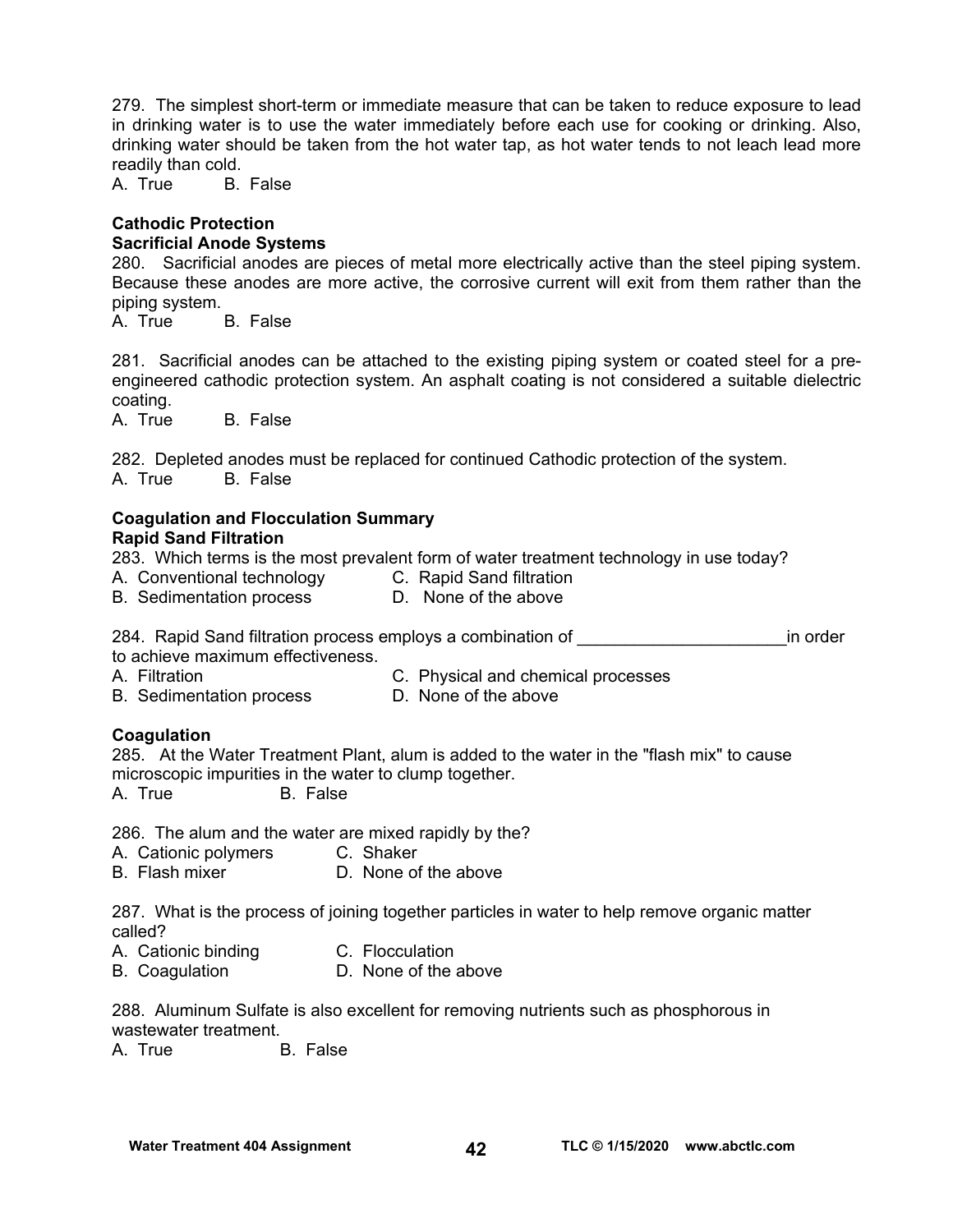289. Fine particles must be coagulated, or "stuck together" to form larger particles that can be filtered, this is achieved through the use of?

- A. Sedimentation chemicals C. Flocculation chemicals
- B. Coagulant chemicals **D.** None of the above

290. Which of the following terms are required since colloidal particles by themselves have the tendency to stay suspended in water and not settle out?

- A. Sedimentation chemicals C. Flocculation chemicals
- B. Coagulant chemicals **D.** None of the above

291. Which of the following terms are so small, their charge per volume is significant?

A. Aluminum Sulfate molecules C. Colloidal particles

B. Coagulant chemicals **D.** None of the above

292. Coagulation is necessary to meet the current regulations for almost all potable water plants using surface water.

A. True B. False

293. Coagulant chemicals such as alum work by neutralizing the negative charge, which allows the particles to come together.

A. True B. False

294. Liquid **Example 294.** Liquid **Section** is usually a 48.86% solution.

- A. Cationic polymers C. Aluminum Sulfate
- B. Soda ash D. None of the above

295. Which of the following terms can be thought of as positively charged strings that attract the particles to them, and in the process, form a larger particle?

A. Cationic polymers C. Lime

B. Coagulation helpers D. None of the above

296. Which of the following is the most widely used coagulant in water treatment?

- A. Cationic polymers C. Aluminum Sulfate
- B. Salts D. None of the above

#### **Flocculation**

297. Flocculation is the process of bringing together destabilized or coagulated particles to form larger masses which can be settled and/or filtered out of the water being treated. A. True B. False

298. Flocculation is the process where the suspended particles can collide, and form heavier particles called "floc".

- A. Equalization C. Destabilized or coagulated particles
- B. Agglomerate D. None of the above

299. Gentle **200.** Centle **and appropriate detention times (the length of time water** remains in the basin) help facilitate the flocculation process.

- A. Equalizing C. Settling
- B. Agitation of the water D. None of the above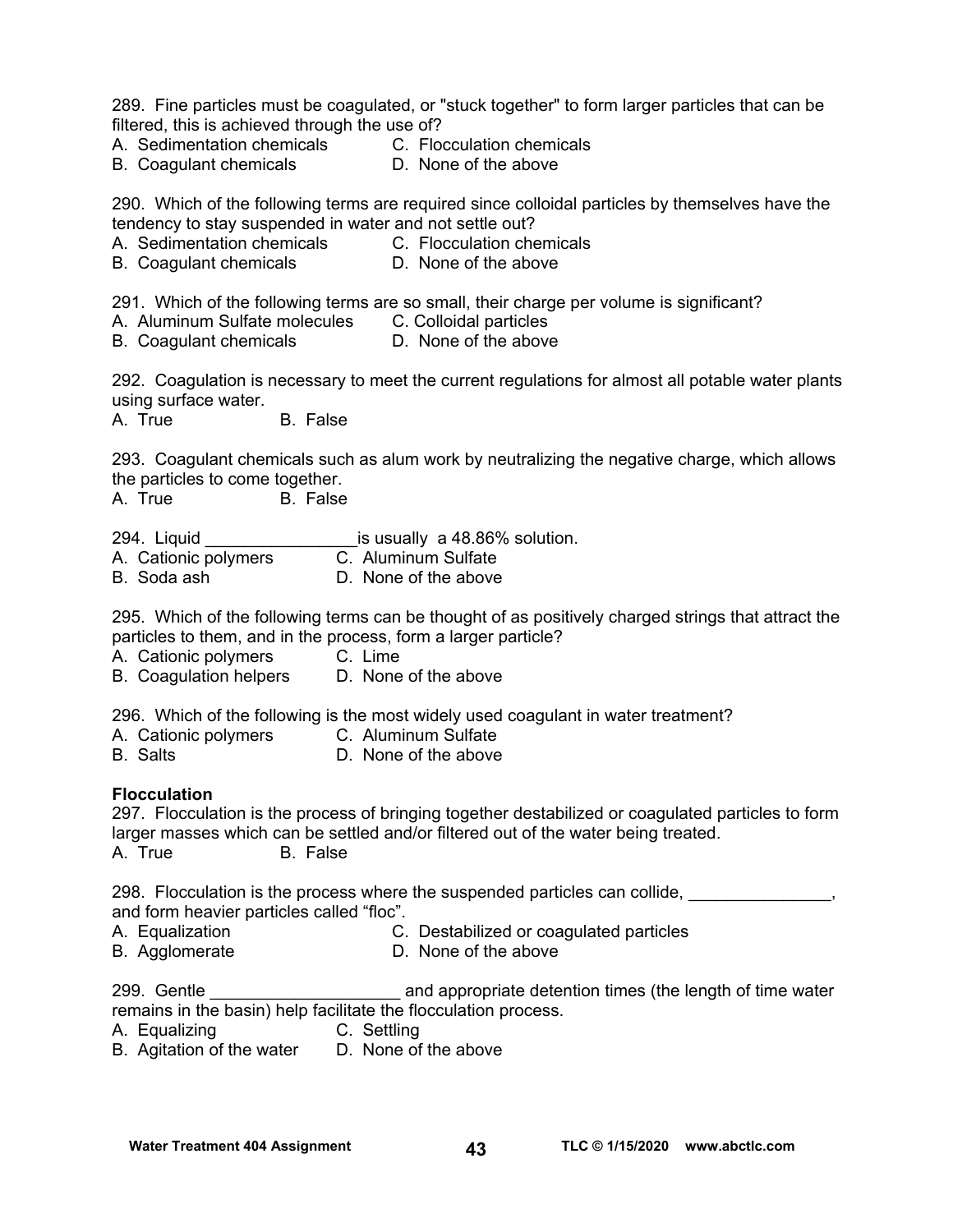300. Inside the contact chambers, water is slowly mixed allowing the coagulated particles, called "floc," and the particles become larger and stronger.

A. True B. False

301. Which of the following happens in the water when bacteria and other microorganisms are caught in the floc structure?

A. Equalize the basin C. Agitate the water

B. Floc particles mix D. None of the above

### **Pre-Sedimentation**

302. Contingent on the quality of the source water, some plants have pre-sedimentation, which allows larger **allows** larger  $\qquad \qquad$  in a reservoir or lake reducing solid removal loads.

- A. Equalization of the basin C. Floc particles mix
	-
- 
- B. Particles time to settle **D.** None of the above

### **Sedimentation**

303. Sedimentation is the process of destabilizing coagulated particles in water. A. True B. False

304. In which process does the velocity of the water is decreased so that the suspended material, including flocculated particles, can settle out by gravity?

- A. Sedimentation C. Rapid Sand filtration
- B. Flocculation **D.** None of the above

#### **Water Filtration Key Terms Declining Rate Filters**

305. The filter flow rate will vary with?

- A. Head loss C. Effluent control
- B. Uniform media **D.** None of the above

306. Declining Rate Filters system often requires **Example 2008** to provide adequate media submergence.

- A. Head loss C. Effluent control structure
- B. Uniform media D. None of the above

### **Detention Time**

307. Detention time is actual time required for a small amount of water to pass through a Sedimentation basin at a given rate of flow, or the calculated time required for a small amount of liquid to pass through a tank at a given rate of flow.

A. True B. False

### **Disinfection**

308. Chlorine kills or "inactivates" harmful microorganisms in water. A. True B. False

309. Chlorine is added again after filtration for?

- A. Residual C. Post-disinfection
- B. Contact time D. None of the above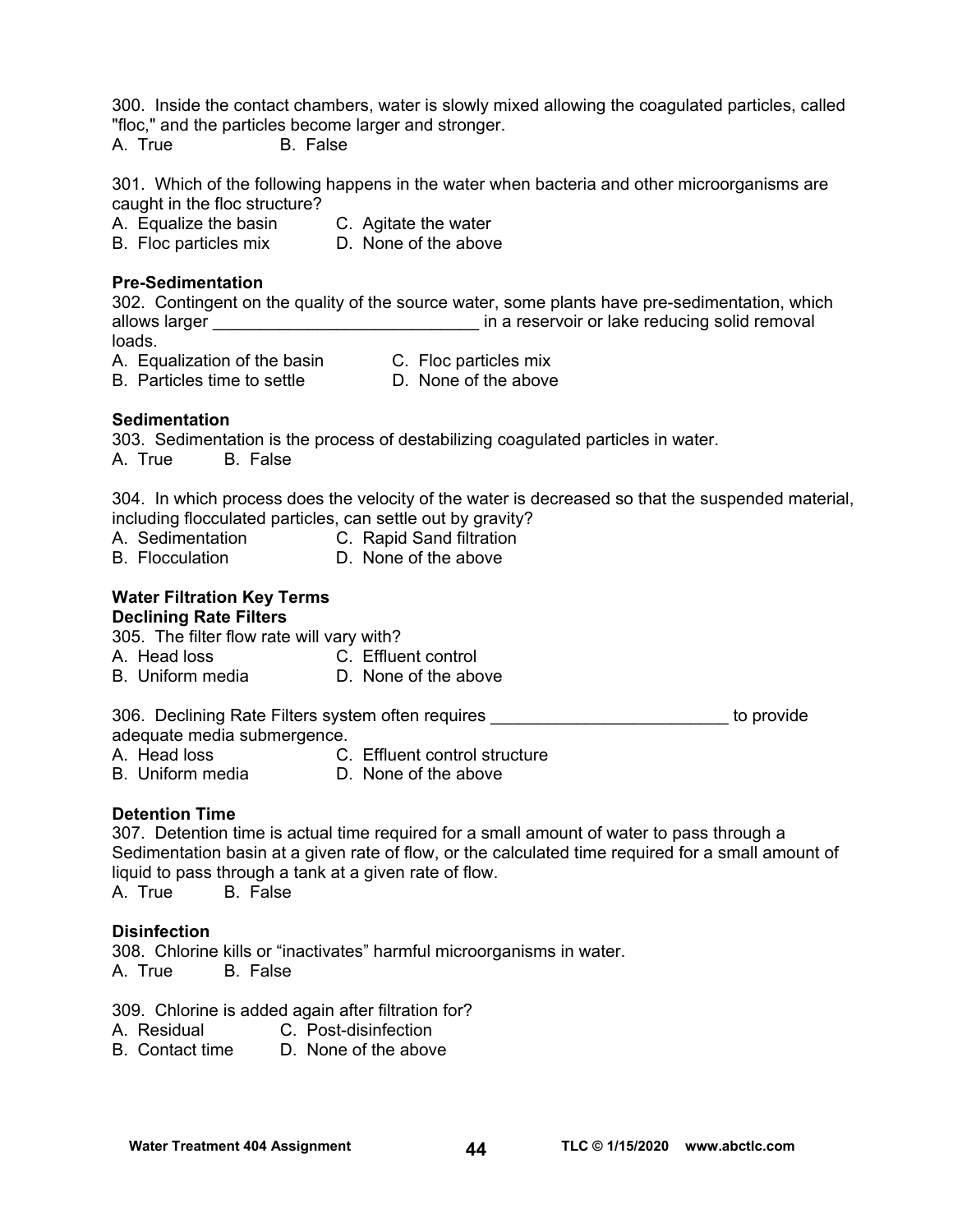### **Jar Testing**

310. Jar testing traditionally has been done on an infrequent basis in most water treatment plants to control THMs.

A. True B. False

### **pH**

311. According to the text, pH is an expression of a basic or acid condition of a liquid. The range is from 0-14, zero being the most acid and 14 being the most alkaline. A pH of 7 is considered to be neutral.<br>A. True

B. False

312. According to the text, which of the following has a pH between 6.0 and 8.5?

- A. Acids C. Natural water
- B. Disinfectants D. None of the above

### **Caustic**

313. A strong chemical - NaOH is used in the treatment process to neutralize acidity, and to lower the pH value.

A. True B. False

### **Polymer**

314. Polymer is a water treatment chemical that when combined with other types of coagulants, aids in binding small suspended particles to larger particles to help in the settling and filtering processes.

A. True B. False

### **Post-Chlorine**

315. The operator should make sure that the chlorinated water holds a residual in the distribution system.

A. True B. False

### **Pre-Chlorination**

316. Before the filtration process, chlorination helps control fish and vegetation. A. True B. False

### **Hydrofluosilicic Acid**

317.  $H_2$ SiF<sub>6</sub> a clear fuming corrosive gas, with a pH ranging from 8 to 9 and used in water treatment to fluoridate drinking water. A. True B. False

### **Taste and Odor Control**

318. Which of the following is occasionally added for taste and odor control?

A. Turbidity powder C. Powdered activated carbon (PAC)

B. Fluoride D. None of the above

### **Water Quality**

319. Water quality testing needs to be conducted throughout the water treatment process. A. True B. False

320. Water quality testing procedures should analyze turbidity, pH, and chlorine residual continuously.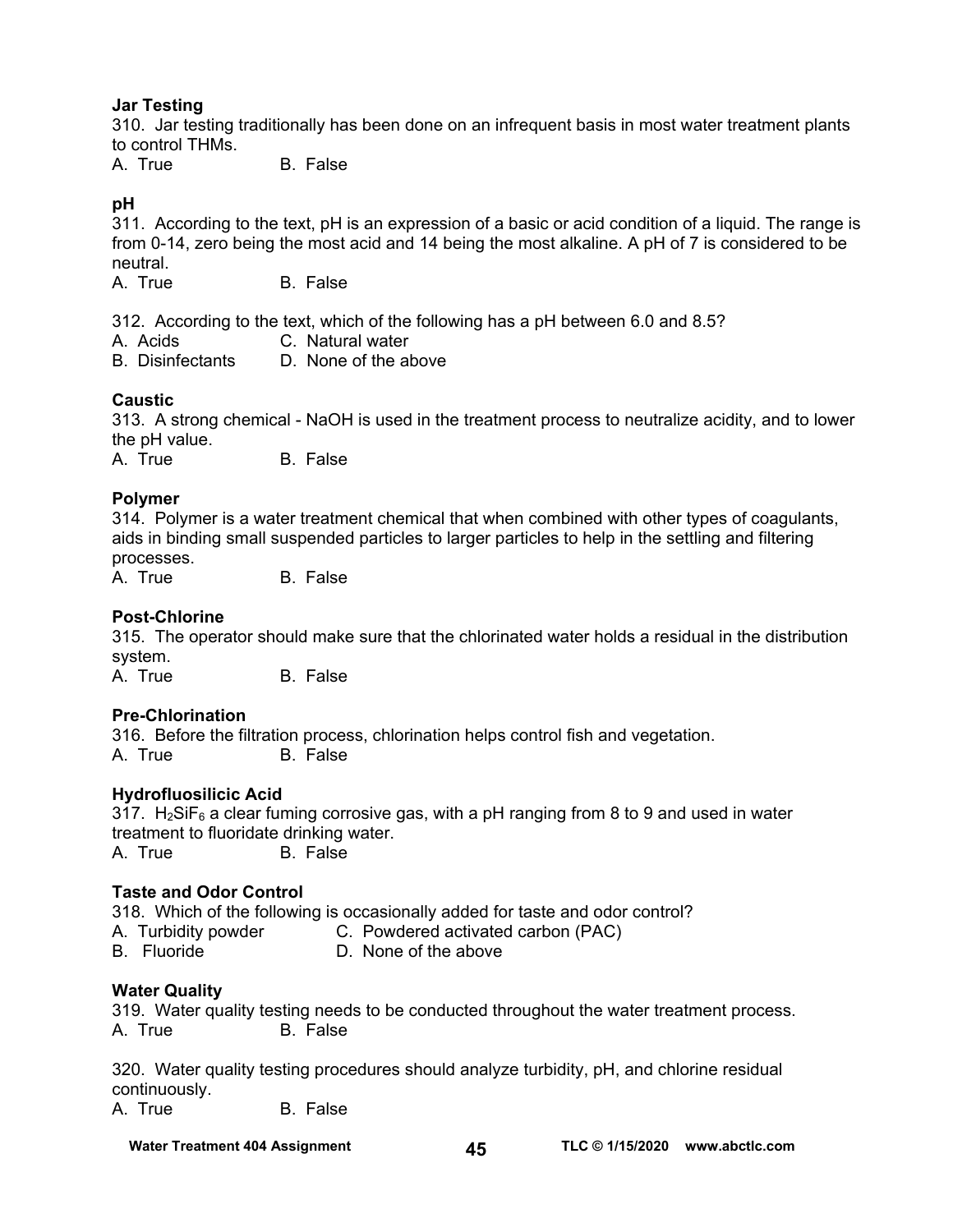321. Some water quality items are tested several times per day, some once per quarter and others once per year.

A. True B. False

### **Chemical Feed and Rapid Mix**

322. To improve the subsequent treatment processes, chemicals may be added to the water, and may include pH adjusters and coagulants.

A. True B. False

323. Alum is a coagulant chemical, that neutralize negative charges on small particles, allowing them to stick together and form larger particles that are more easily removed by sedimentation or filtration.

A. True B. False

### **Short-Circuiting**

324. Short-Circuiting is a condition that occurs in tanks or basins when some of the water travels faster than the rest of the flowing water.

A. True B. False

325. Short-Circuiting is usually undesirable, since it may result in shorter contact, reaction, or settling times in comparison with the?

- 
- B. Sedimentation/clarification process D. None of the above
- A. Presumed detention times C. Modification of the conventional process
	-

#### **Tube Settlers**

326. Tube settlers are a modification of the conventional process contains many metal "tubes" that are normally placed in?

- 
- A. Flocculation basin C. An up-flow clarifier
- B. Sedimentation basin or clarifier **D. None of the above**

327. The slope of the tube settlers facilitates gravity settling of the solids to the bottom of the basin, where they can be?

- A. Adjusted for detention times C. Collected and removed
- B. Modified **D. None of the above**
- 

328. The large surface settling area also means that adequate clarification can be obtained with detention times of 45 minutes or more.

A. True B. False

### **Adsorption Clarifiers**

329. In the sedimentation/clarification process, turbidity is example of the coagulated and flocculated solids.

A. Increased by adsorption C. Decreased by adsorption

B. Reduced by adsorption D. None of the above

330. Water scouring cleans adsorption clarifiers followed by air flushing is a must. A. True B. False

331. Cleaning of the clarifier is initiated less often than filter backwashing because the clarifier removes less solids.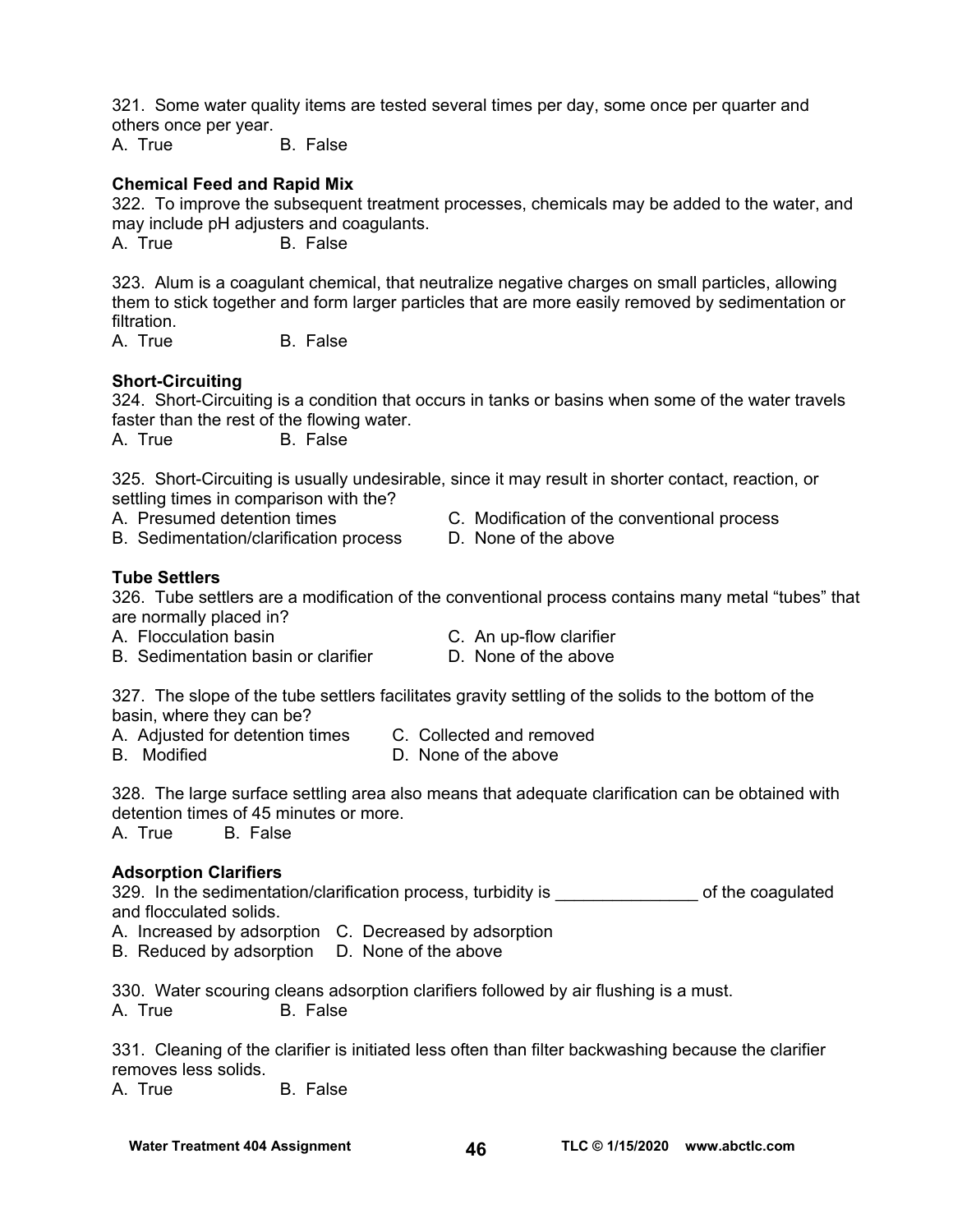332. In the tube-settler type of package plant, the Sedimentation/clarification process is followed by mixed-media filtration and disinfection to complete the water treatment.

A. True B. False

#### **Clearwell**

333. The clearwell provides temporary storage for the treated water, which is the final step in the conventional treatment process.

A. True B. False

#### **Sampling**

334. Care should be taken not to disturb the bottom of the water source or along the sides. So as not to stir up any settled solids. This would create erroneous results. There are different techniques for both bacteriological and disinfection byproduct samplings. Collect the water sample at least 6 inches under the surface by plunging the container mouth down into the water and turning the mouth towards the current by dragging the container slowly horizontal.

A. True B. False

#### **Filtration Overview**

335. Filtration is a water treatment process step used to remove turbidity, dissolved organics, odor, taste and color.

A. True B. False

336. According to the text, the filter is periodically cleaned by a reversal of flow and the into a drain.

A. Activated carbon filters C. Rapid-sand filters

B. Anthracite coal D. None of the above

### **Anthracite Coal or Activated Carbon**

337. Water is normally filtered at a rate of between 10 and 2 gpm per square foot, the water is filtered through an approximate 36" depth of graded sand. A. True B. False

338. Sodium hydroxide may also be included in the sand to improve the filtration process, especially for the removal of organic contaminants and taste and odor problems. A. True B. False

339. For a filter which of the following should be conducted on a routine basis, at least once per day?

A. Filtration process performance C. Post-disinfection performance

B. Effluent control measurement D. None of the above

340. Good chemical treatment management can often result in either early turbidity breakthrough or rapid head loss buildup.

A. True B. False

341. All water treatment plants that use surface water are governed by the U.S. EPA's Surface Water Treatment Rules or SWTR.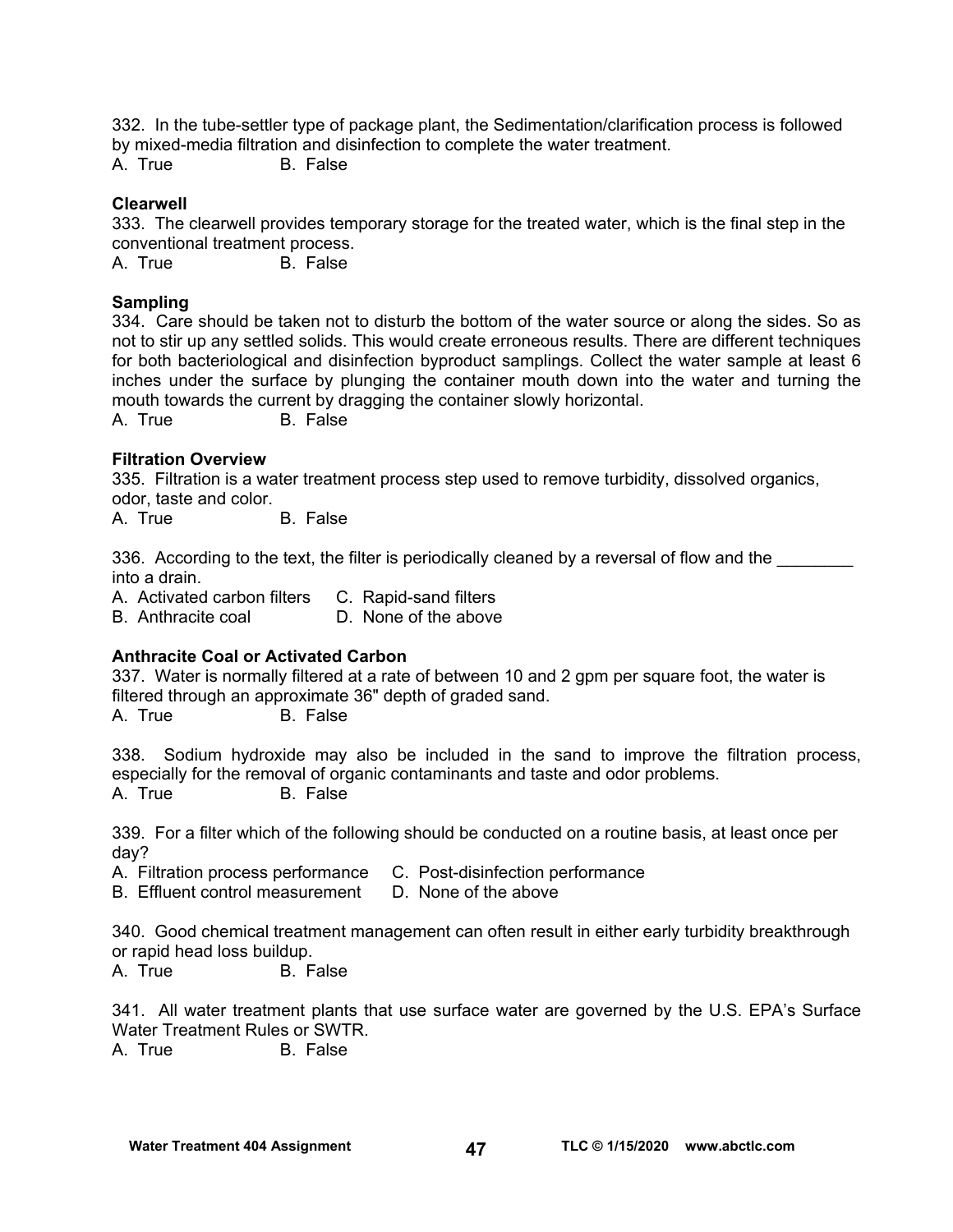342. The rapid sand filter or rapid gravity filter is a type of filter used in water purification and is commonly used in municipal drinking water facilities as part of a

A. Rapid gravity filter(s) C. Multiple-stage treatment system(s)

B. Rapid sand filter(s) D. None of the above

343. Rapid sand filters were first developed in the 1890s, and improved designs were developed by the 1920s. The first modern \_\_\_\_\_\_\_\_\_\_\_\_\_\_\_\_\_\_\_\_\_\_\_\_ filtration plant was designed and built by George W. Fuller in Little Falls, New Jersey.

A. Rapid gravity filter(s) C. Multiple-stage treatment system(s)<br>B. Rapid sand D. None of the above D. None of the above

344. Rapid sand filters were widely used in large municipal water systems by the 1920s, because they required smaller land areas compared to slow sand filters.

A. True B. False

### **EPA Filter Backwash Rule- Introduction**

345. The U.S. Environmental Protection Agency (EPA) has finalized the Long Term 1 Enhanced Surface Water Treatment Rule and Filter Backwash Rule (LT1FBR) to increase protection of finished drinking water supplies from contamination by Cryptosporidium and other microbial pathogens.

A. True B. False

#### **Background**

346. If finished water supplies contain microbiological contaminants, disease outbreaks may result. Disease symptoms may include diarrhea, cramps, nausea, possibly jaundice, headaches and fatigue.

A. True B. False

347. The EPA has set enforceable drinking water treatment requirements to reduce the risk of waterborne disease outbreaks. Treatment technologies such as filtration and disinfection remove or inactivate microbiological contaminants.

A. True B. False

### **LT1FBR Required**

348. The LT1FBR provisions does not apply to public water systems using surface water or ground water under the direct influence of surface water systems. A. True B. False

### **Turbidity**

349. Which of the following must comply with specific combined filter effluent turbidity requirements?

- A. Watershed C. Conventional and Direct filtration systems
- B. Disinfection profile D. None of the above

### **Disinfection Benchmarking**

350. Public water systems will be required to develop  $a(n)$   $\qquad \qquad$  unless they perform applicability monitoring which demonstrates their disinfection byproduct levels are less than 80% of the maximum contaminant levels.

- A. Disinfection profile C. Disinfection benchmark
	-
- B. Direct filtration system D. None of the above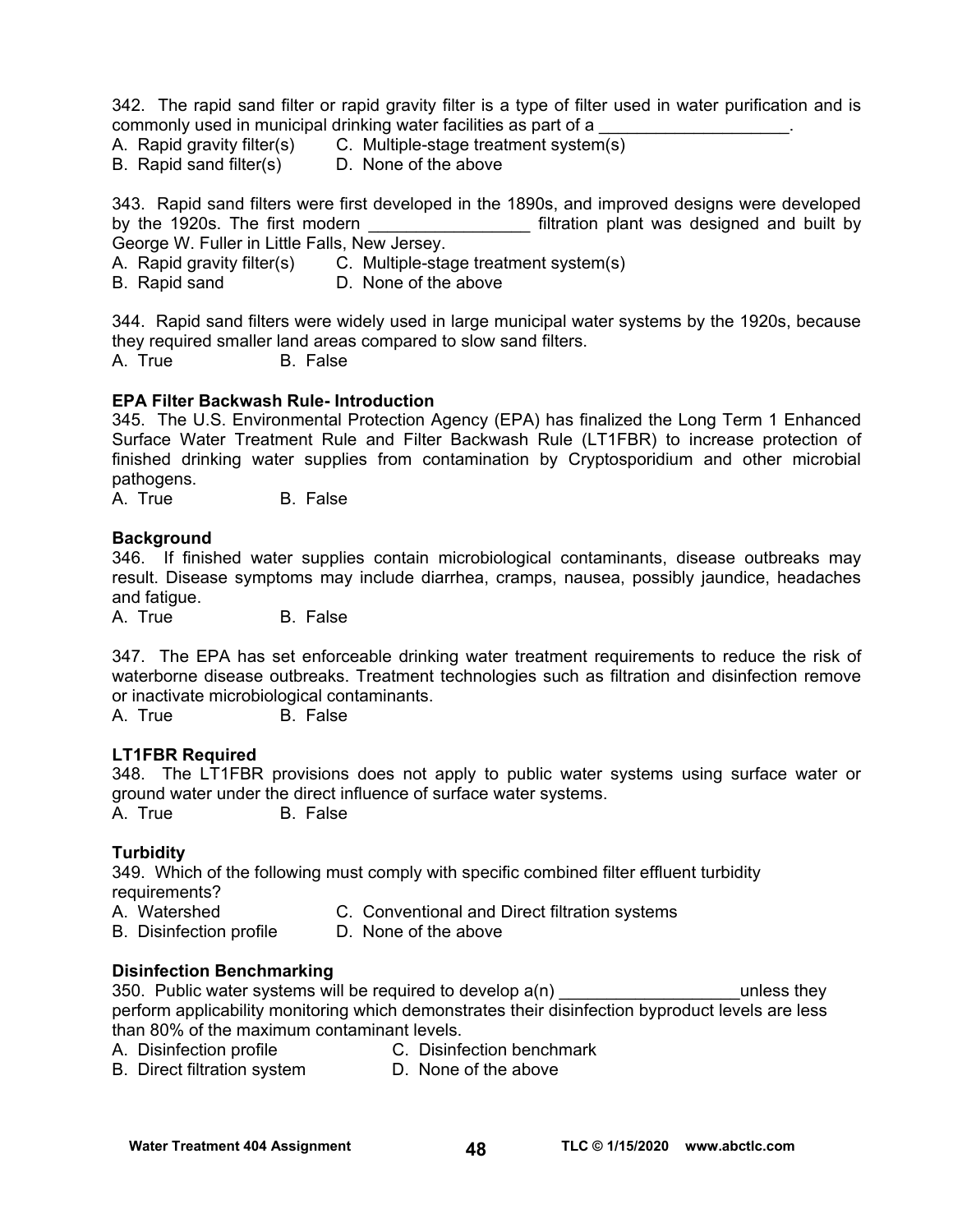351. According to the text, if a system considers making a significant change to their disinfection practice they must develop  $a(n)$  and receive State approval for implementing the change.

- A. Disinfection profile C. Disinfection benchmark
- B. Direct filtration systems D. None of the above

352. Which of the following that practice direct recycle, employ 20 or fewer filters to meet production requirements during a selected month, and recycle spent filter backwash water, thickener supernatant, and/or liquids from the dewatering process within the treatment process must perform a one month, one-time recycle self-assessment?

A. Recycle systems C. Direct filtration systems

B. Conventional systems D. None of the above

353. Which of the following will be required to return spent filter backwash water, thickener supernatant, and liquids from the dewatering process prior to the point of primary coagulant addition unless the State specifies an alternative location?

A. Recycle systems C. Direct filtration systems

B. Conventional systems D. None of the above

354. Which of the following recycling to the treatment process must provide detailed recycle treatment information to the State, which may require that modifications to the recycle practice be made?

- A. Recycle systems C. Direct filtration systems<br>B. Conventional systems D. None of the above
- B. Conventional systems

### **Filtration Process- Detailed**

355. Removal of plays an important role in the natural treatment of groundwater as it percolates through the soil.

- 
- A. Suspended solids by filtration C. Coagulation and flocculation processes
- B. Serious problems in filter operation D. None of the above

356. Groundwater that has been softened or treated through iron and manganese removal will require filtration to remove floc created by?

- A. Suspended solids by filtration C. Coagulation or oxidation processes
- B. Serious problems in filter operation D. None of the above

357. According to the text, since surface water sources are subject to run-off and do not undergo natural filtration, it must be filtered to?

- A. Remove particles and impurities
- B. Filtration process can be compared to a sieve or microstrainer
- C. Suspended particles can easily pass
- D. None of the above

358. Which of the following traps suspended material between the grains of filter media?

- A. Remove particles and impurities
- B. Filtration process can be compared to a sieve or microstrainer
- C. Suspended particles can easily pass
- D. None of the above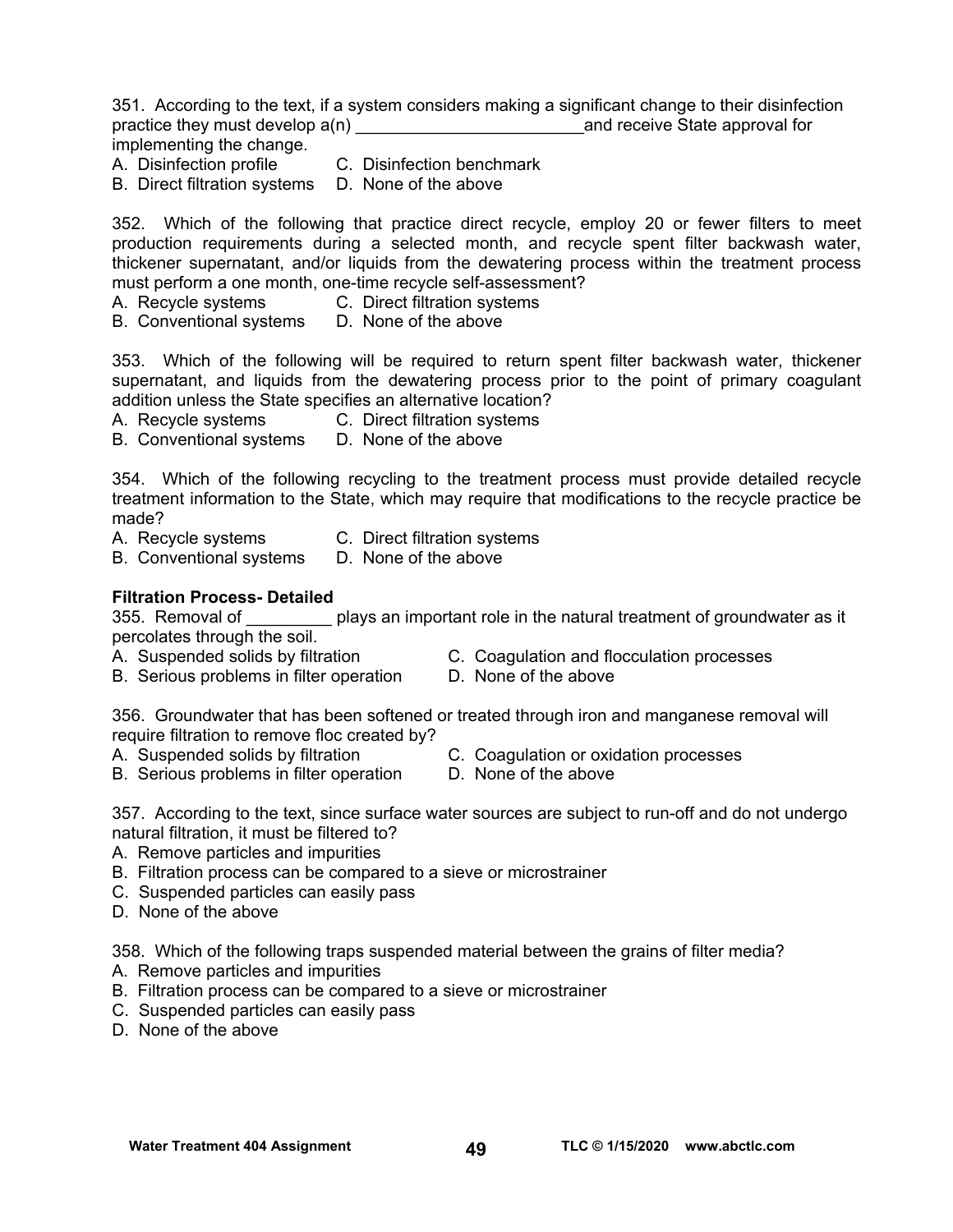359. Which of the following will easily pass through the spaces between the grains of the filter media, making straining the least important process in filtration?

- A. Remove particles and impurities
- B. Filtration process can be compared to a sieve or microstrainer
- C. Suspended particles can easily pass
- D. None of the above

360. Adsorption is the process of particles sticking onto the surface of the individual filter grains or onto the previously deposited materials. The forces that attract and hold the particles to the grains are the same as those that work in

A. Coagulation and flocculation C. Flocculation

- 
- B. Filter operation **D.** None of the above

361. Which of the following may occur in the filter bed will happen especially if coagulation and flocculation of the water before filtration was not properly controlled?

A. Coagulation and flocculation C. Flocculation

B. Filter operation **D.** None of the above

### **Direct Filtration Plant vs. Conventional Plant**

362. The primary difference between Direct Filtration Plant vs. Conventional Plant is that the \_\_\_\_\_\_\_\_\_\_\_\_\_\_\_\_\_\_\_\_\_\_\_\_or step is omitted from the Direct Filtration plant.

- A. Sedimentation process C. Fast rinse
	-
- B. Reconditioning cycle D. None of the above

### **Types of Filters**

363. The oldest water filters developed were the slow sand filters, these have filter rates of around 0.05 gpm/ft<sup>2</sup> of surface area. This type of filter requires large filter areas. A. True B. False

364. What is the term for the mass of growing material that collects on the surface of the filter?

- A. Schmutzdecke C. Mud balls
- B. Zoological growth D. None of the above

365. Most water filters are classified by filtration rate, type of \_\_\_\_\_\_\_\_\_\_, or type of operation.

- A. Schmutzdecke C. Filter media
- B. Backwash capabilities D. None of the above

### **Rapid Sand Filters**

366. Rapid sand filters can accommodate filter rates 40 times more than?

A. Fixed film C. Mixed media

B. Slow sand filters D. None of the above

367. Filters in large water treatment plants are usually constructed next to each other in a row, allowing the piping from the Sedimentation basins to feed the filters from a central pipe gallery. A. True B. False

### **Filter Sand**

368. The filter sand used in rapid sand filters is normally play sand. A. True B. False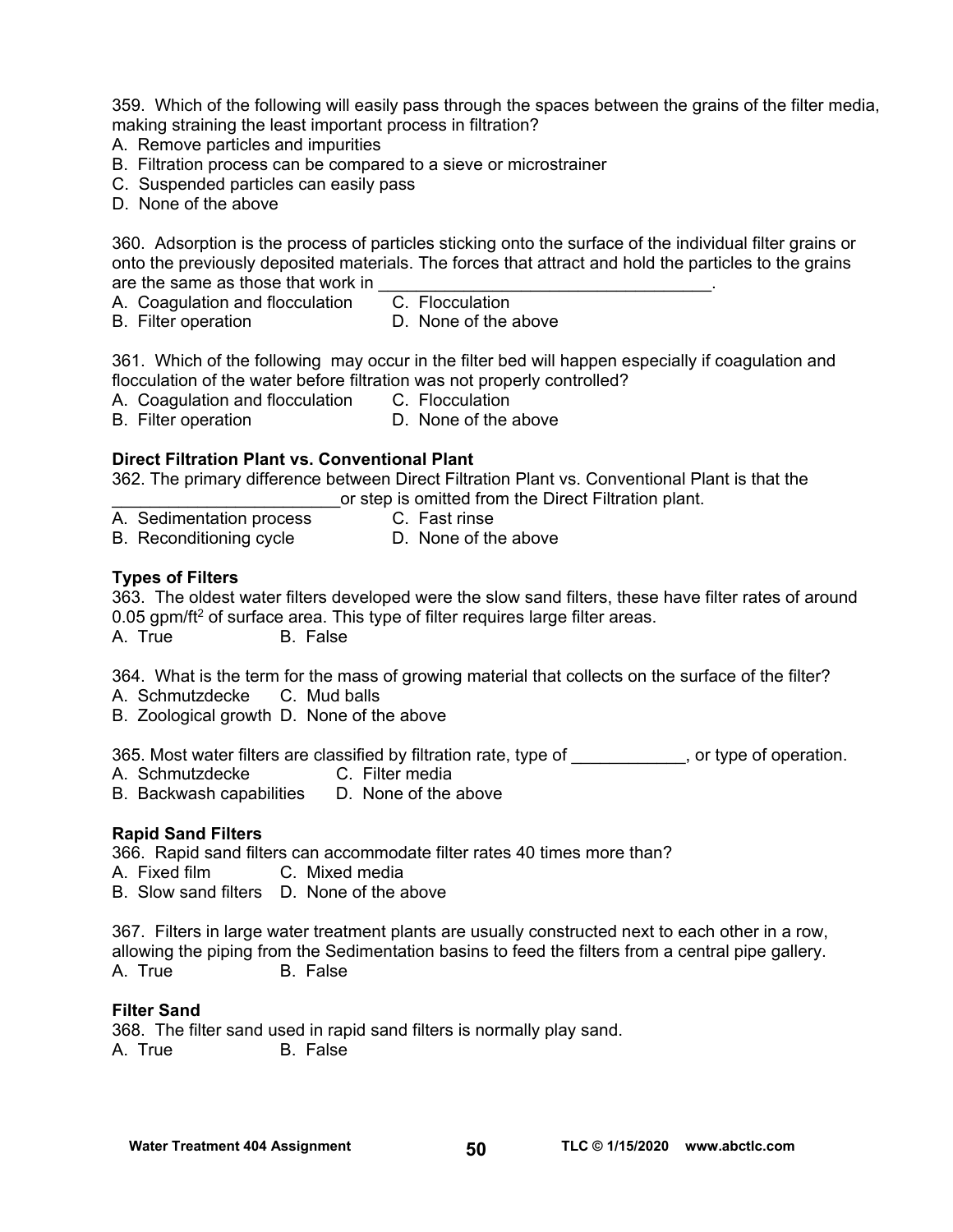369. In a filter the gravel supports the filter sand and is usually graded in three to five layers, each generally 6-18 inches in thickness, depending on the type of underdrain used. A. True B. False

370. Which of the following will contain 24-30 inches of sand, but some newer filters are deeper?

- A. Rapid sand filters C. Sedimentation basins
- B. Slow rate filters D. None of the above

371. The coarser sand in the **Example 20** has larger voids that do not fill as easily.

A. Rapid filters C. Sedimentation basin

B. Backwash trough D. None of the above

#### **False floor**

372. The false floor design of a \_\_\_\_\_\_\_\_\_\_\_\_\_\_\_\_\_\_\_\_\_\_\_\_ is used together with a porous plate design or with screens that retain the sand when there is no undergravel layer.

A. Backwash system C. Filter underdrain

B. Leopold system D. None of the above

#### **Filtration Processes**

373. The traditional design for many years is conventional filtration; this method provides effective treatment for just about any range of tastes and odors.

A. True B. False

374. Conventional filtration success is due partially to the high quality raw water that precedes filtration steps.

A. True B. False

375. Many treatment plants have converted rapid sand filters in to multi-media filters in an attempt to?

- A. Control raw-water turbidity C. Increase plant capacity
- B. Lower capital cost **D.** None of the above

376. Direct filtration = no sedimentation follows the coagulation phase.

A. True B. False

377. According to the text, dual and multi-media filters are often used with Conventional Filtration. A. True B. False

378. One of the benefits of this method is that it has a lower capital cost, but this method or process cannot handle large variations in raw water turbidity.

A. Direct Filtration C. Flocculation

B. Sand Filtration D. None of the above

#### **High Rate Filters**

379. High rate filters, which operate at a rate up to ten times that of a rapid sand filter. A. True B. False

380. Multi-media or mixed-media filters use three or four different materials, sand, anthracite coal, and garnet.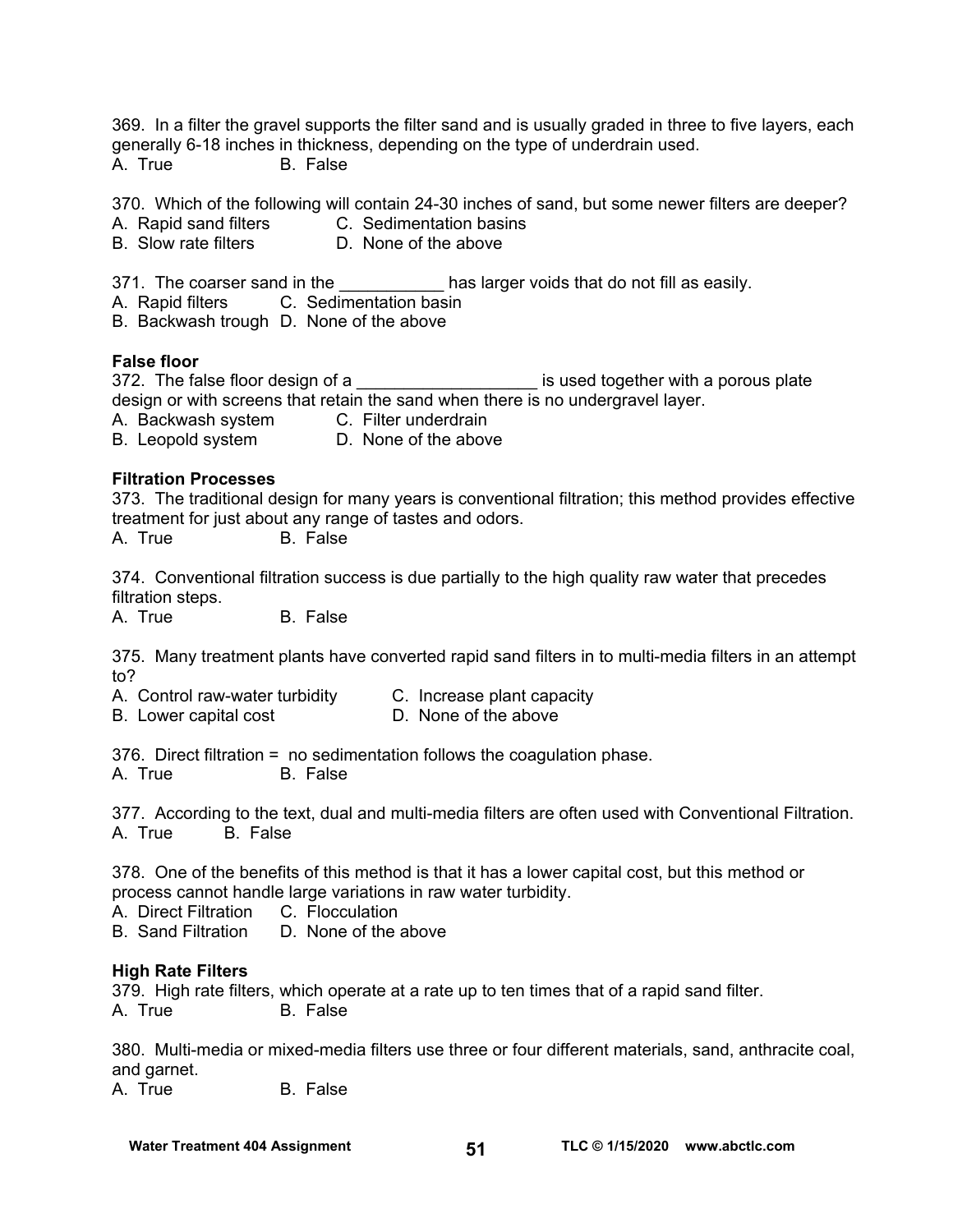381. In the design of the high rate filter, the top layers consist of a fine material with the course material farther down, allowing the suspended material to penetrate less into the filter. A. True B. False

382. The filter bed material forms layers in the filter, depending on their weight and specific gravities.

A. True B. False

#### **Pressure Sand Filters**

383. Filtration rates are twice as good as gravity filters. A. True B. False

384. Which of the following terms or methods cracking of the filter bed can occur quite easily, allowing the iron and manganese particles to go straight through the filter?

- A. Slow sand/RO C. Pressure filters
- B. Gravity filters **D. None of the above**

385. Which of the following filtration types is contained under pressure in a steel tank?

- A. Slow sand/RO C. Pressure sand filter
- B. Gravity filters **D. None of the above**

386. In which of the following filtration types is the media usually sand or a combination of media?

- A. Slow sand/RO C. Fast sand
- B. Gravity filters **D. None of the above**

387. Which of the following filter types has a major disadvantage in that the backwash cannot be observed?

- A. Slow sand/RO C. Pressure filters
- B. Gravity filters D. None of the above

388. Filtration operation is divided into three steps: filtering, backwashing, and?

- A. Filter run C. Return to waste
- B. Filtering to waste D. None of the above

389. Which of the following is a low-pressure membrane filtration process that removes suspended solids and colloids generally larger than 0.1-micron diameter?

- A. Nanofiltration C. Semi-permeable
- B. Microfiltration **D.** None of the above

390. Which of the following is a relatively recent membrane process used most often with low total dissolved solids water such as surface water and fresh groundwater?

- A. Nanofiltration C. Semi-permeable
- B. Microfiltration **D.** None of the above

#### **Declining Rate**

391. According to the text, which of the following methods of control is used where the largest head loss occurs in the filtration process?

- A. Declining Rate C. Fast sand
- B. Gravity filters **D. None of the above**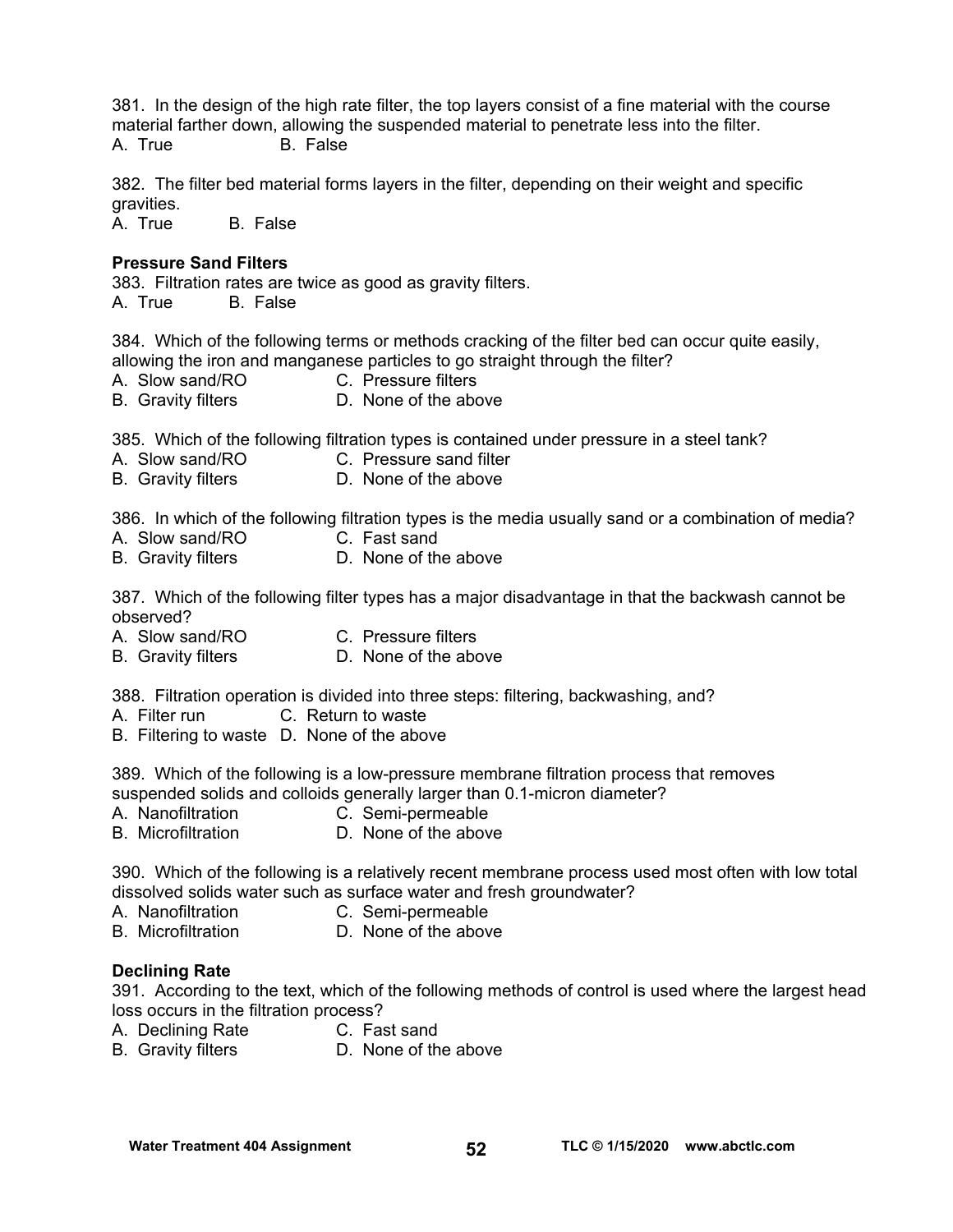392. The rate through the declining filter is much greater in the beginning of a filter run than at the end when the?

- A. Filter run C. Head loss is low
- 
- B. Filter is dirty D. None of the above

393. According to the text, which of the following allows the filter head to increase until the filter becomes plugged with particles and the Head loss is too great to continue operation of the filter?

- A. Declining Rate C. Fast sand
- 
- B. Gravity filters **D. None of the above**

#### **Loss of Head Indicator**

394. Which of the following is required to force the water through the filter?

- A. Filter run C. Head loss
- B. Force D. None of the above

395. Which of the following should be continuously measured to help determine when the filter should be backwashed?

A. Filter run C. Head loss

B. Force D. None of the above

396. Which of the following is measured in the difference by a piezometer connected to the filter above the media and the effluent line?

- A. Filter flow C. Head<br>B. Force D. None
- D. None of the above

#### **In-line Turbidimeter**

397. Continuous turbidity monitors provide information about when the filter is approaching this point so that the operators can start the backwash before the turbidity is too great. A. True B. False

#### **Filtration Process**

398. A rapid sand filter will have a flow of two-to-three gpm/square foot of filter area. The high rate filter may have four-to-six gpm/square foot applied to the surface.

A. True B. False

399. Water from the source or, more commonly, from pre-treatment processes is applied to the top of the filter; it then flows downward. The water level above the filter bed is usually kept at twoto-six feet.

A. True B. False

400. When the filter is started after being backwashed, there will be great head loss.

A. True B. False

401. Which of the following is restricted in filters with a control valve installed on the filter effluent pipe?

- A. Filter flow C. Head
- B. Force D. None of the above

402. Which of the following is the term for the water rate through the filter depending on the type of media?

- A. Flow C. Head
- B. Force D. None of the above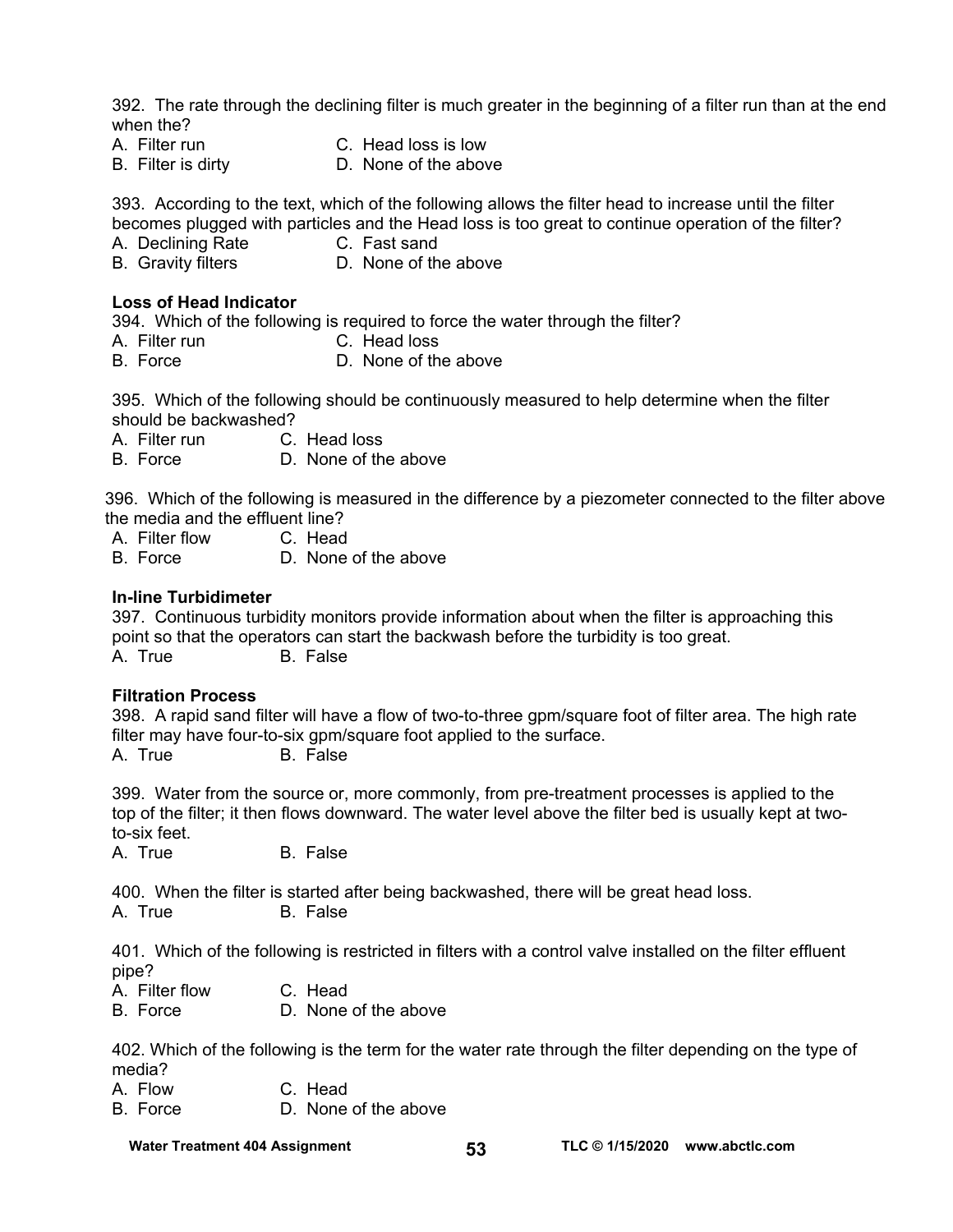403. Which of the following is almost fully closed when a filter is clean so that the desired water level on top of the filter is maintained?

- A. Headloss valve C. Flow restrictor
- B. Constant rate flow valve D. None of the above

404. As the filter becomes dirty, the valve opens gradually until the increase in the water level above the filter indicates that the filter needs?

A. Headloss C. Backwashing

B. Flow redistributes D. None of the above

405. As the filter becomes dirty, the flow through the filter becomes less and, if the plant has more than one filter additional the state of the control of the other filters.

A. Headloss C. Backwashing

B. Flow redistributes D. None of the above

406. Which of the following is placed in the filter effluent pipe to prevent a filter inflow that is too great for the filter?

- A. Headloss valve C. Flow restrictor
- B. Flow valve D. None of the above

407. The filter eventually fills with suspended material, usually after 15 to 30 hours, it will need to be to clean the media.

- A. Bumped C. Backwashed<br>B. Jetted D. None of the a
- D. None of the above

#### **Back Washing**

408. A normal backwash rate is between 1.2 to 1.5 gpm per square foot of filter surface area. A. True B. False

409. Proper backwashing is a very important step in the operation of a filter. A. True B. False

410. Treated water from storage is used for the backwash cycle. This treated water is taken from elevated storage tanks or pumped in from the raw water reservoir. A. True B. False

411. Which of the following must be expanded to clean the filter during the backwash?

- A. Media C. Backwash rate
- B. Floc(s) D. None of the above

412. Filter expansion causes the filter grains to actively rub against each other, dislodging the from the media.

- A. Media C. Backwash rate
- B. Floc(s) D. None of the above

413. Which of the following if it is too high will cause media to be washed from the filter into the troughs and out of the filter.<br>A. Media C. Ba

- C. Backwash rate
- B. Floc(s) D. None of the above

414. During filter backwash, the media expands upwards and around the washing arms. A. True B. False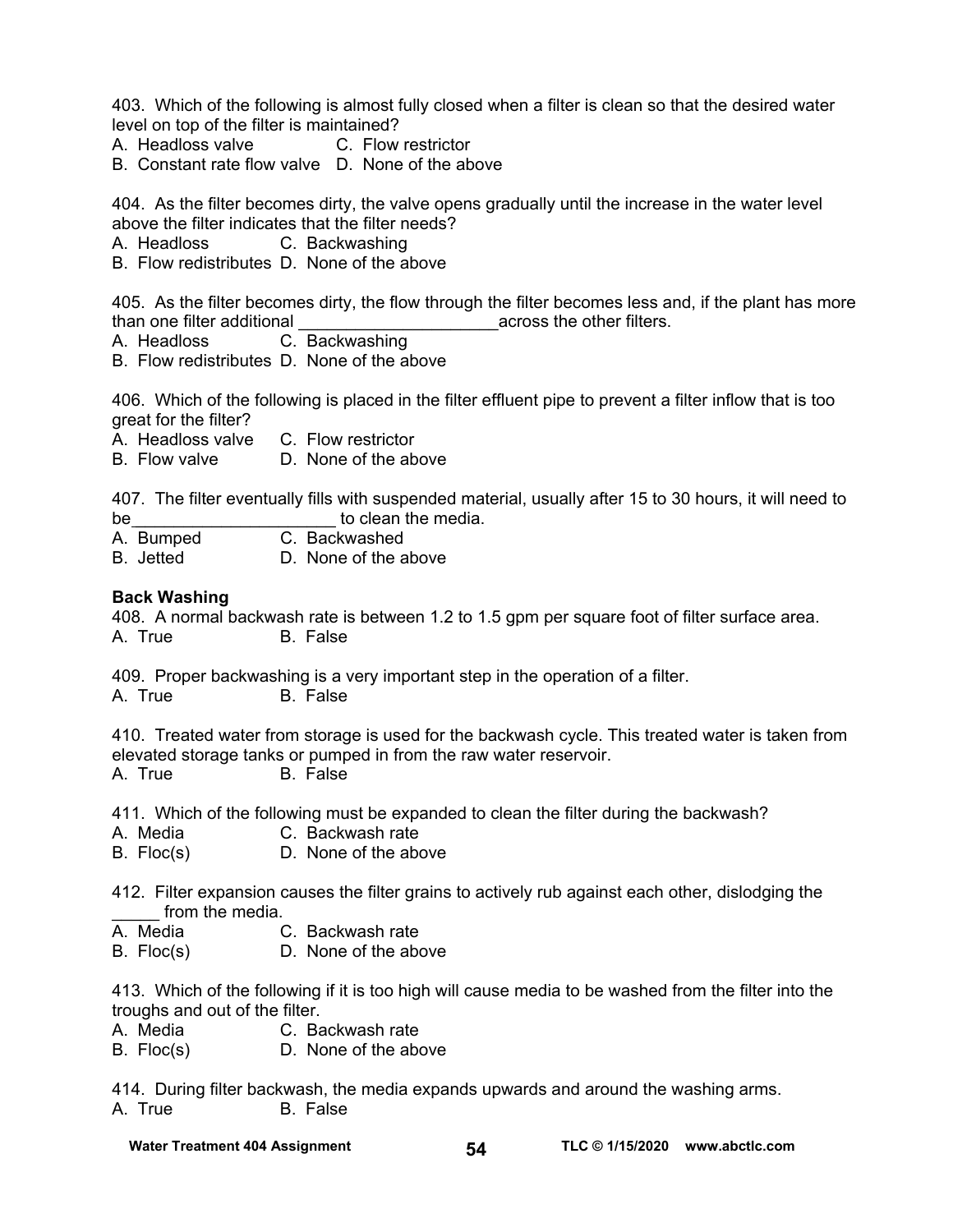415. According to the text, a newer method of surface wash involves using before the water wash.

- A. Air washing C. Backwash cycle
- B. Air scour D. None of the above

416. Which of the following terms needs two-to-five cubic feet of air per square foot of filter area?

- A. Air washing C. Backwash cycle
- B. Air scour D. None of the above

417. Which of the following if it is to high that the filter will no longer produce water at the desired rate?

- A. Air washing C. Backwash rate
- B. Air scour D. None of the above

418. Which of the following starts to break through the filter and the turbidity in the filter effluent increases; and/or a filter run reaches a given hour of operation?

- A. Headloss C. Backwash rate
- B. Floc(s) D. None of the above

419. If a filter is taken out of service for some reason, it does not need to backwashed prior to be putting on line.

A. True B. False

420. If a filter is not backwashed until the headloss exceeds a certain number of feet, the turbidity may break through and cause the filter to exceed the standard of 0.5 NTU of turbidity. A. True B. False

421. Filter effluent- turbidity alone can cause high head loss and decreased filter flow rate, causing the pressure in the filter to drop below atmospheric pressure and cause the filter to and stop filtering.

A. Prevent headloss C. Lock

B. Air bind D. None of the above

422. Some filters can operate longer than one week before needing to be?

- A. Bumped C. Backwashed
- B. Jetted D. None of the above

423. Long filter runs can cause the filter media to pack down so that it is difficult to during the backwash.

A. Control headloss C. Expand the bed

B. Control floc(s) D. None of the above

#### **Backwashing Process**

424. The normal method for opening the filter backwash valve involves draining the water level above the filter to a point six inches above the filter media. A. True B. False

425. The backwash valve is opened, allowing backwash water to start flowing into the filter and start carrying carries away from the filter.

A. Headloss C. Suspended material

B. Crust on the filter D. None of the above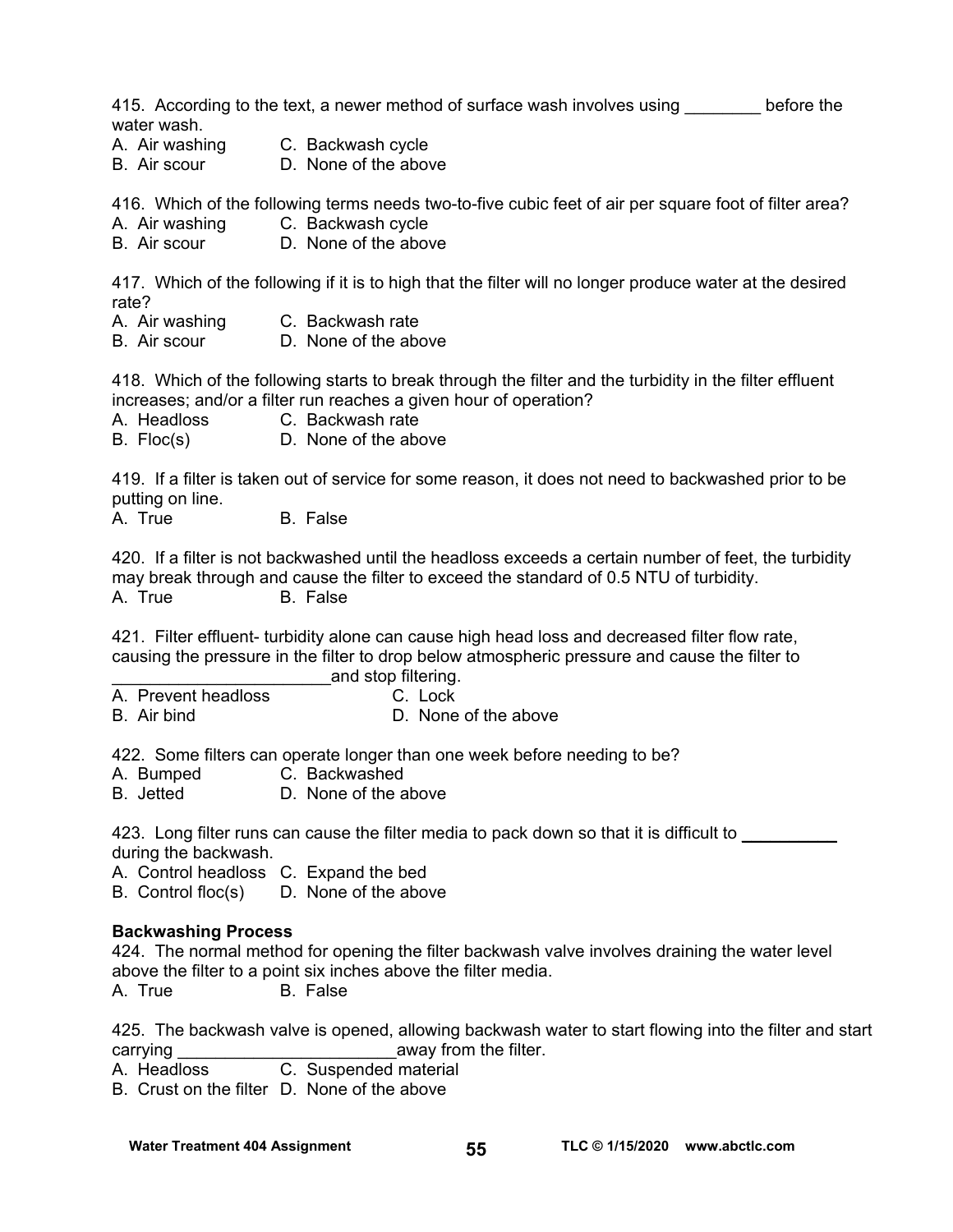426. When the surface wash is turned on it should be allowed to operate for several minutes to break up the ?

A. Headloss C. Suspended material away from the filter

B. Crust on the filter D. None of the above

427. The time elapsed from when the filter wash is started until full flow is applied to the filter should be greater than one minute.

A. True B. False

428. According to the text, with a multi-media filter, the rate must be high enough to scrub the interface between the coal and the sand, where the highest amount of suspended solids will be removed from the media.

A. True B. False

#### **Disposal of Filter Backwash Water**

429. Water from the filter backwash can be returned directly to the environment. A. True B. False

430. The supernatant is then pumped back to the head of the treatment plant at a rate not exceeding ten percent of the?

A. Daily flow **C. Raw water flow entering the plant** 

B. Backwash water **D. None of the above** 

431. According to the text, the spent backwash water must be stored in storage tanks and returned slowly to the treatment process.

A. True B. False

#### **Filter to Waste**

432. When filtration is started after backwash, suspended material remains in the filter media until the turbidity in the effluent meets standards. Depending on the type of filter, this may last from 20- 40 minutes.

A. True B. False

433. Wasting is needed as some the same and some following the backwash.

- A. Daily flow C. Suspended material remains in the filter media
- B. Backwash water D. None of the above

434. Which of the following terms should be done slowly after a backwash to prevent breakthrough of suspended material?<br>A. Daily flow C. Filtra

- C. Filtration should always be started
- B. Backwash water D. None of the above

#### **Filter Aids**

435. A normal dose of polymer for filter aiding will be less than 0.1 ppm, but the exact dose will be decided by the result of a jar test and by experimentation in the treatment plant. A. True B. False

436. Which of the following terms expresses that the polymer strengthens the bonds and prevents the shearing forces in the filter from breaking the floc apart when used?

- A. Filter media C. Filter aid
- B. Lime D. None of the above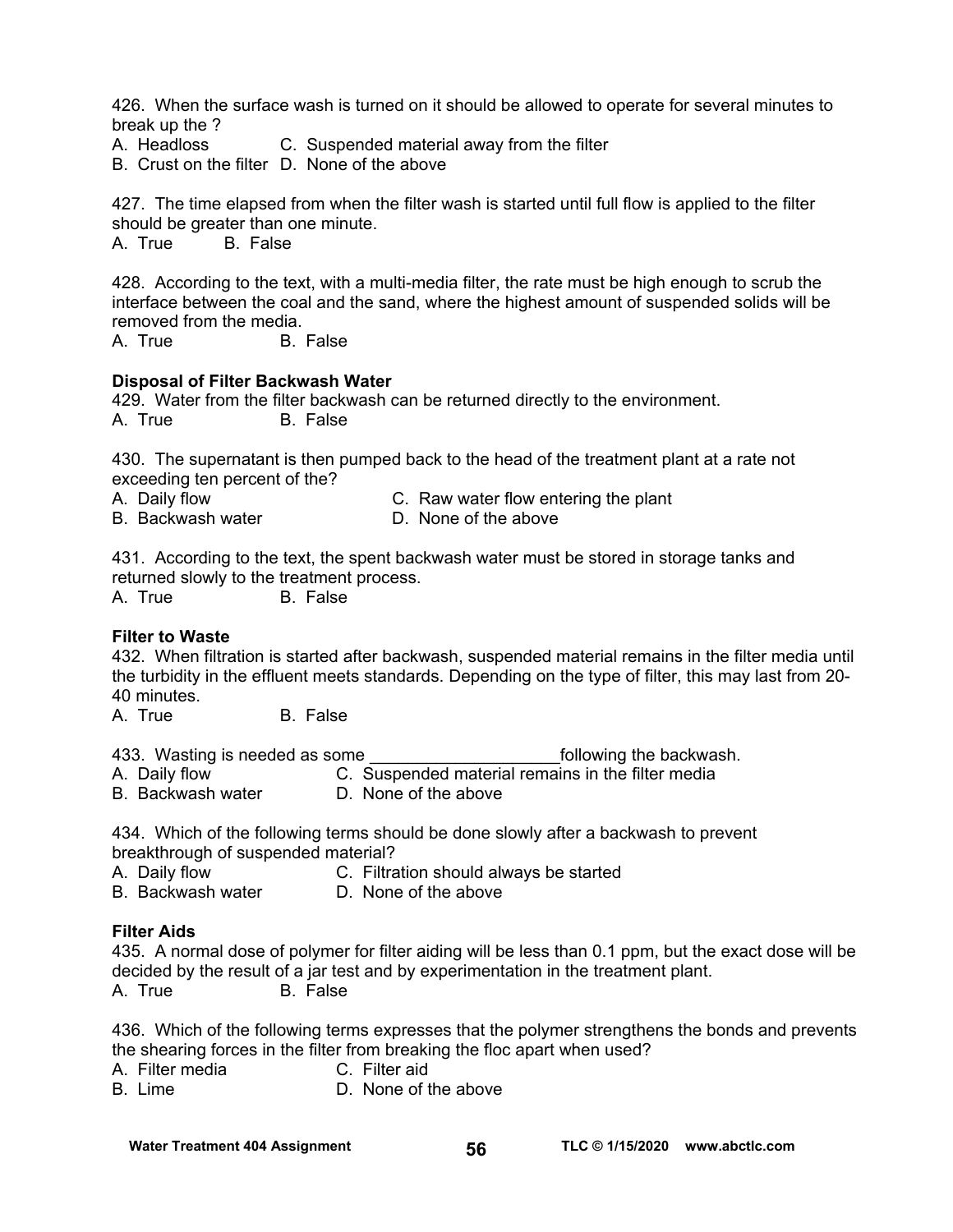### **Filter Operating Problems**

437. According to the text, there are three major types of filter problems. They can be caused by chemical treatment before the filter, chemical treatment before the filter,

- A. Filter aid C. Coagulation and flocculation stages
- B. Control of filter flow rate D. None of the above

#### **Chemical Treatment before the Filter**

438. Which of the following terms of the water treatment must be monitored continuously?

- A. Filter aid C. Coagulation and flocculation stages
- B. Backwash storage basin D. None of the above

439. Adjustments in the amount of coagulant added must be made as necessary to prevent the filter from becoming overloaded, this may cause the filter to prematurely reach its?

- A. Maximum headloss C. Turbidity breakthrough
- B. Control of filter flow rate D. None of the above

#### **Control of Filter Flow Rate**

440. When a filter is subjected to rapid changes in flow rate, the turbidity of the effluent will not be affected; the dirtier the coagulation and flocculation stages, the greater the effect. A. True B. False

441. When backwashing a filter and therefore temporarily taking it out of service, the remaining filter(s) must pick up the additional flow, this can cause a change in flow that might cause?

- A. Turbidity breakthrough C. Coagulation and flocculation stages
- B. Filter media breakthrough D. None of the above

442. If the plant is not operated continuously, and the start-up at the beginning of the day will potentially cause a?

- A. Basin to catch the overflow C. Turbidity breakthrough
- B. Surge to the filter(s) D. None of the above

443. The filters should be backwashed before putting them back into operation or operated to waste until the  $\frac{1}{\sqrt{1-\frac{1}{n}}}$  meets the standards.<br>A. Basin water C. Coaquilation

- C. Coagulation
- B. Effluent D. None of the above

### **Advanced Water Treatment Section**

444. Water contains **Exercise 2.1 September 2.444.** Water contains a state of which impart a quality known as hardness?

- A. TDS C. Various amounts of dissolved minerals
- B. Conductivity D. None of the above

445. The precipitation process is generally known as the?

- A. Softening C. Lime process or lime soda process
- B. Chemical pretreating D. None of the above

446. Which of the following can be accomplished using membrane technology, electrodialysis, distillation, and freezing. Of these, the membrane methods seem to have the greatest use potential.

- A. Alkalinity C. Softening
- B. Precipitation D. None of the above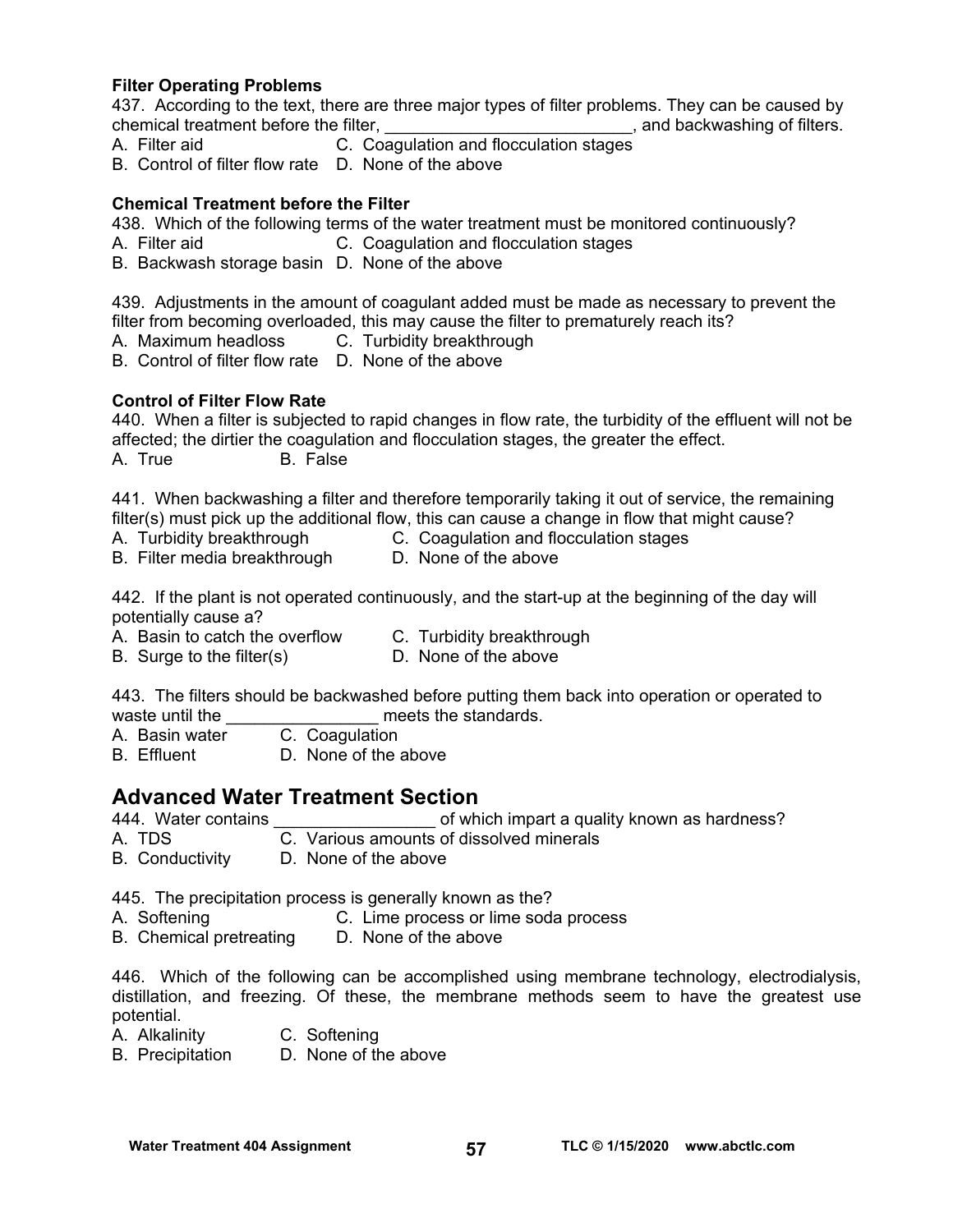### **Occurrence of Hard Water**

447. Which of the following is caused by soluble, divalent, metallic cations, (positive ions having valence of 2)?

- A. Hard water C. Carbonate hardness
- B. Permanent hardness D. None of the above

448. Water hardness varies considerably and is due to different geologic formations, and is also a function of the contact time between water and?

- A. Low pH C. Limestone deposits
- B. Carbonate-noncarbonate D. None of the above

449. Magnesium is dissolved as water passes over and through \_\_\_\_\_\_\_\_\_\_\_\_\_\_and other magnesium-bearing minerals.

A. Hardness ions C. Dolomite

B. Calcium and magnesium D. None of the above

#### **Types of Hardness**

450. Hardness can be categorized by either of two methods: calcium versus magnesium hardness and?

- A. Carbonate hardness C. Carbonate versus non-carbonate hardness
- B. Temporary hardness D. None of the above

451. Which of the following is caused by magnesium is called magnesium hardness?

- A. Hardness C. Carbonate hardness<br>B. Permanent hardness D. None of the above
- B. Permanent hardness

#### **Carbonate-Noncarbonate Distinction**

452. According to the text, the carbonate-noncarbonate distinction, is based on hardness from either the bicarbonate salts of calcium or the entity involved in causing water hardness.

- 
- A.  $CaCO<sub>3</sub>$  C. Normal salts of calcium and magnesium

B. Water hardness D. None of the above

### **Water Laboratory Analysis Section**

#### **pH Testing Section**

453. Measurement of pH for aqueous solutions can be done with a glass electrode and a pH meter, or using indicators like strip test paper.

A. True B. False

454. In chemistry, pH is a measure of the acidity or basicity of an aqueous solution. Solutions with a pH greater than 7 are said to be acidic and solutions with a pH less than 7 are basic or alkaline. A. True B. False

455. Pure water has a pH very close to?

A 7 C. 77

B. 7.5 D. None of the above

456. \_\_\_\_\_\_\_\_\_\_\_\_\_\_\_\_\_\_\_\_\_\_\_\_\_\_\_\_\_ are determined using a concentration cell with transference, by measuring the potential difference between a hydrogen electrode and a standard electrode such as the silver chloride electrode.

A. Primary pH standard values C. pH measurement(s)

B. Alkalinity D. None of the above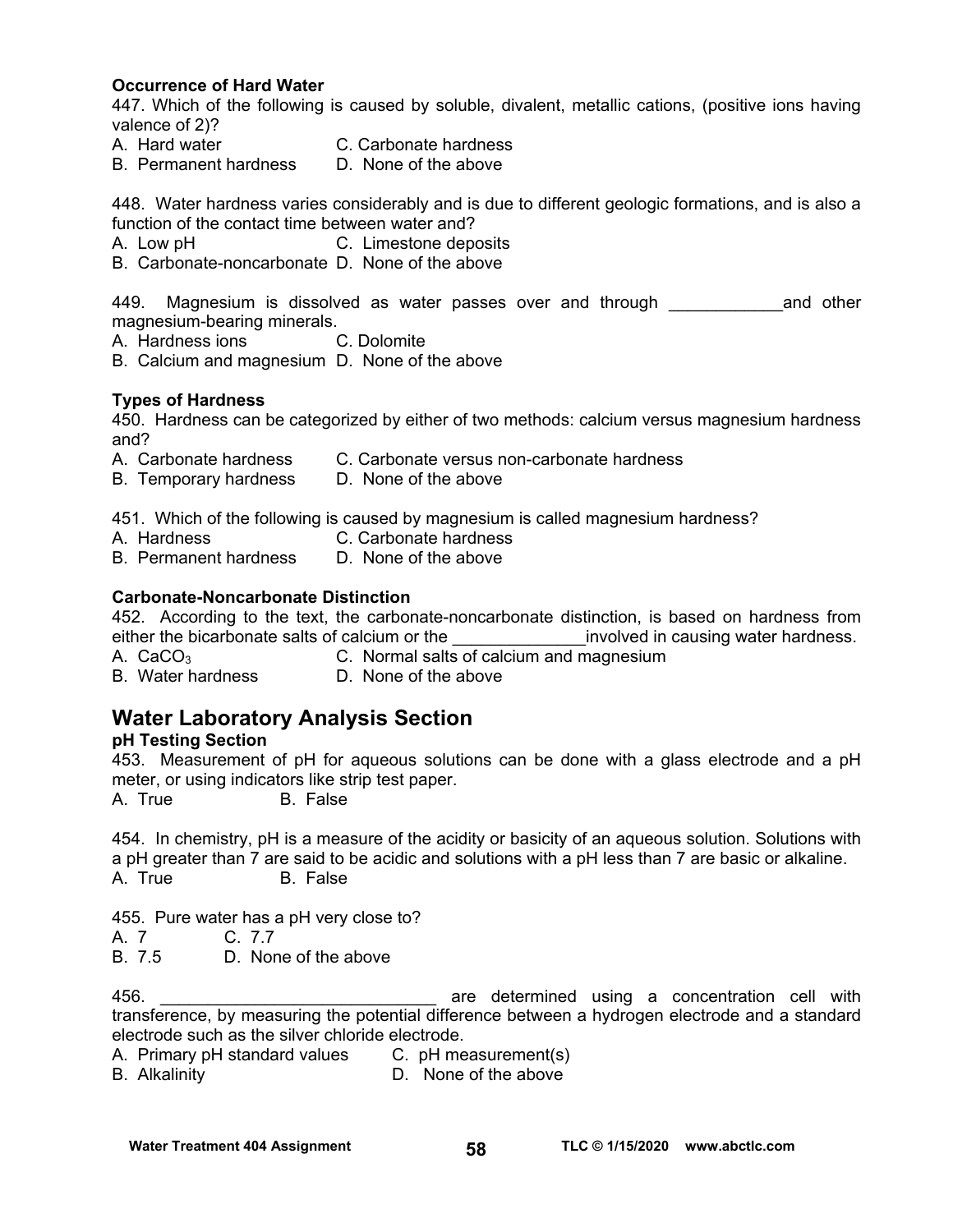457. Mathematically, pH is the negative logarithm of the activity of the (solvated) hydronium ion, more often expressed as the measure of the?

- A. Electron concentration C. Hydronium ion concentration
- B. Alkalinity concentration D. None of the above

458. Which of the following terms for aqueous solutions can be done with a glass electrode and a pH meter, or using indicators?

A. Primary sampling C. Determining values

B. Measurement of pH D. None of the above

## **Disinfection Section**

#### **Chlorine's Appearance and Odor**

459. Chlorine is a greenish-yellow gas it will condense to an amber liquid at approximately F or at high pressures.

- A. -29.2 degrees C. 29 degrees
- 
- B. 100 degrees D. None of the above

460. Prolonged exposures to chlorine gas may result in?

- A. Moisture, steam, and water C. Olfactory fatigue
- B. Odor thresholds D. None of the above

### **Chlorine Gas**

#### **Pathophysiology**

461. As far as chlorine safety and respiratory protection, the intermediate \_\_\_\_\_\_\_\_\_\_\_\_\_of chlorine accounts for its effect on the upper airway and the lower respiratory tract.

A. Effects of Hydrochloric acid C. Water solubility

B. Vapor from Chlorine gas D. None of the Above

### **Early Response to Chlorine Gas**

462. If you mix ammonia with chlorine gas, this compound reacts to form\_\_\_\_\_\_\_\_\_\_\_.

A. Chloramine gas C. Sulfuric gas

B. Chlorine gas D. None of the Above

#### **Reactivity**

463. Cylinders of chlorine may burst when exposed to elevated temperatures. When there is Chlorine in solution, this forms?

- A. Hydrogen sulfide C. A corrosive material
- B. Oxomonosilane D. None of the above

464. What is formed when chlorine is in contact with combustible substances (such as gasoline and petroleum products, hydrocarbons, turpentine, alcohols, acetylene, hydrogen, ammonia, and sulfur), reducing agents, and finely divided metals?

- A. Fires and explosions C. Moisture, steam, and water
- B. Odor thresholds D. None of the above

465. Contact between chlorine and arsenic, bismuth, boron, calcium, activated carbon, carbon disulfide, glycerol, hydrazine, iodine, methane, oxomonosilane, potassium , propylene, and silicon should be avoided.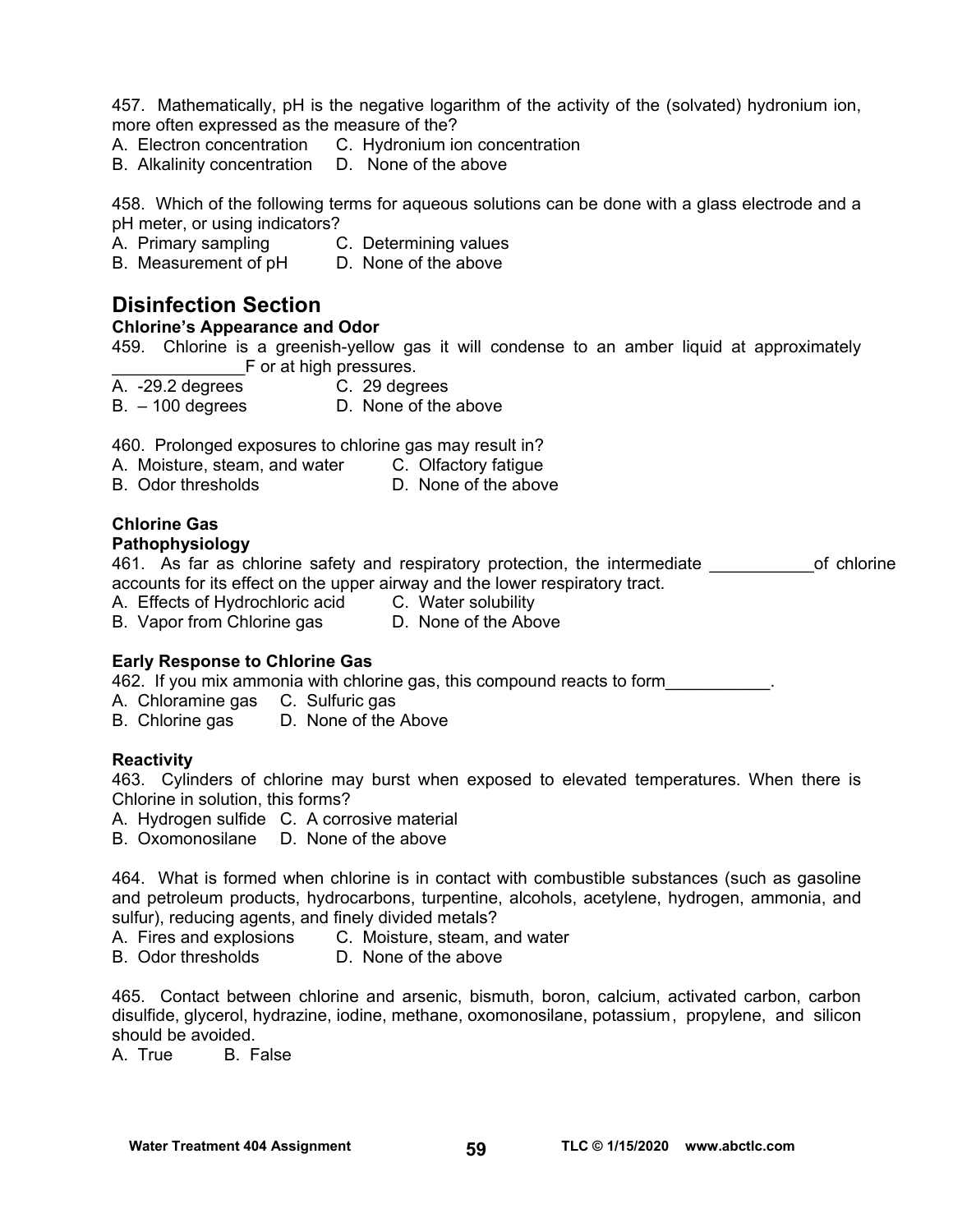466. Chlorine reacts with hydrogen sulfide and water to form this substance?

- A. Hydrogen sulfide C. Chlorinates
- B. Hydrochloric acid **D.** None of the above

467. According to the text, chlorine is also incompatible with?

A. Air C. Hydrogen sulfide

B. Moisture, steam, and water D. None of the above

### **Flammability**

468. When there is a fire that involves Chlorine, the firefight should be fought downwind from the minimum distance possible.

A. True B. False

#### **Chlorination Chemistry**

469. The hypochlorite ion is a much weaker disinfecting agent than Hypochlorous acid, about 100 times less effective.

A. True B. False

### **Chlorine DDBP**

470. These term means that chlorine is present as CI, HOCI, and OCI is called \_\_\_\_\_\_\_\_\_\_\_\_\_, and that which is bound but still effective is \_\_\_\_\_\_\_\_\_\_\_\_\_\_\_\_.

A. Free available chlorine and Total

- B. Free and Residual
- C. Free available chlorine and Combined Chlorine
- D. None of the above

### **Ozone**

471. When determining Ozone CT (contact time) values must be determined for the ozone basin alone; an accurate \_\_\_\_\_\_\_\_\_\_\_\_\_ must be obtained for the contact chamber, and residual levels.

A. Residual

B. T10 value D. None of the above

### **Pump, and Motor Section**

#### **Common Hydraulic Terms**

742. Which of the following definitions is the engineering science pertaining to liquid pressure and flow?

A. Hydraulics C. Hydrokinetics

B. Hydrology D. None of the above

473. Which of the following definitions is the pressure exported by the atmosphere at any specific location?

- A. Pressure, Atmospheric C. Pressure, Gauge
- B. Pressure, Static **D. None of the above**

474. Which of the following definitions is pressure above zero absolute, i.e. the sum of atmospheric and gauge pressure?

- A. Pressure, Atmospheric C. Pressure, Gauge
- B. Pressure, Static D. None of the above

475. Which of the following definitions is the force per unit area, usually expressed in pounds per square inch?

- A. Pressure, Absolute C. Pressure, Gauge
- B. Pressure **D. None of the above**
- Water Treatment 404 Assignment **60** 60 TLC © 1/15/2020 www.abctlc.com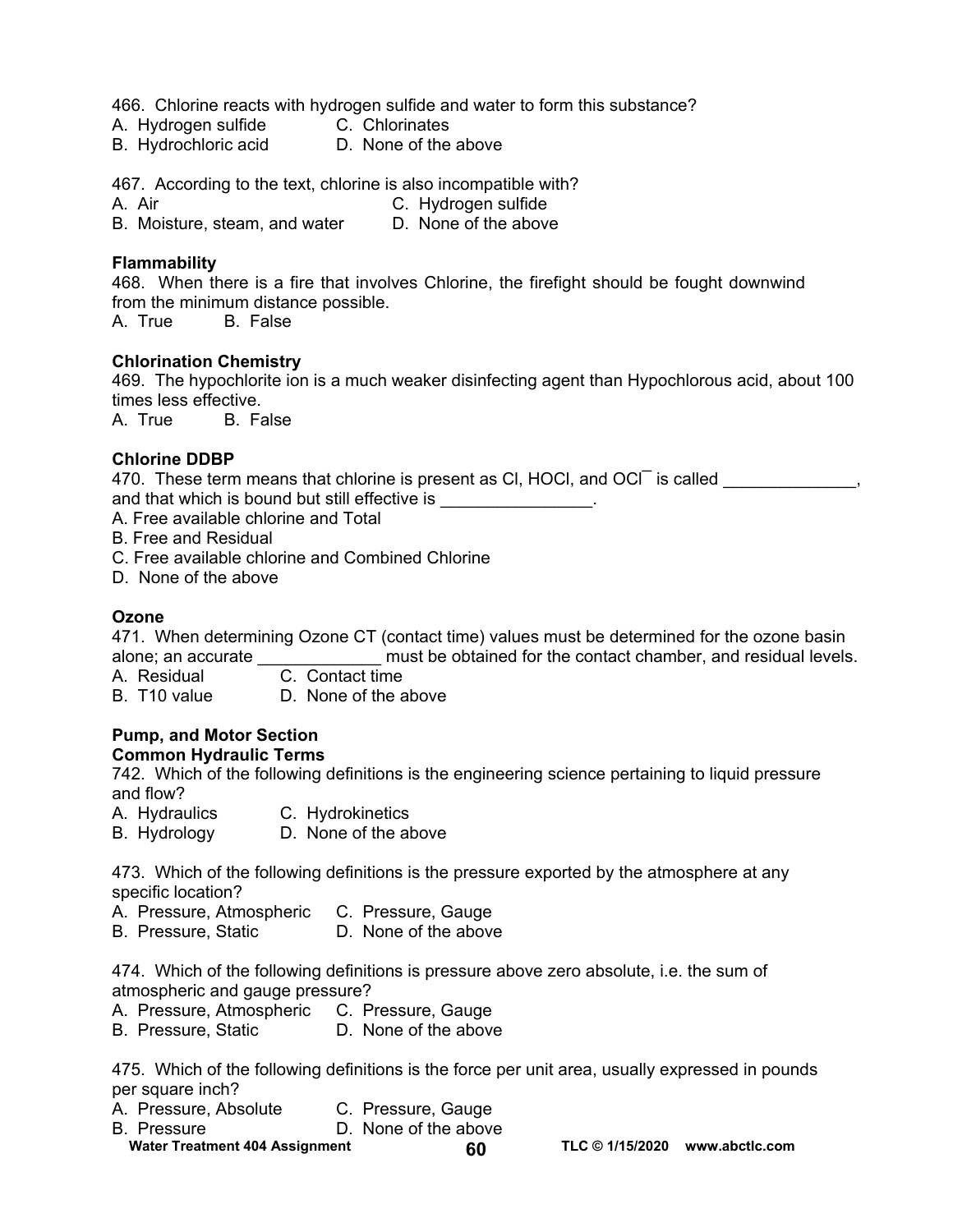476. Which of the following definitions is the pressure differential above or below ambient atmospheric pressure?

- A. Pressure, Absolute C. Pressure, Gauge
- B. Pressure D. None of the above

477. Which of the following definitions is height of a column or body of fluid above a given point

expressed in linear units?<br>A. Head, Friction C. Head A. Head, Friction

B. Head, Static D. None of the above

478. Which of the following definitions is required to overcome the friction at the interior surface of a conductor and between fluid particles in motion?

- A. Head, Friction C. Head
- B. Head, Static D. None of the above

479. Which of the following definitions is the pressure in a fluid at rest?

- A. Head, Friction C. Head
- B. Pressure, Static D. None of the above

480. Which of the following definitions is the height of a column or body of fluid above a given point?

A. Head, Friction C. Head

B. Head, Static D. None of the above

#### **General Pumping Fundamentals**

481. Here are the important points to consider about suction piping when the liquid being pumped is below the level of the pump: Sometimes suction lift is also referred to as 'positive suction head'.

A. True B. False

482. According to the text, suction lift is when the level of water to be pumped is below the?

- A. Impeller C. Centerline of the pump
- B. Suction D. None of the above

483. The suction side of pipe should be one diameter smaller than the pump inlet. A. True B. False

484. The required eccentric reducer should be turned so that the top is flat and the bottom tapered.

A. True B. False

#### **Pumps**

485. Pumps are excellent examples of?

- A. Hydrostatics C. Multi-stage pumps
	-
- B. Quasi-static devices D. None of the above
-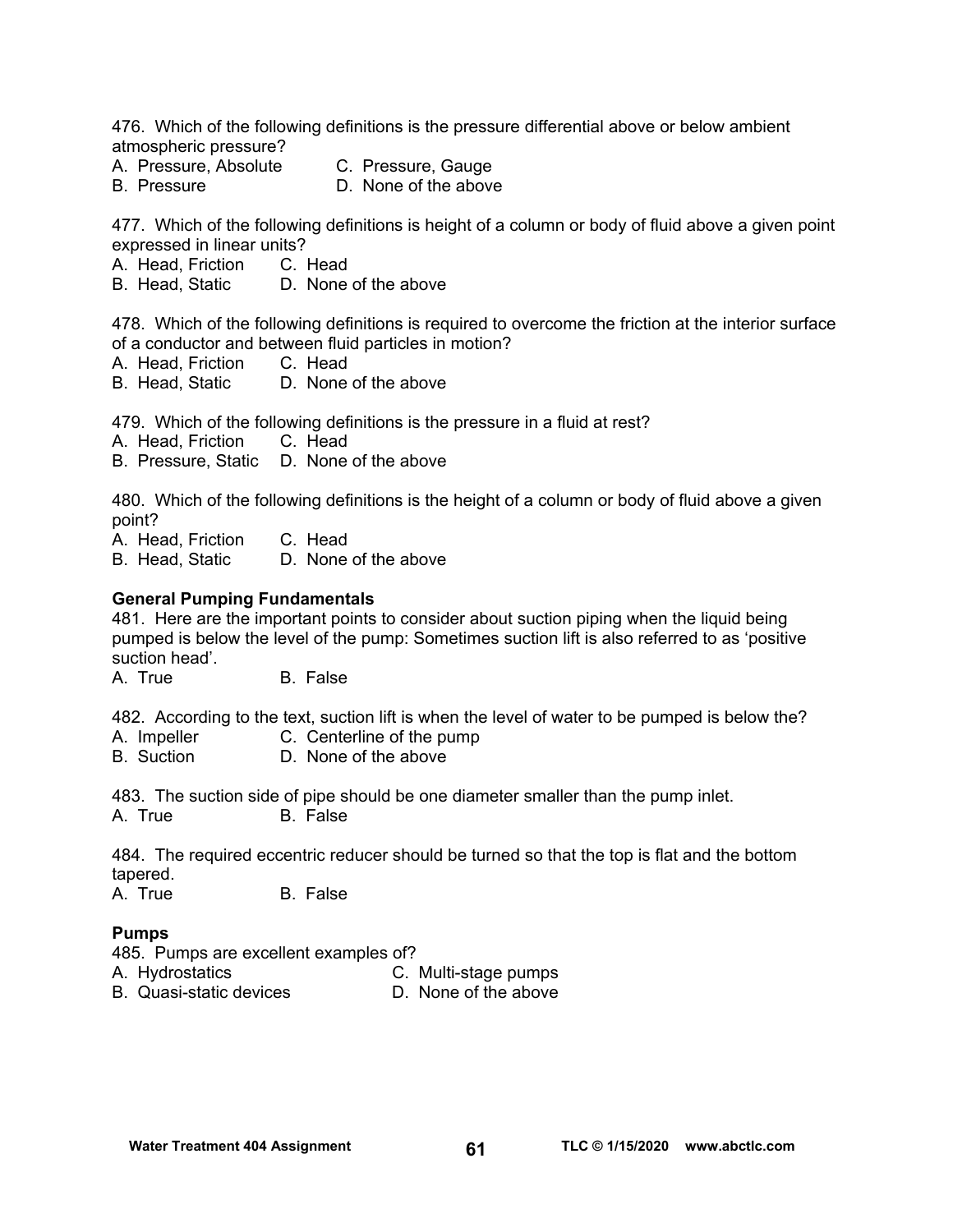#### **Pump Categories**

486. The key to understanding a pump's operation is that a pump is to move water and generate the \_\_\_\_\_\_\_\_\_\_\_ we call pressure.

- A. Delivery force C. Diaphragm pressure
- B. Impeller force D. None of the above

487. With a centrifugal pump, the pressure is not referred to in pounds per square inch but rather as the equivalent in elevation

- A. Inward force C. Delivery force
- B. Head D. None of the above

488. According to the text, pumps may be classified based on the application they serve. A. True B. False

#### **Basic Water Pump**

489. The centrifugal pumps work by spinning water around in a circle inside a?

- A. Vortex **C. Cylindrical pump housing**
- B. Cylinder D. None of the above

490. As the water slows down and its kinetic energy decreases, that water's pressure potential energy increases.

A. True B. False

491. As the water spins, the pressure near the outer edge of the pump housing becomes much lower than near the center of the impeller.

A. True B. False

492. The impeller blades cause the water to move faster and faster. A. True B. False

493. The impellers may be of either a semi-open or closed type. A. True B. False

### **Types of Water Pumps**

494. The water production well industry almost exclusively uses Turbine pumps, which are a type of centrifugal pump.<br>A. True B.

B. False

495. The most common type of water pumps used for municipal and domestic water supplies are?

- A. Axial flow C. Rotary pumps
	-
- B. Variable displacement pumps D. None of the above

496. The shaft turns the impellers within the pump housing while the?

- A. Desired pumping rate is obtained C. Water moves up the column
- B. Horsepower turns the shaft D. None of the above

497. According to the text, column pipe sections can be threaded or coupled together while the drive shaft is coupled and suspended within the column by?

- A. Column pipe C. Lantern ring
- B. Spider bearings D. None of the above